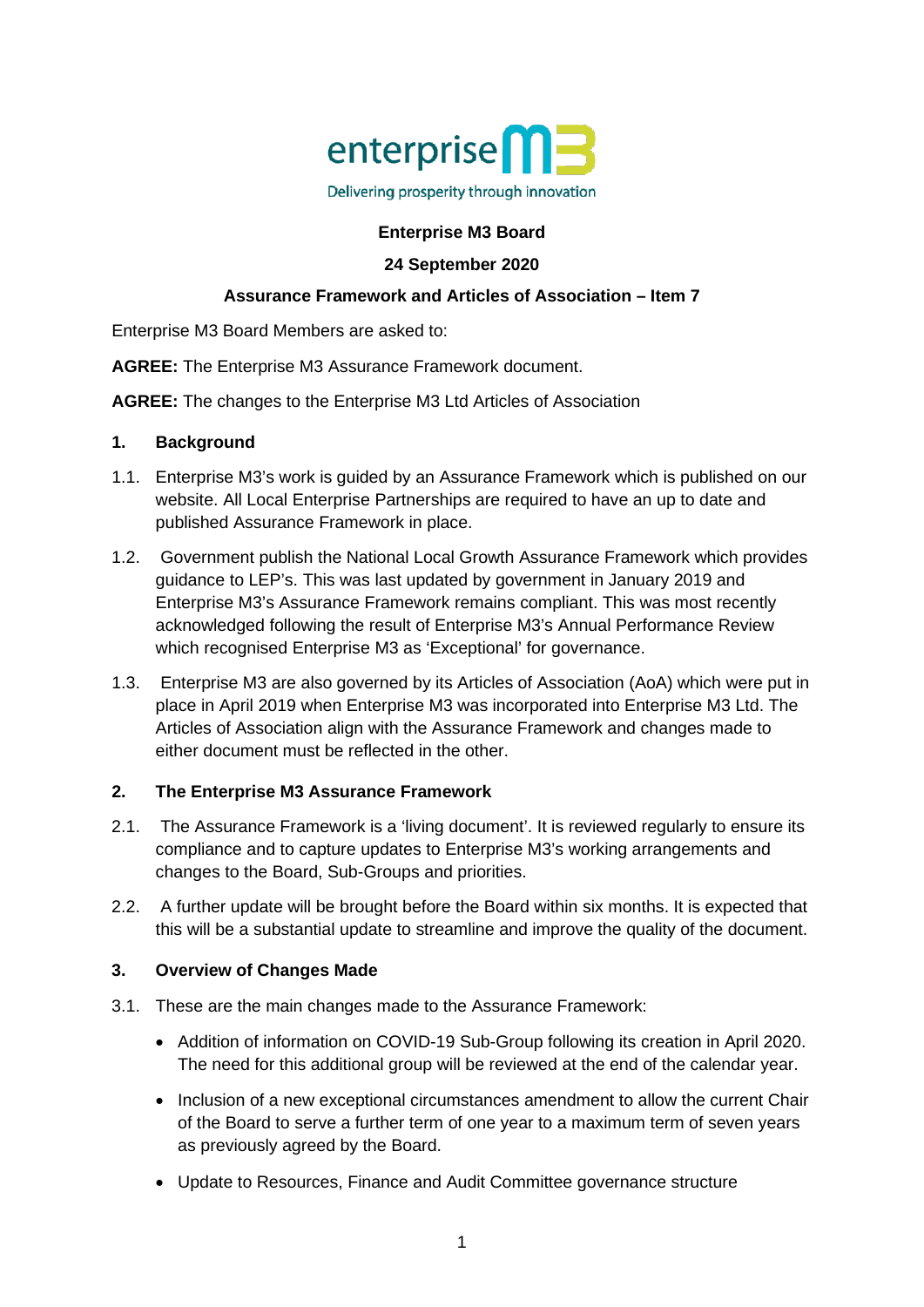• Updated whole document to reflect changes following Enterprise M3's internal reorganisation and staffing changes.

## **4. The Enterprise M3 Articles of Association**

- 4.1. As noted previously within this Paper, the Articles of Association are closely aligned with Enterprise M3's Assurance Framework.
- 4.2. The Articles of Association should also be regularly reviewed and updated in line with changes to the Board, sub-groups and working arrangements.
- 4.3. Approval of changes to the Articles of Association must be passed by "special resolution" by the Board and a minimum of 75% of the Board must vote in favour of the changes for it to be passed.
- 4.4. Should the "special resolution" be passed by the Enterprise M3 Board, The Articles of Association and evidence of the vote shall be submitted to Companies House within 15 days of the decision.

## **5. Overview of Changes Made**

- 5.1. These are the main changes made to the Articles of Association:
	- Created Article 8.7 to reflect the Agreement of the Board to allow in exceptional circumstances for Board Members to serve one further term of one year up to a maximum of seven years to allow the current Chair to serve a further year on the Enterprise M3 Board. It should be noted by Members that this Article is more generic than its counterpart within the Assurance Framework in order to reduce the need to amend the Articles of Association with Companies House and to provide flexibility should a similar situation re-occur.
	- Amended wording under Article 8.8 so that variations of Article 8 can be varied in line with government guidance rather than "under the direction of government".
	- Changed the wording for the Enterprise M3 AGM to remove the requirement for a formal vote to take place. This has not affected the rights for extraordinary general meetings.

## **6. Recommendation**

6.1. Enterprise M3 Board Members are asked to:

**AGREE** the Enterprise M3 Assurance Framework

**AGREE** the updated Articles of Association

**Jordan Tame Governance and Assurance Manager 16 September 2020**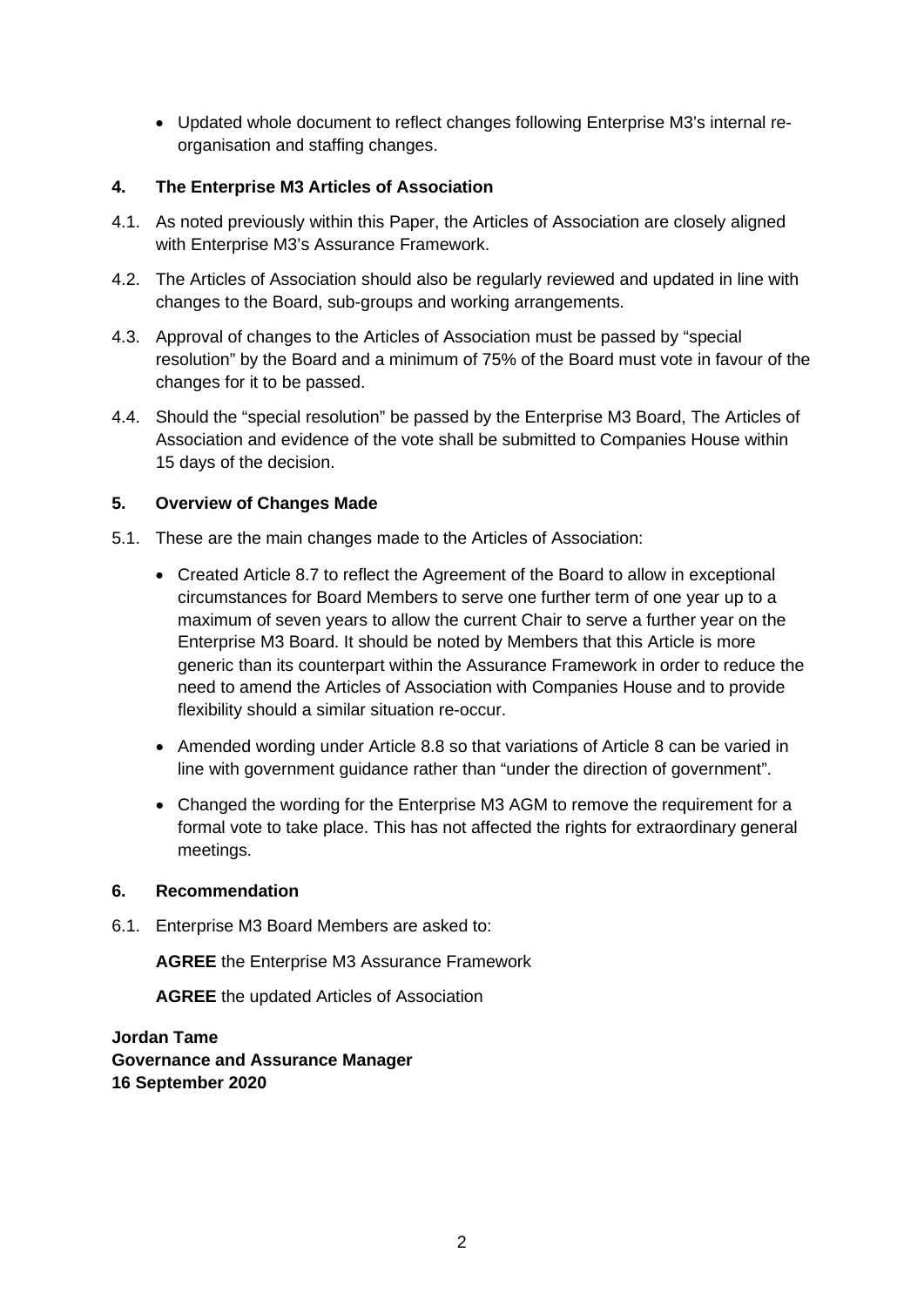

## **ENTERPRISE M3 LOCAL GROWTH ASSURANCE FRAMEWORK**

|--|

| <b>Version Control</b> | Date issued      | <b>Description</b>                                                                                                                                             |
|------------------------|------------------|----------------------------------------------------------------------------------------------------------------------------------------------------------------|
| Version 1.0            | March 2015       | Final                                                                                                                                                          |
| Version 1.1            | <b>June 2015</b> | <b>Updated Appendix C</b>                                                                                                                                      |
| Version 1.2            | December 2015    | <b>Updated Appendix D</b>                                                                                                                                      |
| Version 2.0            | <b>June 2016</b> | In response to Audit requirements                                                                                                                              |
| Version 2.1            | February 2017    | In line with National Assurance<br>Framework October 2016                                                                                                      |
| Version 3.0            | March 2018       | In line with Mary Ney guidance                                                                                                                                 |
| Version 3.1            | December 2018    | In line with draft V2 National<br>Guidance                                                                                                                     |
| Version 4.0            | February 2019    | In line with V3 January 2019<br><b>National Guidance</b>                                                                                                       |
| Version 5.0            | March 2019       | Revised to reflect Enterprise M3<br>Board and staff comments                                                                                                   |
| Version 6.0            | <b>June 2019</b> | Signed off by Board 28 March<br>2019                                                                                                                           |
| Version 7.0            | September 2019   | Amended to include links to new<br>Enterprise M3 website                                                                                                       |
| Version 8.0            | February 2020    | Update to include revised Terms<br>of Reference agreed for the EZ<br><b>Programme Steering Group</b>                                                           |
| Version 8.1            | April 2020       | Amended to include newly formed<br>COVID-19 Sub-Group, reflect<br>Enterprise M3 staff changes and<br>to reflect an extension to the<br>Chair's Term of Office. |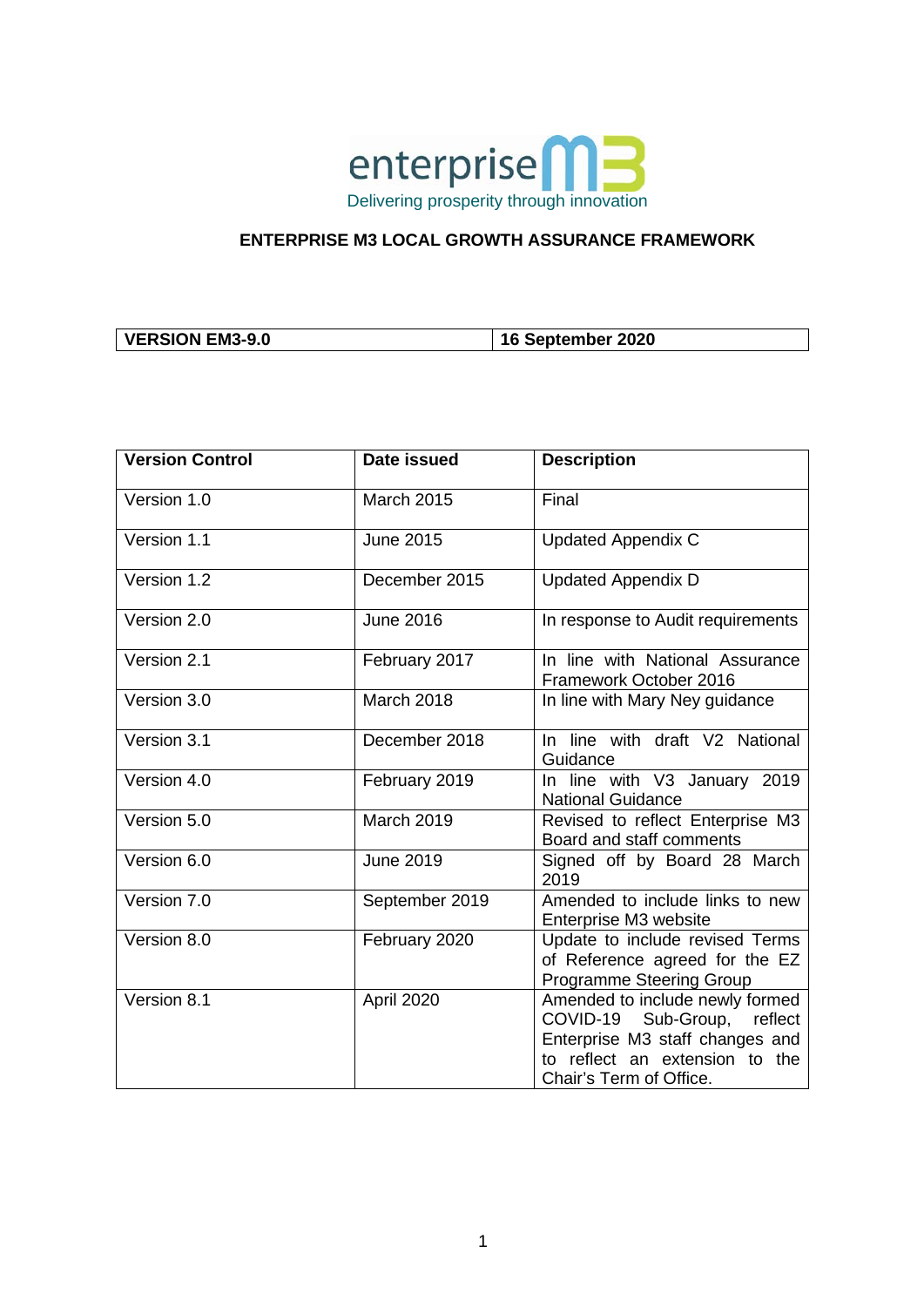# **CONTENTS PAGE**

| <b>Subject</b>                                              |                                                                                  | <b>Section</b> | Page           |
|-------------------------------------------------------------|----------------------------------------------------------------------------------|----------------|----------------|
| Introduction                                                |                                                                                  | 3              |                |
|                                                             | <b>PART 1 – Enterprise M3 Structure, Governance and Operating Principles</b>     |                |                |
| Overview                                                    |                                                                                  | 1              | 4              |
| Name of Local Enterprise Partnership                        |                                                                                  | $\overline{2}$ | $\overline{4}$ |
| Geography of Local Enterprise Partnership                   |                                                                                  | 3              | $\overline{4}$ |
| <b>Corporate Structure</b>                                  |                                                                                  | $\overline{4}$ | 5              |
| Enterprise M3 Board                                         |                                                                                  | 4.1            | 6              |
| <b>Appointment of Board Members</b>                         |                                                                                  | 4.2            | 6              |
| Appointment Process for appointing Board Members and Chairs |                                                                                  | 4.3            | 7              |
| <b>Diversity Statement</b>                                  |                                                                                  | 4.4            | 8              |
| <b>Board Remuneration</b>                                   |                                                                                  | 4.5            | 9              |
| Induction & Training                                        |                                                                                  | 4.6            | 9              |
| <b>Complete Governance Structure</b>                        |                                                                                  | 4.7            | 9              |
| <b>Independent Secretariat</b>                              |                                                                                  | 4.8            | 16             |
| Publication of meeting & agenda items                       |                                                                                  | 4.9            | 16             |
| Handling confidential and exempt items                      |                                                                                  | 4.10           | 17             |
|                                                             | Publication of Accounts & Financial Information, transparent use of public funds | 4.11           | 17             |
| Management of contracts                                     |                                                                                  | 4.12           | 18             |
| Government Branding                                         |                                                                                  | 4.13           | 18             |
| Scrutiny & Audit arrangements                               |                                                                                  | 4.14           | 18             |
| Website                                                     |                                                                                  | 4.15           | 19             |
| Data Protections & Freedom of Information<br>4.16           |                                                                                  |                | 19             |
| Accountable Body and Section 151 Officer                    |                                                                                  | 4.17           | 20             |
| Conflict of Interest<br>4.18                                |                                                                                  | 21             |                |
| 4.19<br><b>Risk Register</b>                                |                                                                                  | 21             |                |
| Register of Interests<br>4.20                               |                                                                                  |                | 21             |
| <b>Enquiries and Complaints</b><br>4.21                     |                                                                                  | 21             |                |
| Liability & Indemnity Insurance<br>4.22                     |                                                                                  | 22             |                |
| 4.23<br>Local Engagement                                    |                                                                                  | 22             |                |
| 4.24<br><b>Cross Boundary Cooperation</b>                   |                                                                                  | 22             |                |
| <b>Social Value</b><br>4.25                                 |                                                                                  | 22             |                |
| Value for Money<br>4.26                                     |                                                                                  | 22             |                |
| 4.27<br>Value for money for Transport Projects              |                                                                                  | 24             |                |
| <b>Table</b>                                                | <b>Heading</b>                                                                   |                | Page           |
|                                                             | <b>Part 2 - Enterprise M3 Commitments</b>                                        |                |                |
| Table 1                                                     | Commitments                                                                      |                | 25             |
| Table 2                                                     | Signatories                                                                      |                | 25             |
| <b>Policy</b>                                               |                                                                                  | <b>Section</b> | Page           |
|                                                             | <b>Part 3 - Enterprise Policies</b>                                              |                |                |
| Diversity and Equality Statement                            |                                                                                  | 4.4            | 8              |
| Induction of Staff and Board                                |                                                                                  | 4.6            | $9\,$          |
| <b>Confidential Items</b>                                   |                                                                                  | 4.10           | 17             |
| <b>Expenses</b>                                             |                                                                                  | 4.11           | 17             |
| Conflict of Interest                                        |                                                                                  | 4.18           | 21             |
| <b>Register of Interest</b><br>4.20                         |                                                                                  |                | 21             |
| Whistleblowing<br>4.21                                      |                                                                                  | 21             |                |
| 4.21<br><b>Enquiries and Complaints</b>                     |                                                                                  | 21             |                |
| <b>Evaluation and Monitoring</b><br>4.26                    |                                                                                  | 22             |                |
| <b>Appendix</b>                                             | <b>Title</b>                                                                     |                |                |
| Annex A                                                     | Enterprise M3 Governance Structure                                               |                |                |
| Annex B                                                     | Prioritisation, Appraisal, Value for Money                                       |                |                |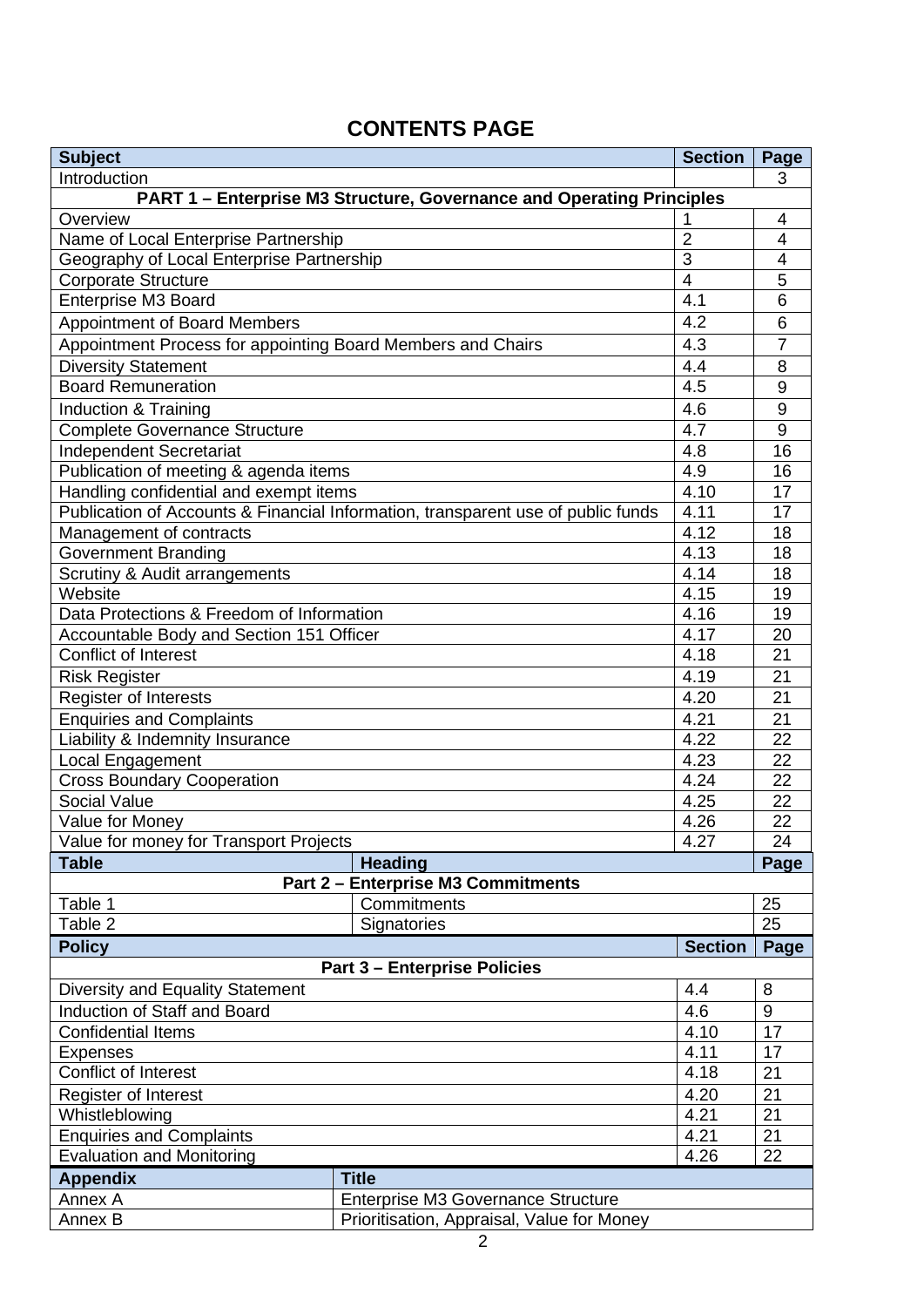

## **ENTERPRISE M3 LOCAL GROWTH ASSURANCE FRAMEWORK**

### **INTRODUCTION**

The purpose of this framework is to ensure that Enterprise M3 Local Enterprise Partnership (LEP) has in place excellent systems and processes to manage capital and revenue funding from central Government budgets effectively and fully in line with government's expectations as outlined in the National Local Growth Assurance Framework January 20[1](#page-4-0)9<sup>1</sup>. It has been updated to reflect the Government recommendations on good practice including the Mary Ney Report; "Review of Local Enterprise Partnership Governance and Transparency" (September 2017); the HMG 'Local Enterprise Partnership Governance and Transparency – Best Practice guidance' (January 2018) and the National Local Growth Assurance Framework Guidance (December 2018). This version also reflects the changes being implemented as a result of the LEP Review 'Strengthening Local Enterprise Partnerships' (July 2018).

This document establishes a Local Assurance Framework that the Enterprise M3 LEP executive team and non-executive board will follow in relation to decision making within its Growth Programme (including but not limited to the Local Growth Fund Programme, Growing Enterprise Fund, Getting Building Fund and European Structural Investment Fund), and in the way that it operates its business in a transparent and accountable way. Enterprise M3 LEP aims to adhere to the highest standards of probity and governance in the way that it makes decisions on how the funding devolved to it by Government, is allocated. For the avoidance of any doubt, this Local Growth Assurance Framework applies to all funding streams held by Hampshire County Council, in its role as the Accountable Body to Enterprise M3 Local Enterprise Partnership. This document is shared with our Accountable Body giving reassurance that the governance arrangements of the organisation are transparent and accountable.

This Local Growth Assurance Framework is in three parts. Part One sets out the structure, governance and operating principles of the LEP; Part Two sets out the way in which Enterprise M3 achieves value for money; Part Three sets out the commitments and policies to be followed to achieve transparent and accountable governance.

This Local Growth Assurance Framework is a 'living document'. It shall be reviewed as a minimum, on an annual basis, signed off by the Enterprise M3 Board and published on the Enterprise M3 website. One of the conditions of the Growth Deal grant letter is that the LEP must submit a letter from the Section 151 Officer to the relevant Government department by 28th February each year certifying that this Local Growth Assurance Framework has been agreed, is being implemented and meets the standards set out in the National Framework.

This document will remain in force until end of 2020/21 when the capital funding allocation ends. Enterprise M3 commits to updating this document in line with changed requirements notified by Government and other changes in circumstance that might need to be reflected in this document. Enterprise M3 commits to proactively raise instances of non-compliance with Government and to raise instances necessitating amending this document.

<span id="page-4-0"></span><sup>&</sup>lt;sup>1</sup> National Local Growth Assurance Framework 8 January 2019 <https://www.gov.uk/government/publications/national-local-growth-assurance-framework>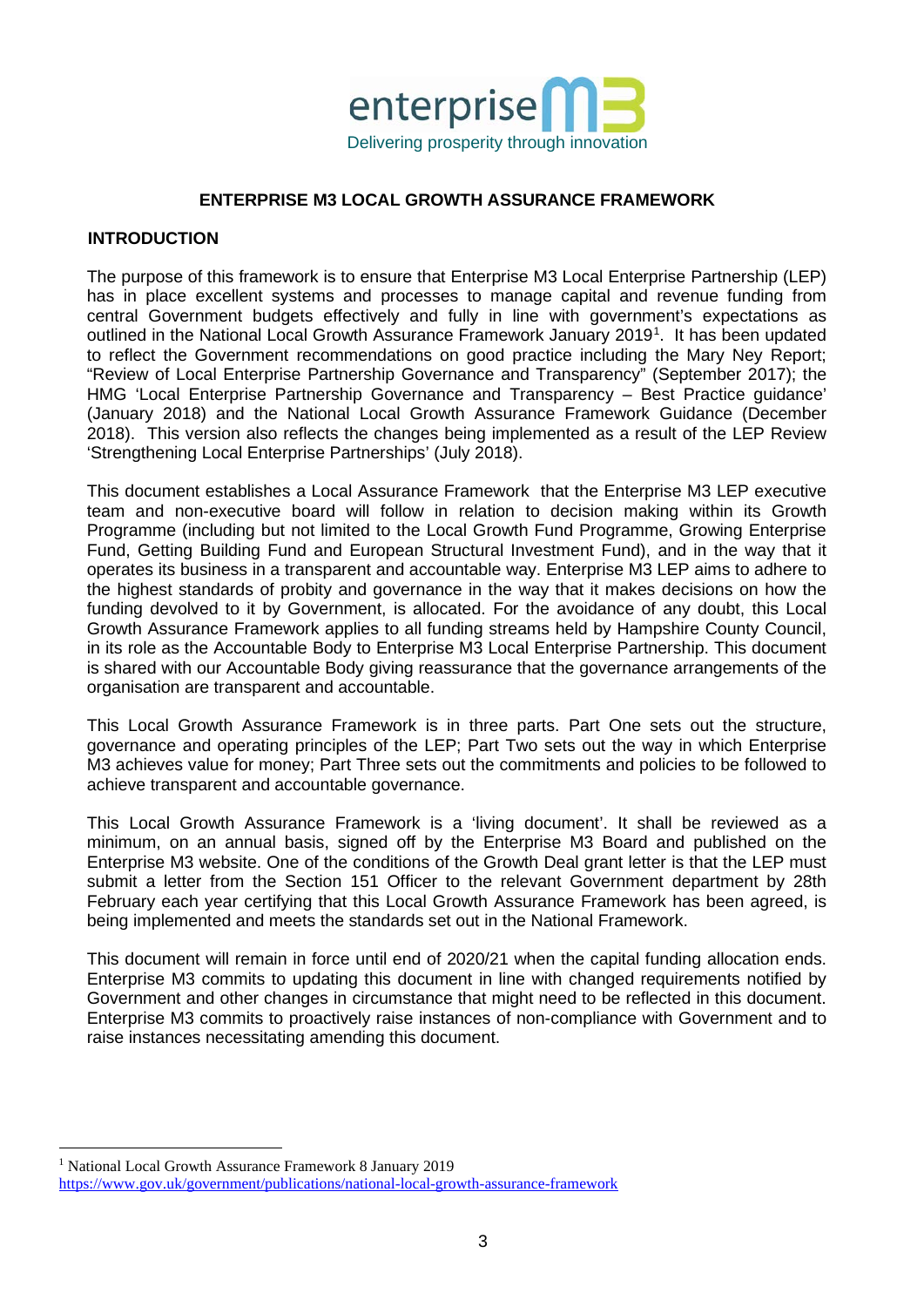## **PART 1 – ENTERPRISE M3 STRUCTURE, GOVERNANCE AND OPERATING PRINCIPLES**

## **1. Overview**

## **2. Name of the LEP**

Enterprise M3 are a Company Limited by Guarantee and are known as:

Enterprise M3 Limited ("Enterprise M3"). The Articles of Association for Enterprise M3 Limited can be viewed on the governance pages of the Enterprise M3 website.

## **3. Geography of the LEP**

Enterprise M3 is a partnership between the public and private sectors. Enterprise M3's geographical area covers parts of both Surrey and Hampshire and includes 13 district/borough local authorities. It brings together localities within the following local authority district areas in Hampshire and Surrey: -

- Basingstoke and Deane Borough Council;
- East Hampshire District Council;
- Elmbridge Borough Council;
- Guildford Borough Council;
- Hart District Council;
- Runnymede Borough Council;
- Rushmoor Borough Council;
- Spelthorne Borough Council;
- Surrey Heath Borough Council;
- Test Valley Borough Council
- Waverley Borough Council;
- Winchester City Council
- Woking Borough Council

Enterprise M3 geographical boundaries changed when Enterprise M3 incorporated as a legal entity in March 2019. The changes result from the LEP responding to a request by government to remove split districts as part of the LEP Review. New Forest District Council will be part of Solent LEP and East Hampshire District Council, Test Valley Borough Council and Winchester City Council will be part of EM3. These boundary changes have been agreed with the councils involved, Solent LEP and have been endorsed by government. Enterprise M3 and Solent LEP are working together to ensure that projects continue to be delivered in these areas. This will mean that New Forest DC may continue to receive some funds from Enterprise M3 and the remaining three districts may continue to receive funding for projects from Solent LEP.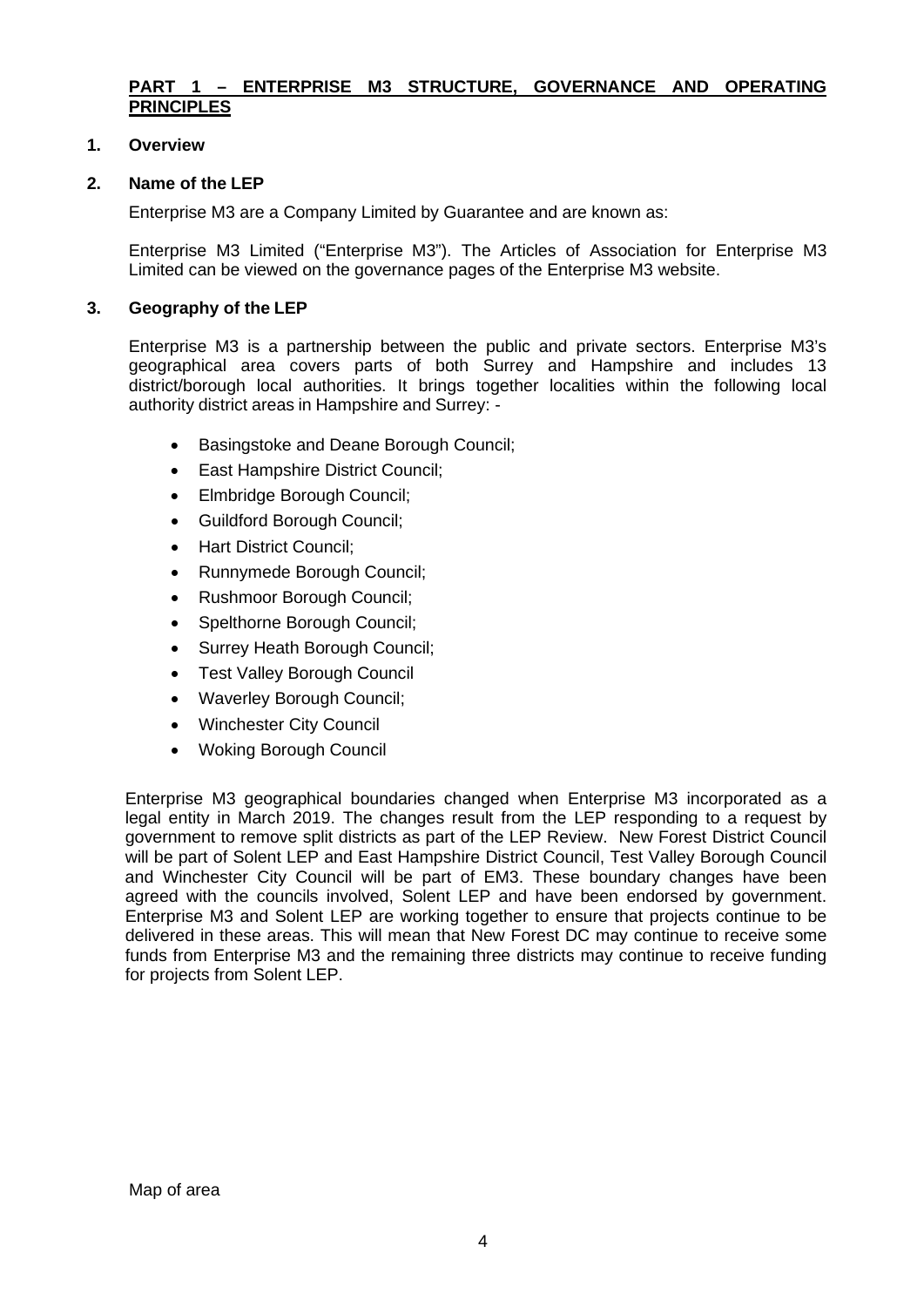

Enterprise M3 recognises that business and economic growth is not confined by geographical boundaries and we will work with neighbouring LEPs where joint activities will benefit our economy.

## **4. Corporate Structure**

Enterprise M3 Board Members have agreed the high-level governance structure for Enterprise M3 which includes the following sub-groups:

- Enterprise M3 Board
- Enterprise M3 Programme Management Group
- Enterprise M3 Joint Leaders Board
- Enterprise M3 Nominations Committee
- Enterprise M3 Resources, Finance and Audit Committee
- Enterprise Zone Programme Steering Group
- Enterprise M3 European Management Group
- Enterprise M3 COVID-19 Sub-Group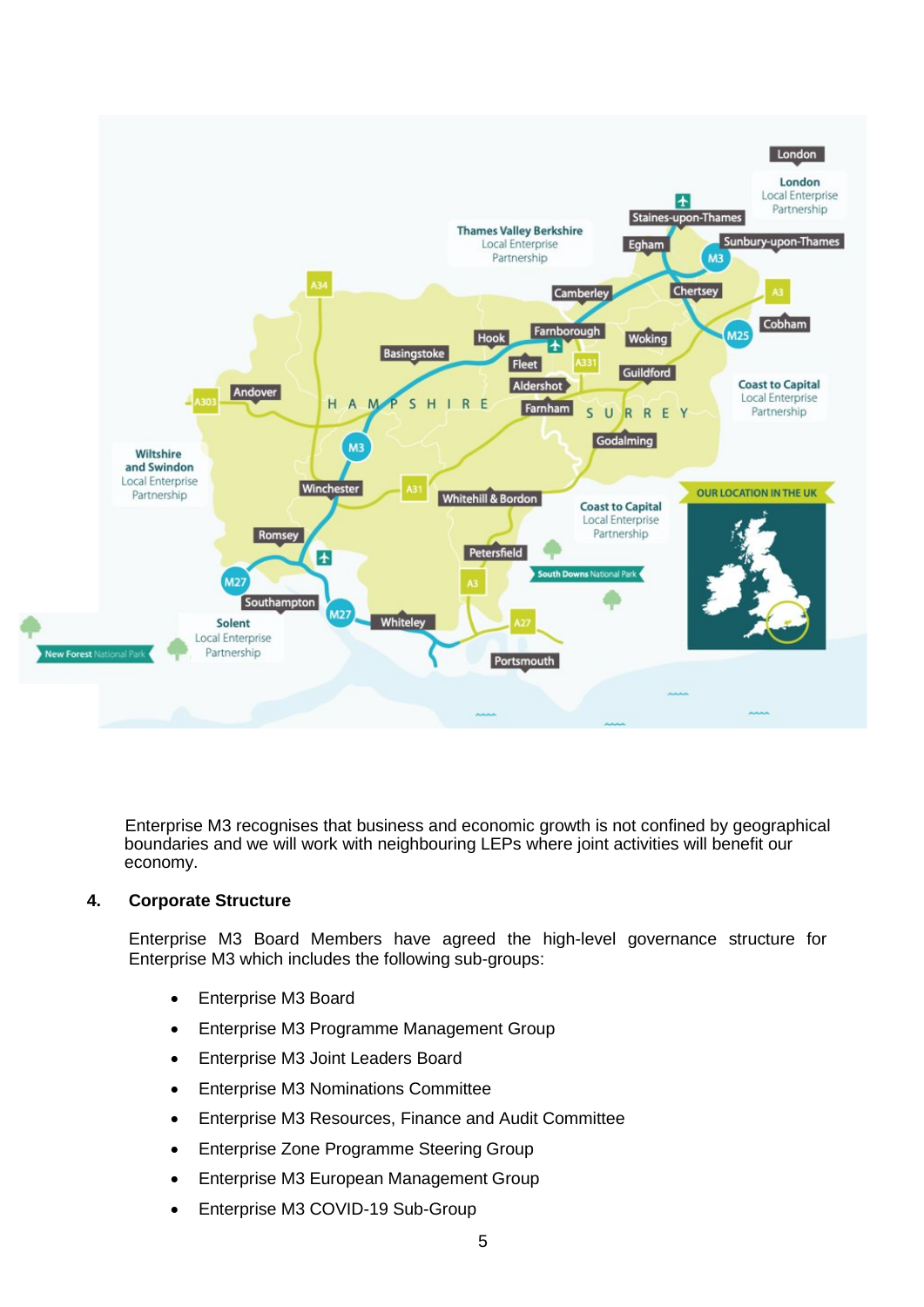• Enterprise M3 sub groups as determined by EM3 Board

A short description of the Board and each sub-group is set out below, with specific focus on the roles of the Board and sub-groups in terms of the governance of the Enterprise M3's funding streams.

## **4.1 The Enterprise M3 Board**

The Enterprise M3 Board ("the Board") is a decision-making body. It is responsible for the overall strategic direction of Enterprise M3 as set out in the Enterprise M3 Strategic Economic Plan 2018 ("the Strategic Economic Plan") and the emerging Local Industrial Strategy and Recovery and Renewal Strategy, establishing targets and priorities. It will do this with full regard to the resources available. In carrying out the duties of a decisionmaking body the Board will seek the views of the Joint Leaders Board, along with the Enterprise M3 Programme Management Group, the Nominations Committee, the Enterprise M3 Resources, Finance and Audit Committee, the Enterprise M3 European Management Group, the Enterprise Zone Programme Steering Group, the Enterprise M3 Action Groups and the wider business community and stakeholders.

## **4.2 Appointment of Board Members**

The representatives on the Board provide an appropriate geographical and sectoral balance across the Enterprise M3 area. The LEP appoints a chair and deputy chair drawn from the private sector.

Enterprise M3 Board is made up of 19 Board Members and the Chief Executive who is an Executive director. Board Members act as advocates for the LEP and the LEP area, working collectively and in wider partnerships to steer the work of the LEP to achieve economic growth. The Board has committed to act in line with the Nolan Principles, reinforced through training for new Directors post incorporation. The Enterprise M3 Board may co-opt up to five additional members to join the main Board, for a period of up to one year. Co-optees will not have voting rights as Directors.

Details of the individuals currently serving as members of the Board can be found on the Enterprise M3 website at: **[EM3 LEP Board Members](https://www.enterprisem3.org.uk/people/board)**

| <b>Geographical Coverage</b>           |
|----------------------------------------|
|                                        |
|                                        |
|                                        |
|                                        |
| Drawn from across Enterprise M3 area.  |
| Representatives should work for a      |
| company based within the Enterprise    |
| M3 area or where the company carry out |
| substantial work across Enterprise M3  |
| Drawn from across Enterprise M3 Area   |
|                                        |
|                                        |
|                                        |
| <b>Enterprise M3 Area</b>              |
| <b>Enterprise M3 Area</b>              |
| <b>Enterprise M3 Area</b>              |
|                                        |
| 2 x Hampshire Districts/Boroughs       |
|                                        |

Table 1: The Enterprise M3 Board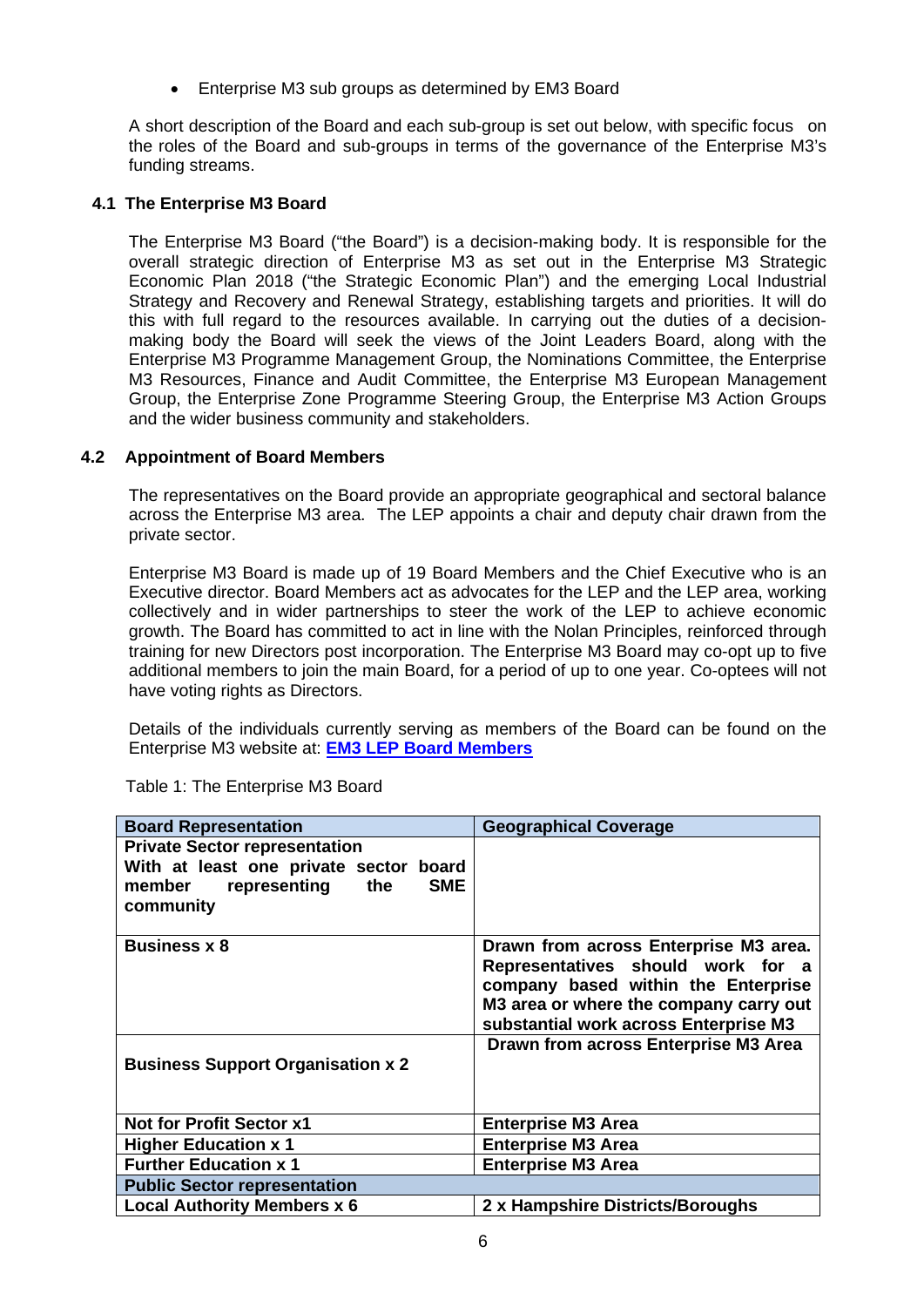| Normally Leader or deputy leader            | 2 x Surrey Districts/ Boroughs           |  |
|---------------------------------------------|------------------------------------------|--|
|                                             | 2 x County Councils - Hampshire and      |  |
|                                             | <b>Surrey</b>                            |  |
| <b>Chief Executive</b>                      | <b>Added on incorporation March 2019</b> |  |
| <b>Accountable Body Section 151 Officer</b> | As observer                              |  |
| Appropriate Government representative       | As observer                              |  |
| by invitation                               |                                          |  |

The above breakdown of the board will be compliant with the requirements of the LEP review to have one third public sector and two thirds private sector representation. All private sector members fit the definition of private sector as defined by the National Accounts Sector Classification [2](#page-8-0)

District council member representatives are nominated by the Enterprise M3 Joint Leaders Board and appointed by Enterprise M3 Board.

County Councils nominate a member as a county representative.

Business Board member vacancies are advertised widely using such measures as the Enterprise M3 website and recruitment agencies. Business Board members are selected following applications and interview by the Chair and at least one other Board Member. The Enterprise M3 Board appoint business board representatives to be members of the board.

The Not for Profit (NfP) sector member vacancies are advertised publicly. Applicants are interviewed by at least one board member and the Chief Executive with the Enterprise M3 Board appointing someone to the Board.

The Further Education/Skills sector nominate an individual from the FE/Skills sector to be a member of the Enterprise M3 Board. Nominees will be interviewed by at least one board member and the Chief Executive with the Enterprise M3 Board appointing someone to the Board.

The Higher Education sector nominate an individual from the HE sector to be a member of the Enterprise M3 Board. Nominees will be interviewed by at least one board member and the Chief Executive with the Enterprise M3 Board appointing someone to the Board.

The Accountable Body Section 151 officer has a standing invitation to attend and speak at board meetings and receives Board papers in advance of meetings.

One Board member is appointed to act as the SME champion with the role of advocating for SME businesses in the EM3 area and their interests to the LEP and the local community.

### **4.3 Appointment process**

The Chair of the Board is drawn from business membership and may hold the appointment for up to three years; this can then be renewed for further terms to a maximum of six years only. The Board will agree the renewal of the appointment of the Chair.

Board Members are appointed for a period of two years or a combination of two and three years. After this time the appointment is reviewed and may be extended with agreement with the Board. Board members may only serve a maximum of six years. In light of COVID-19 the Enterprise M3 Board agreed an 'exceptional circumstances' amendment to the maximum term of

<span id="page-8-0"></span><sup>2</sup> National Accounts Sector Classification

<https://www.gov.uk/government/statistics/national-accounts-sector-classification-classification-update-feb-2016>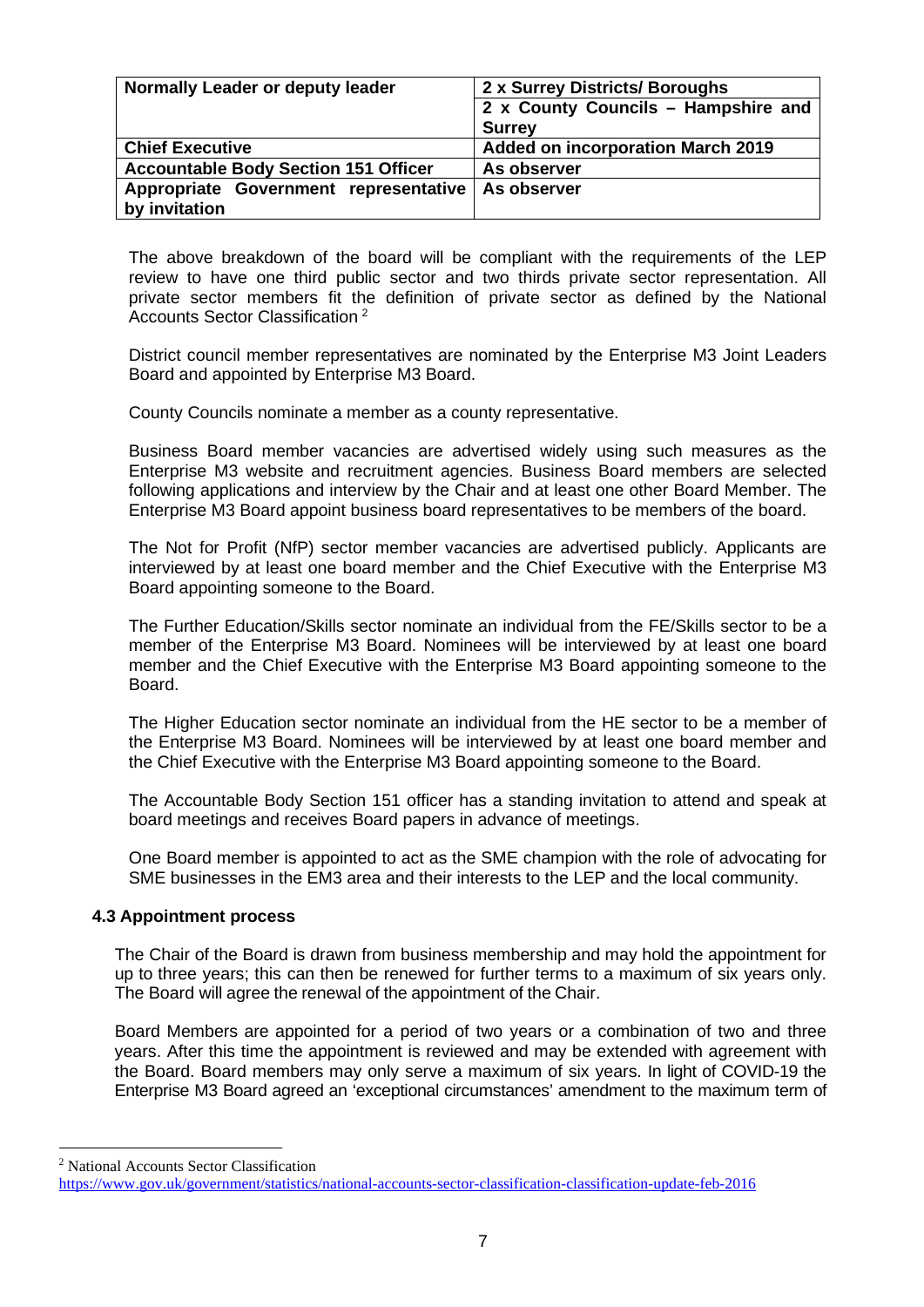office for the current Chair of the Board allowing the Chair to remain in post for an additional year to a maximum of seven years.

The restriction on time limits will not apply to the Enterprise M3 Chief Executive whose term will end when he/she leaves or the post or the post is made redundant for whatever reason.

In January 2018, the Enterprise M3 Board agreed to remunerate the Chair of Enterprise M3 to reflect the strengthened role, the considerable time commitment and the ambassadorial role requiring attendance at a range of senior meetings.

Remuneration is at a level of £20,000 per annum, effective from May 2018. The expectations of the role are set out in a letter from the Chair of the Nominations Committee. The Chair provides a paper for every board meeting setting out activities carried out in support of Enterprise M3. The Chair provides a verbal update at the Board.

All Board Members must sign a Code of Conduct and complete a Declaration of Interest form, for themselves, their spouses/partners as defined by the Localism Act, when they join the Enterprise M3 Board, reviewed formally in April every year. A copy of the Code of Conduct and a register of all Board Member interests is available to view on the Enterprise M3 website at: [Code of Conduct and Register of Interest for Board Members](https://www.enterprisem3.org.uk/people/board) Members of the Board are requested to declare any conflicts of interest at the beginning of each Board meeting which relate to the items due to be discussed, (including any interest held by a member of their household) these declarations are recorded in the minutes and the register of interests will be updated to reflect any new conflicts. Board Members who have declared an interest which relates to the items due to be discussed at a meeting must withdraw from the meeting when a decision is taken.

All Enterprise M3 staff members must sign a Code of Conduct and Declaration of Interest Forms. The Declaration of Interest forms for senior staff are published on the Enterprise M3 website. Both will be reviewed in April each year.

## **4.4 Diversity Statement**

Enterprise M3 has due regard to the requirements for gender equality and diversity. Enterprise M3 endorsed the appointment of an Equality and Diversity Champion, named Julie Baker, Head of Enterprise and Community Finance at Natwest, on the main Board. Our Champion is working with the Board and the executive to achieve 50% female representation on the Board by March 2023.

Enterprise M3 and Hampshire County Council, in undertaking its role as the Accountable Body to Enterprise M3, shall comply with their responsibilities under the Public Sector Equality Duty as set out in section 149 of the Equality Act 2010 and they should have regard to these requirements when apportioning funding. An [Equalities and Diversity](https://www.enterprisem3.org.uk/node/327) statement is published on the Enterprise M3 website.

The Board is committed to ensuring equality of opportunity in the delivery and accessibility of its services. Enterprise M3 will look to ensure diverse representation at Board, as determined by the Local Enterprise Partnership Review 2018, and sub-group level which is reflective of the local business community (including geographies, gender and protected characteristics). A progress report will be brought to the Board each year stating the measures taken to encourage diversity and how we have overcome challenges, if any in meeting the targets. Enterprise M3 is committed to providing a safe environment free from unlawful discrimination and harassment both in employment and service delivery. Enterprise M3 and the County Council shall have due regard in the exercise of their roles and responsibilities to the need to:

• eliminate discrimination, harassment and victimisation and any other conduct prohibited under legislation;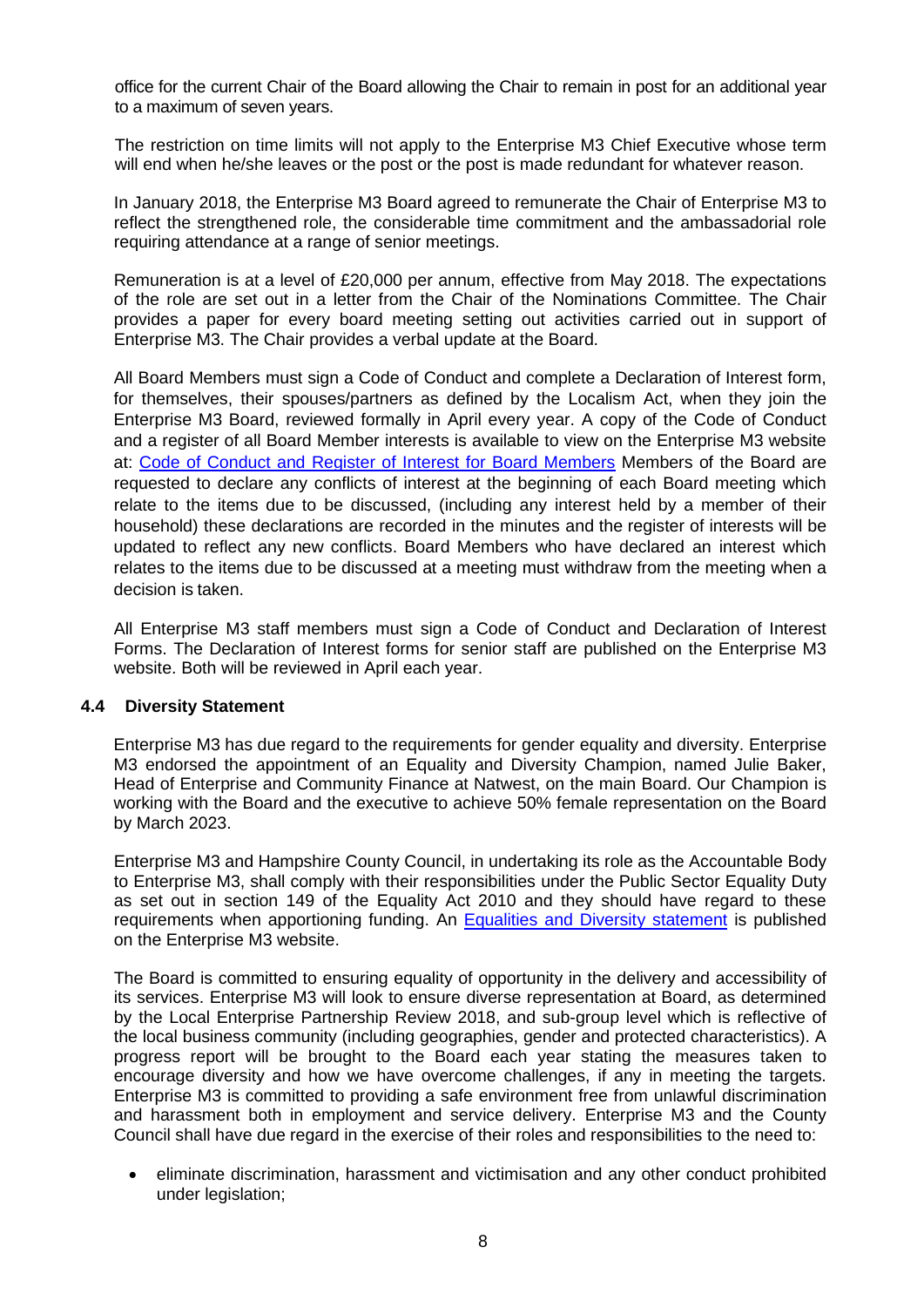- advance equality of opportunity between persons who share a relevant protected characteristic (age, disability, gender reassignment, pregnancy and maternity, race, religion or belief, gender and sexual orientation) and those who do not share it;
- foster good relations between persons who share a relevant protected characteristic and persons who do not share it.

[The Enterprise M3 Diversity Policy](https://www.enterprisem3.org.uk/node/327) is available on the website.

### **4.5 Board Remuneration and LEP Officer salaries**

Hampshire County Council, in its role as the Enterprise M3 Accountable Body, complies with the government's transparency agenda and the Localism Act, to publish information on staff remuneration, job descriptions, roles and associated budgets. The following are available on the Hampshire and Enterprise M3 websites:

[Hampshire County Council](https://www.hants.gov.uk/) [Expenses Policy](https://www.enterprisem3.org.uk/node/676) [EM3 Governance Page](https://www.enterprisem3.org.uk/governance)

### **4.6 Induction and Training**

Since April 2019 when Enterprise M3 became a company limited by guarantee it has set aside budget for induction and training of new Board Directors.

Currently new Board members receive an induction to the roles and responsibilities of being members by the CEO.

Enterprise M3 have a commitment to ongoing board development and hold workshops and events to ensure that all members are informed of developments in order that they can make informed decisions in their roles as board members.

### **4.7 The Complete Governance Structure**

Enterprise M3 has depth and breadth to its Governance structure and has the following subgroups, illustrated in the diagram at Annex A:

- $\triangleright$  The Programme Management Group
- > Joint Leaders Board
- $\triangleright$  Nominations and Remuneration Committee
- **EXA Resources, Finance and Audit Committee**
- COVID-19 Sub-Group
- ▶ European Management Group
- Enterprise Zone Programme Steering Group
- $\triangleright$  Action Groups

Each of these is detailed below.

### **Enterprise M3 Programme Management Group (PMG)**

The Enterprise M3 Programme Management Group ("the PMG") plays a key role in the ongoing management of Enterprise M3's funding programmes. The group is able to approve Local Growth Fund/Growing Enterprise Fund projects with a contribution from Enterprise M3 of less than £3m and acts as an advisory group to the Board on larger projects.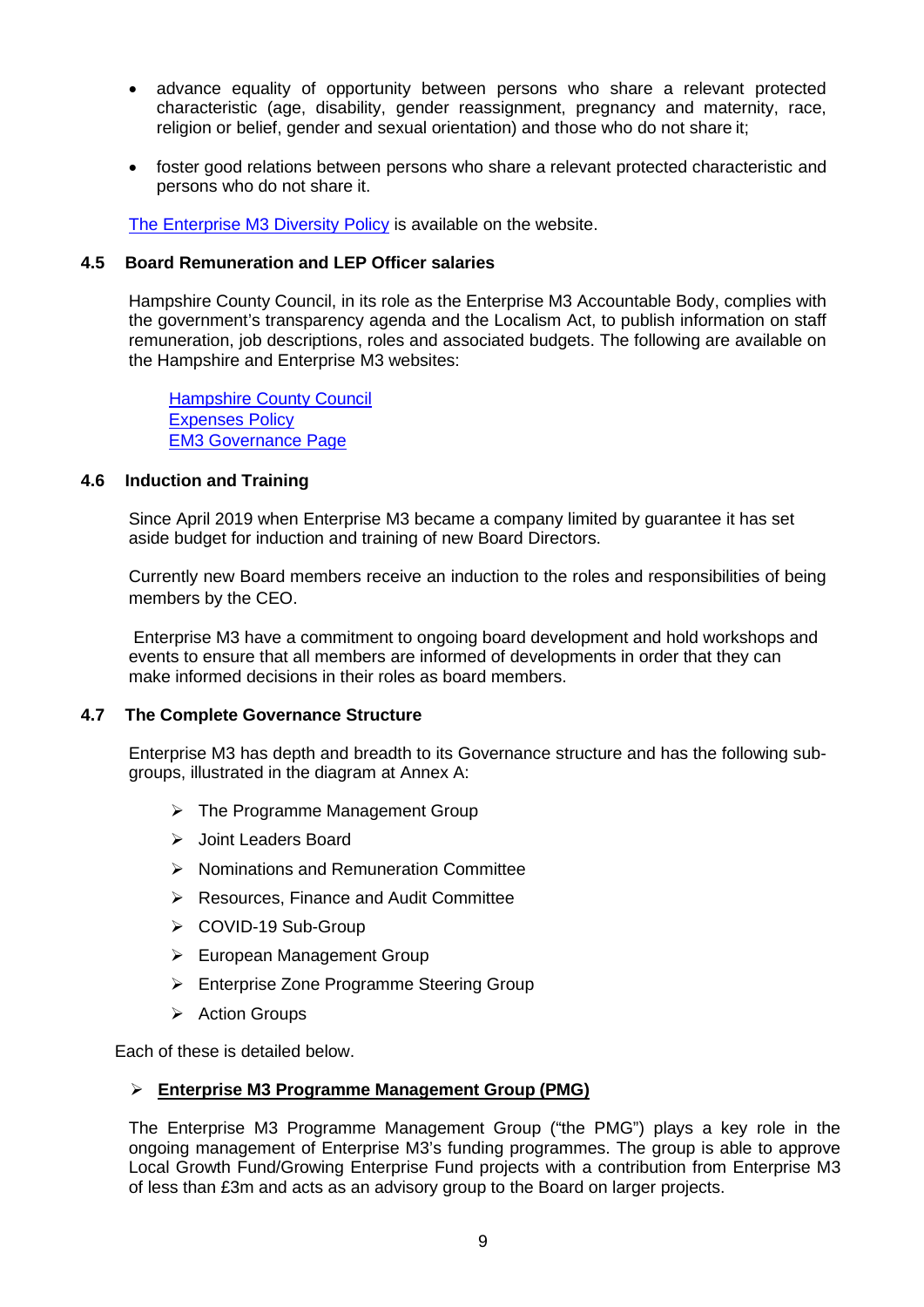The PMG comprises the following representatives:

- 3 x Private Sector Enterprise M3 Board member (1 to chair)
- 2 x Local Authority Members
- 2 x Local Authority Senior Officers
- 1 x Homes England representative
- 1 x Accountable body representative
- 1 x LEP Chief Executive

Additional members for transport-related items only:

- 2 x Local Authority Transport Lead Members
- 1 x Private Sector Chair of Enterprise M3 Transport Action Group

The main focus of the PMG is the management of the Local Growth Fund, Getting Building Fund and the Growing Enterprise Fund, although it will have oversight of all funding programmes held and influenced by Enterprise M3. Responsibilities of the PMG include:

- Approval of Local Growth Fund/Growing Enterprise Fund projects with a value of less than £3m.
- Reviewing and making recommendations to the Board on projects with a value greater than £3m.

Further detailed information about the role of the PMG, including its terms of reference can be found on the Enterprise M3 website at: [Programme Management Group](https://www.enterprisem3.org.uk/programme-management-group)

## **Joint Leaders Board**

The Joint Leaders Board ("the Joint Leaders Board") brings together the Leaders of all 15 Local Authorities in the Enterprise M3 area with the purpose of strengthening the local authority governance arrangements in support of Enterprise M3; to provide a scrutiny and critical friend role; to assist in the development and implementation of actions that will deliver the Strategic Economic Plan; and to collaborate on economic development issues affecting the wider area.

The Joint Leaders Board strengthens local authority collaboration in support of Enterprise M3 and provides democratic accountability for the Enterprise M3 growth agenda. The Joint Leaders Board also:

- Have a major scrutiny role to hold Enterprise M3 accountable for its investment decisions and the operations of the organisation, making recommendations to the Enterprise M3 Board for consideration;
- Advises Enterprise M3 on the collective view of councils around strategic priorities and the Strategic Economic Plan and Local Industrial Strategy;
- Co-ordinates thecontribution of councils on actions and activities to deliver the Strategic Economic Plan – making best use of, and potentially aligning, economic development resources and activities;
- Acts as a forum for collaboration and discussion between the Enterprise M3 LEP councils on issues affecting economic development and regeneration across the area – particularly spatial planning (including the 'duty to co-operate'), housing andtransport;
- Appoints the district level local authority members to the Enterprise M3 Board and to the Programme Management Group.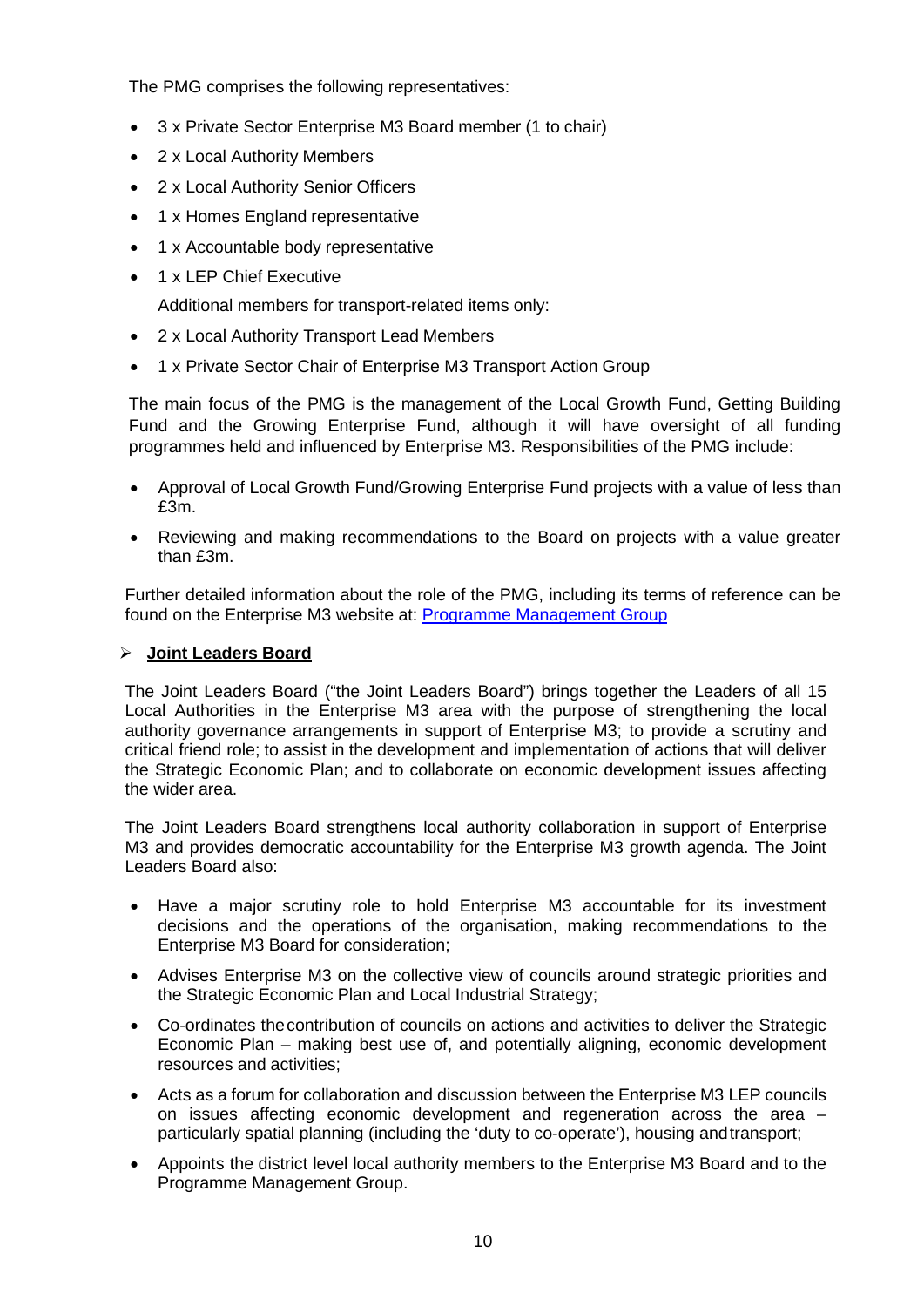The chairing and administration of the Joint Leaders Board is managed by local authorities and meetings are open to the public. The Chair of the Joint Leaders Board is appointed on an annual basis from amongst the membership of the Joint Leaders Board. These roles are appointed at the first meeting of the municipal year and are eligible for re-appointment. In the absence of the Chair, the Joint Leaders Board shall appoint a Chair for the meeting.

The Terms of Reference and minutes of meetings for the Joint Leaders Board are available on: [Joint Leaders Board Page.](https://www.enterprisem3.org.uk/joint-leaders-board) Papers are available on request.

Membership of the Joint Leaders Board includes all 15 Leaders or their Deputies. Each Leader to be accompanied by a senior officer preferably the Chief Executive of the local authority.

## **Enterprise M3 Nominations Committee**

The Enterprise M3 Nominations Committee sets the policy for the Enterprise M3 Board on issues in relation to the membership of the Board, diversity and its associated governance structures This includes the following:

- Setting the policy for board appointments and specifying descriptions of the role and capabilities required for board appointments in light of existing skills and experience of current board members;
- Planning for the future, including succession planning, to ensure that that the Board Membership reflects and can deliver the priorities of Enterprise M3's Strategic Economic Plan;
- Maintaining a balance within the Enterprise M3 Board and associated governance structures, including age, gender, ethnicity, public and private sector, sectors, geography and skills;
- Supporting the Enterprise M3 Board and Chief Executive by assuring succession planning with an ongoing pool of Board or Action Group candidates, which offer continuity, diversity and a skill set that supports the Enterprise M3 objectives;
- Assisting the preparedness of candidates with appropriate induction requirements, including background objectives, reports, meeting frequency and guidelines to help avoid conflicts of interest;
- Ensuring that Enterprise M3 through the membership of its structures, remains relevant to its stakeholders;
- Developing new talent within the governance structures;
- Identify opportunities to develop the capacity and competencies of board members and members of other groups such as media and public speaking training;
- Building a reputation for progress and transparency.

The Nominations Committee will provide a quarterly report to the Enterprise M3 Board.

The Nominations Committee comprises of the following members:

- 4 x non-public sector Enterprise M3 Board Member (1 to chair)
- 1 x Local Authority Member
- 1 x Chief Executive of Enterprise M3 LEP

### **Enterprise M3 Resources, Finance and Audit Committee**

The Resources, Finance and Audit Committee will act as an Enterprise M3 LEP Board subgroup, with decision making powers. It will provide a decision-making role on a range of operational issues, including resources, finance and audit. It will: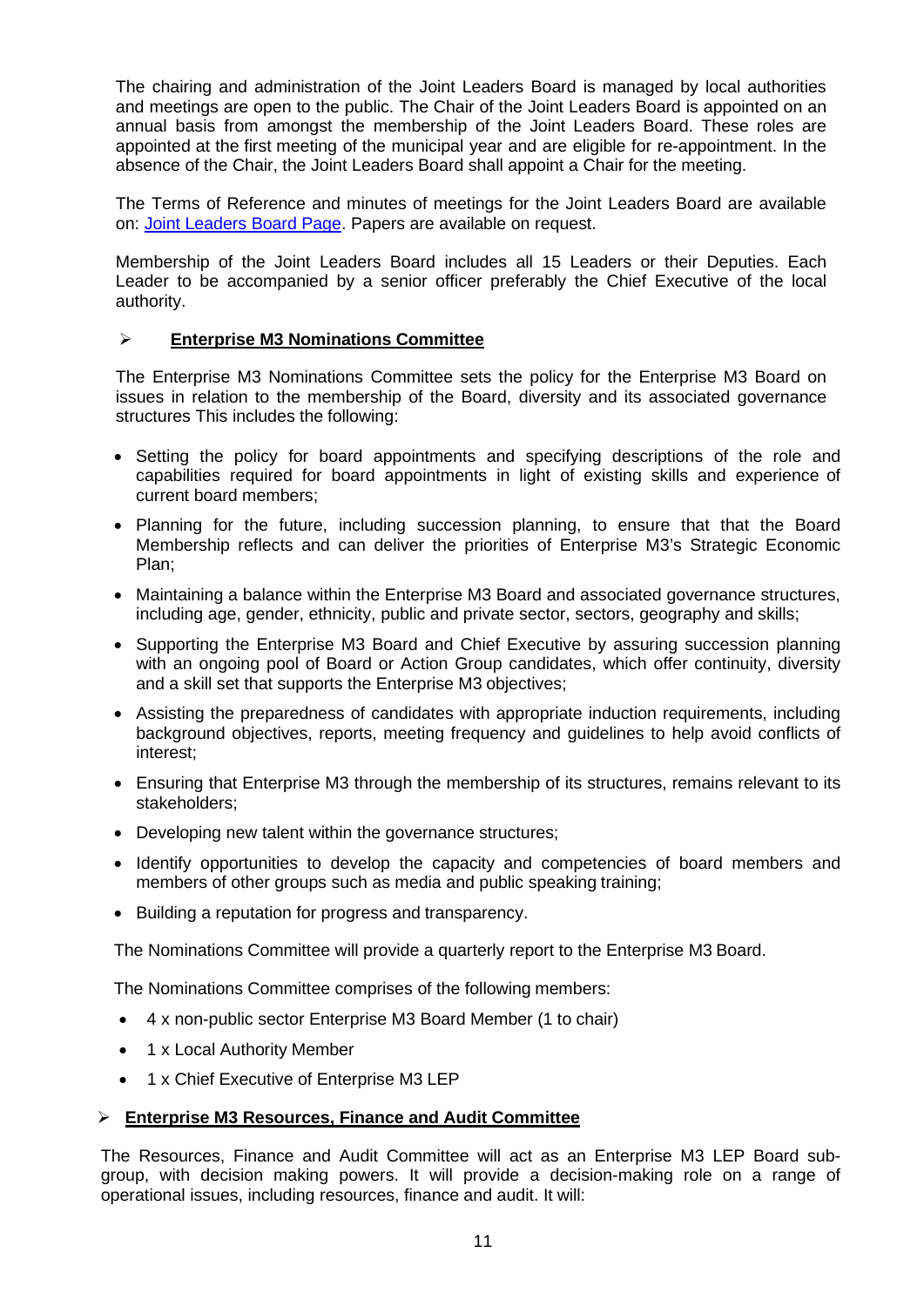- Propose the budget for all revenue funding to the any Enterprise M3 Board for approval;
- Review financial performance reports, scrutinising the overall financial position;
- Review internal financial controls and risk management systems including regular review of audit reports detailing risks and mitigation in place;
- Oversee the Internal review of compliance with the LEP Assurance framework;
- Oversee staffing issues, including recruitment and contract extensions, and performance issues with financial implications;
- Advise on future sustainability: Maintain oversight of the financial requirements and procedures relating to all funding awarded;
- Acting as a sounding board offering internal scrutiny, problem solving and supportive advice, including on the following matters;
- Funding sources and programmes exploring options for accessing additional funding through grants and other programmes;
- Procedures and operating policies including governance reviews, procurement, health and safety, risk;
- Stakeholder Memorandums of Understanding and other stakeholder partnership agreements;
- Good practice for HR, Finance and Risk matters;
- Consideration of any organisational review of Enterprise M3 team;
- Review or make decisions on any other matters referred to the Committee by the Board;
- Report to the Board on the proceedings of the Committee after each meeting and make available to Board members, the minutes of Committee meetings;
- Liaise with the Accountable Body's Audit Committee, representing Enterprise M3's interests where necessary.

The Chair and members of the Committee shall be appointed by the Board. The following membership, drawn from the Enterprise M3 Board, is:

- 3 x Non-Public Sector Enterprise M3 Board Directors
- 1 x Chief Executive of Enterprise M3 LEP
- An Accountable Body representative will have a standing invitation to all meetings

## **Enterprise M3 European Management Group (EMG)**

The Enterprise M3 European Management Group ("the EMG") will supervise the development and administration of the LEP's European Structural and Investment Funding Programme ("the ESIF"). The EMG is a local sub-committee of the National Growth Programme Board for ESIF. The EMG is not a sub-group of the LEP Board; however, its geographical coverage is contiguous with that of Enterprise M3.

The EMG will undertake a range of functions around the ESIF programme. The EMG is not a decision-making body, rather it will provide recommendations and guidance on strategic fit and value for money to the Managing Authorities for ESIF. The LEP has responsibility for recruitment to the EMG.

The membership of the EMG is subject to EU regulations and includes a wide range of representation from across the public, private and not-for-profit sectors. The Chair, a member of the LEP Board was elected by the group. Other members have been appointed through nomination by their sector.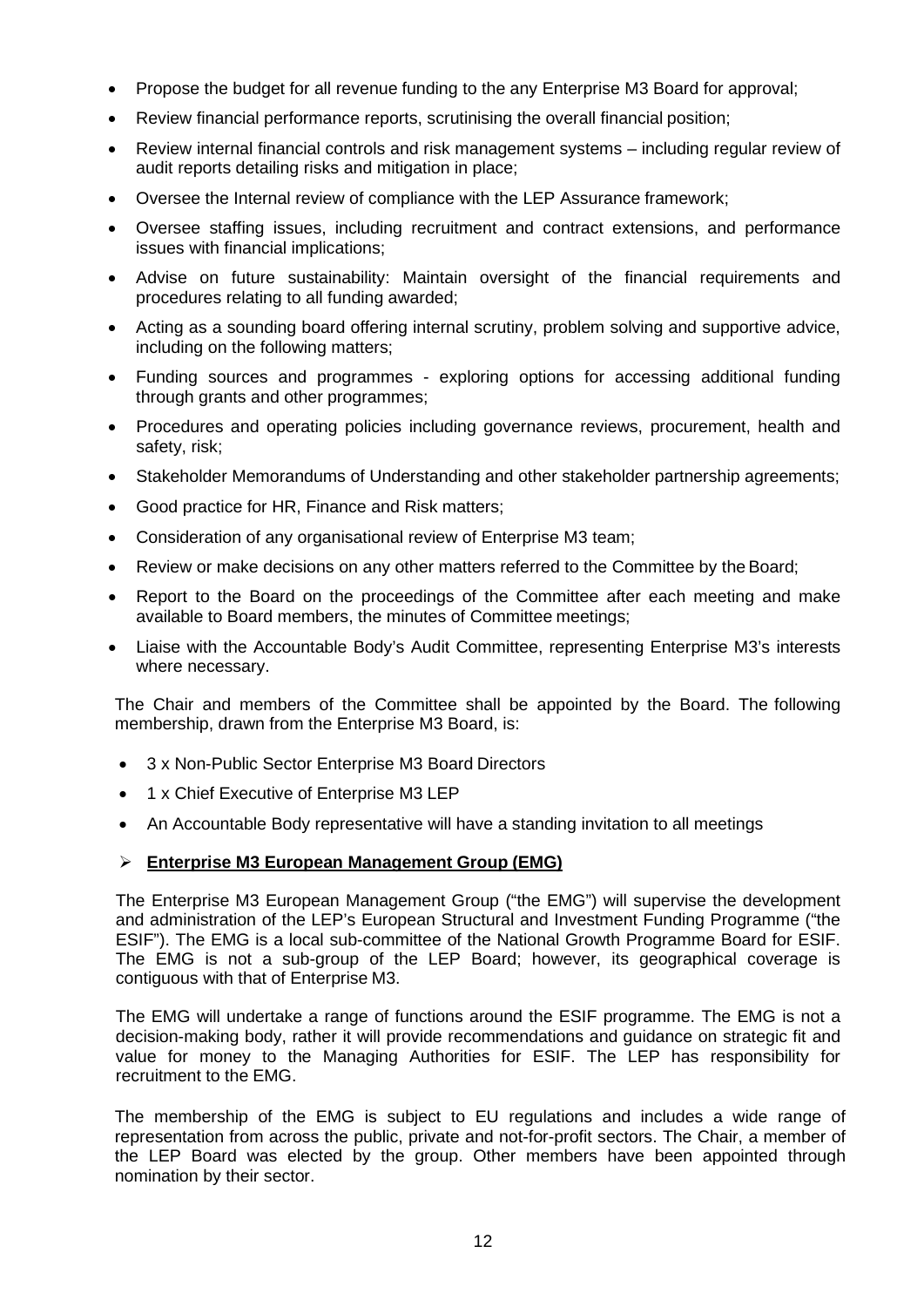The LEP has appointed a Chair for the EMG from amongst its Board. Other members will be appointed through nomination by their sector.

The membership of the EMG comprises representatives from the following sectors:

- Enterprise M3 (chair);
- Local authorities;
- Private sector:
- Not-for-profit sector:
- Environmental;
- Trade unions;
- Higher education;
- Further education;
- Wider education and skills sectors:
- Rural;
- Equality and diversity; and
- **ESIF Managing Authorities.**

## **Enterprise Zone (EZ) Programme Steering Group**

The Programme Steering Group (PSG) advises on the strategic direction and implementation of the programme and facilitates collaboration between the major stakeholders in the Enterprise Zone. PSG does not have decision-making powers, rather it is an advisory group to both the Programme Management Group (PMG) and the Enterprise M3 Board, specifically on matters relating to the strategic direction, funding priorities for projects and resources pertaining to the Enterprise Zone team.

Responsibilities of the PSG include:

- Review the level of income generated through the Business Rates Growth and forecast to end of the Enterprise Zone programme at March 2042;
- Consider investment proposals from partners for use of BRIG;
- Reviewing and making recommendations to PMG and the Enterprise M3 Board on the relative priority of EZ proposals for funding in accordance with the priorities set down by the Board;
- Consideration of due diligence on proposals and recommending to PMG or the Enterprise M3 Board whether proposals should proceed to contracting;
- Overseeing the development of an appropriate pipeline of proposals to be potentially funded in future and making associated recommendations;
- Monitor progress of projects and priorities set by the LEP Board relating to the Enterprise Zone, including making any recommendations to PMG and/or Enterprise M3 Board as appropriate.

The  $EZ<sup>3</sup>$  PSG role is to bring together senior representatives of the EM3 LEP and partner local authorities to drive forward the economic growth potential of the  $EZ<sup>3</sup>$  Enterprise Zone and each of its constituent sites to maximise the opportunities for growth.

• Support the EZ Programme Director and EM3 Management team through effective communications with all impacted stakeholders and providing unified and consistent direction for the programme;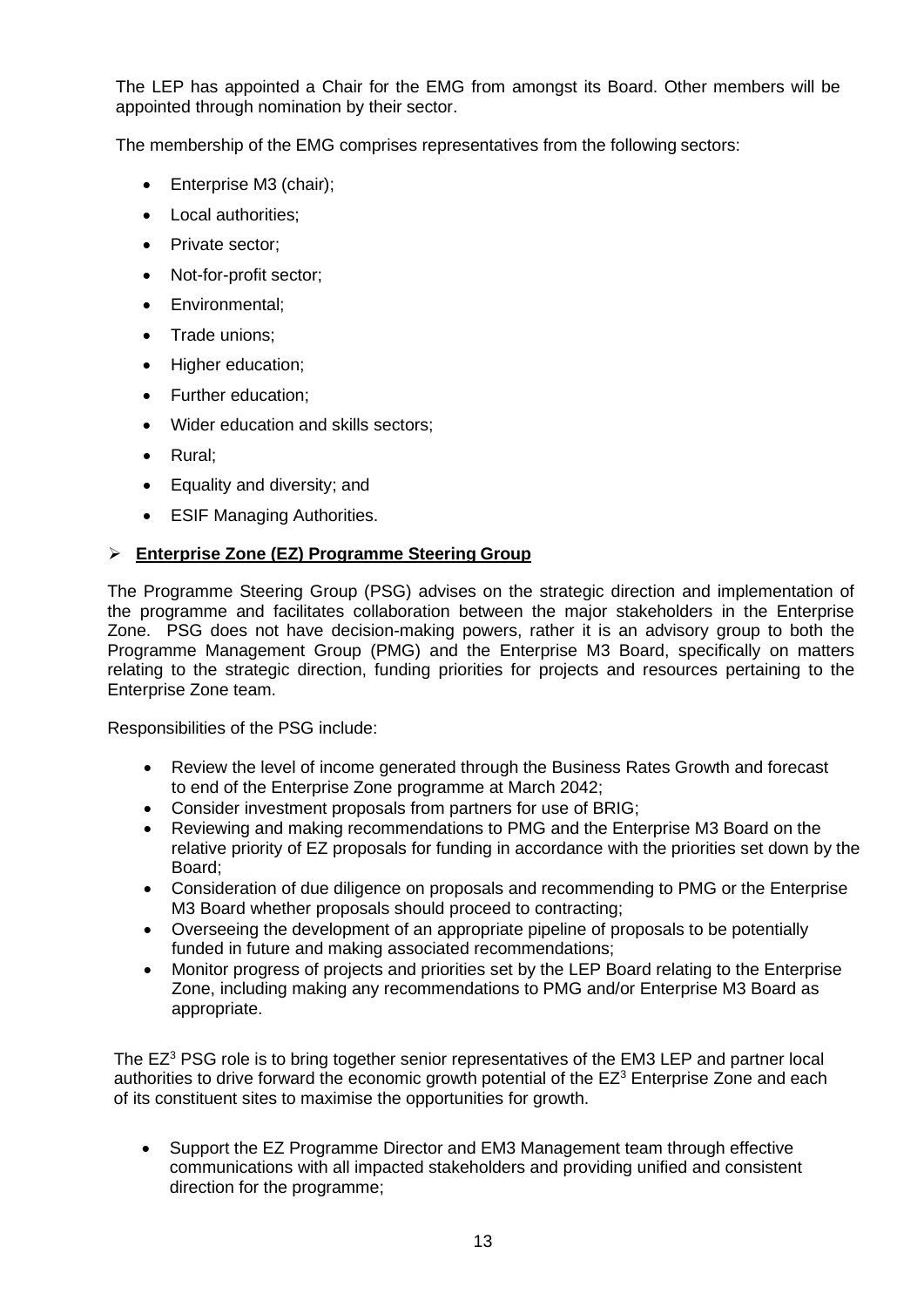- Receive and review progress reports considering them by exception from the EZ Programme Director and, or Partner representatives;
- Ensure the EZ funding is effectively aligned with other sources of funding, including LGF funds, and are used to derive effective value for public funds;
- Monitor the key outputs of the programme against Government specified management information requirements which are reported on quarterly;
- Review and make recommendations to the Enterprise M3 Programme Management Group and Board on the relative priority of Enterprise Zone investment plans and borrowing requirements;
- Discuss any high level risks and conflicts that cannot be addressed by the local delivery groups and make recommendations to resolve, mitigate or escalate these;
- Ensure all decisions relating to spending and funding is subject to existing Hampshire County Council internal approval processes, as accountable body to the LEP.
- All recommendations made by this group will be subject to partner local authority approval where appropriate.

The EZ<sup>3</sup> PSG will be made up of senior management representatives who can fully represent their organisation and take high level strategic decisions for the  $EZ<sup>3</sup>$  as a whole. The PSG comprises the following representatives:

- 1 x Private Sector Enterprise M3 Board member (to chair)
- 3 x District/Borough Council representatives at senior management level(1 for each Enterprise Zone site)
- 2 x Landowner representatives (as 1 Enterprise Zone site is local authority-owned)
- 2 x County Council representatives
- 1 x Cities and Local Growth Team
- 1 x Accountable Body (Hampshire County Council) representative
- 1 x Enterprise Zone Programme Director
- 1 x LEP Chief Executive

### **COVID-19 Sub-Group**

### The COVID-19 Sub-Group plays a key role to discuss and take any business critical decisions relating to Enterprise M3's response to COVID-19.

The group is able to approve Local Growth Fund/Growing Enterprise Fund projects with a contribution from Enterprise M3 of less than £3m and acts as an advisory group to the Board on larger projects.

The COVID-19 Sub-Group comprises the following representatives:

- 1 x Enterprise M3 Chair (to act as Chair of COVID-19 Sub-Group)
- 1 x Chair of Resources, Finance and Audit Committee
- 1 x Chair of Nominations Committee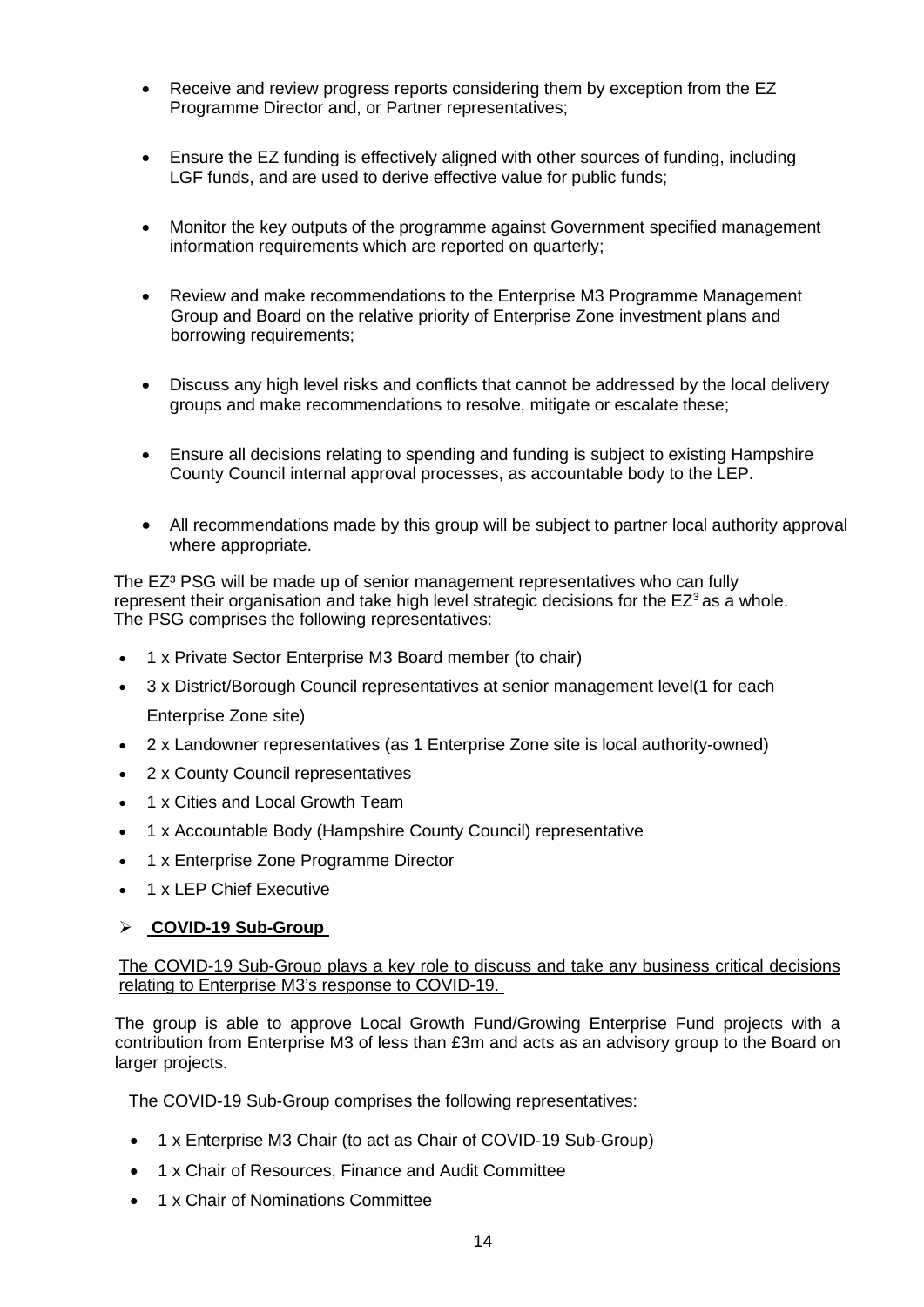- 1 x Chair of Programme Management Group
- 1 x Chair of Joint Leaders Board
- 1 x Accountable Body Representative
- 1 x Enterprise M3 lead Board Director on Communications
- 1 x Enterprise M3 lead Board Director on Local Industrial Strategy
- 1 x LEP Chief Executive

The main focus of the COVID-19 Sub-Group is the management of the Local Growth Fund and the Growing Enterprise Fund, although it will have oversight of all funding programmes held and influenced by Enterprise M3. Responsibilities of the COVID-19 Sub-Group include:

- Approval of expenditure relating to Enterprise M3's COVID-19 response with a value of less than £1.5m;
- Providing recommendations and advice to the Board on Enterprise M3's COVID-19 response; and
- Providind recommendations and advice to Enterprise M3's other committees including; Nominations Committee, Resources Finance and Audit Committee, Programme Management Group, Local Industrial Strategy Group and Joint Leaders Board.

Further detailed information about the role of the COVID-19 Sub-Group, including its terms of reference can be found on the Enterprise M3 website at: [COVID-19 Sub-Group](https://www.enterprisem3.org.uk/covid-19-sub-group)

## **Enterprise M3 Action Groups**

Enterprise M3 Action Groups ("Action Groups") will play a key role in providing specialist advice and recommendations to the Board around particular projects. Enterprise M3 has the following Action Groups:

- Enterprise & Innovation Action Group
- Transport and Mobility Action Group
- Skills and Talent Action Group

In line with our Strategic Economic Plan and emerging Local Industrial Strategy, additional groups may be formed to meet future requirements.

The Action Groups will reflect the key issues and priorities in each sector. The Action Groups do not have financial decision-making responsibility.

Each Action Group will contain at least one Enterprise M3 Board member and will be chaired by a member of the private sector, selected by the group. Chairs will be selected by each Action Group and agreed by the Board. The Chairs of the Action Groups are appointed for terms of up to two years.

The Action Groups provide the interface between the individual businesses, local authorities and other public sector agencies throughout the Enterprise M3 geographic area.

As Enterprise M3 completes the Local Industrial Strategy we will fully understand the need for new or revised Action Groups/Forums, for example, our Rural and Land & Property Groups.

## **4.8 Independent Secretariat**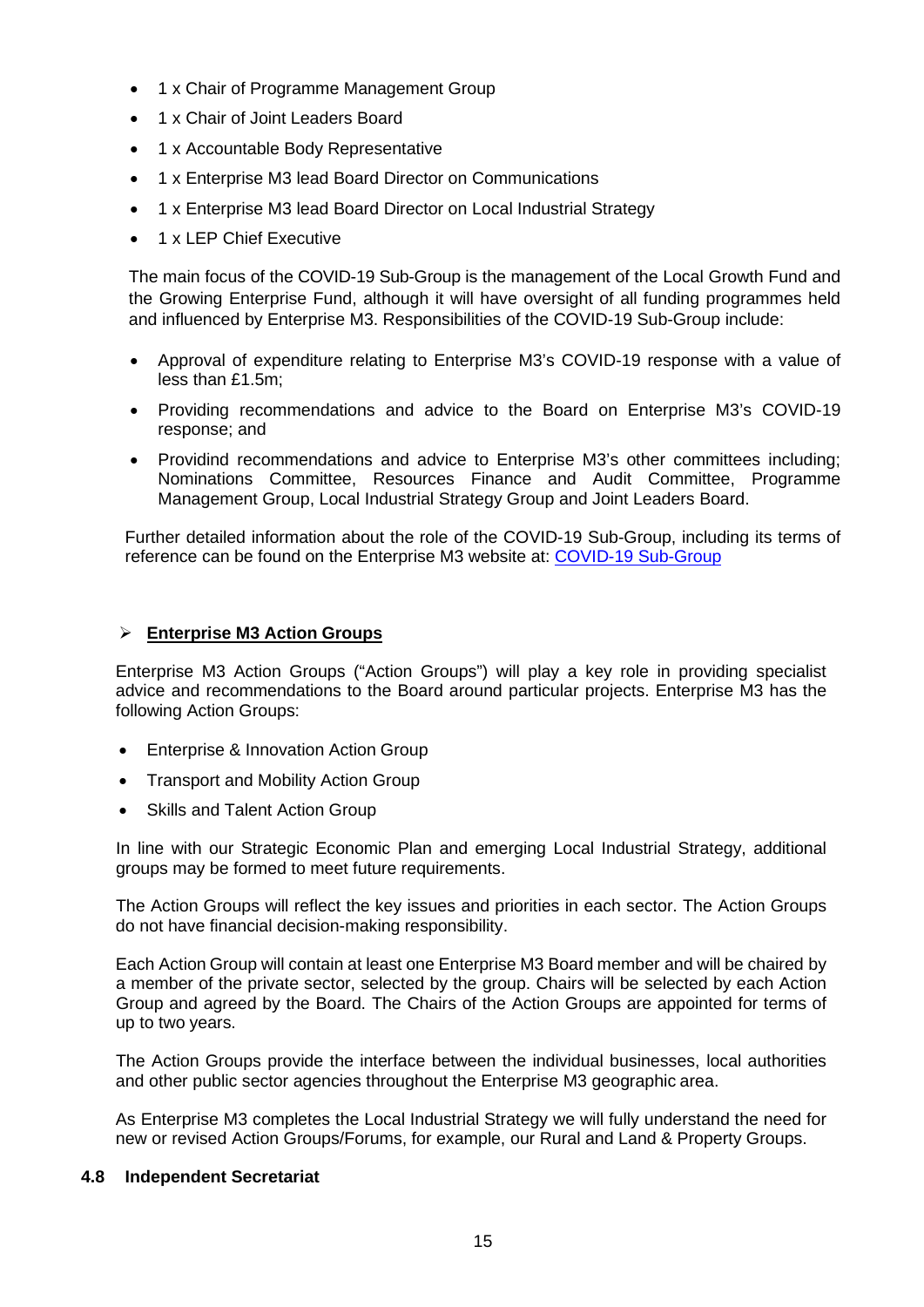Enterprise M3 have a system that allows for Board members to have a route to obtain independent advice for clarification or verification. The first point of contact is to the Chief Executive and/or specialist members of staff. If the Board Member does not receive the independent information, he/she is seeking they have recourse to the Accountable Body.

Staff of Enterprise M3 whilst employed by Hampshire County Council, operate under a Memorandum of Understanding backed up by Service Level Agreements for legal, procurement, Human Resources and Finance. The Chief Executive of Enterprise M3 has responsibility for ensuring that information is independent and correct at that time and for ensuring that the Board is aware of this independent process available to them.

This independent function seeks to give confidence to the public, to government, to stakeholders and partners that a rigorous approach to governance and recording of meetings is conducted in an open and transparent manner. Internal scrutiny operates through regular senior management teams, team meetings and special internal teams that are formed to address opportunities and developments.

## **4.9 Publication of meeting and agenda items**

On the principle of openness and transparency all Board and PMG meeting agendas are available on:

- [The Board](https://www.enterprisem3.org.uk/enterprise-m3-board)
- [Programme Management Group](https://www.enterprisem3.org.uk/programme-management-group)
- [COVID-19 Sub-Group](https://www.enterprisem3.org.uk/covid-19-sub-group)

Enterprise M3 are committed to publishing on its website a public notice of Programme Management Group and Board meetings and any sub-committee which involves decisions about public money, at least five clear working days before any meeting. Copies of the Agenda and any papers (save for confidential and exempt items) to be considered at a meeting of the Programme Management Group or Board will be open for inspection by the public at least five clear working days before any meeting, unless a matter is to be considered as a matter of urgency, in which case the item will be available for inspection as soon as it is added to the Agenda for the meeting. The same procedure applies if a meeting is held by teleconference between meetings to take urgent business.

In compliance with the government guidance all new business cases relating to transport projects will be published on the Enterprise M3 website from April 2019 for inspection as recommended in the guidance. In addition, the business cases for all other projects will be available on the website in good time before approval through Programme Management Group.

The Board Directors shall hold an Annual Meeting which will be open to the public and can take the form of a conference. The Board shall hold ordinary meetings on such day and at such time and place as they may determine between each Annual Meeting. Enterprise M3 will publish an Annual Report detailing the year's achievements, the governance and the finances.

No business shall be transacted at any meeting of the Board unless a quorum of at least six Board members are present. If the numbers of votes for and against a proposal at a meeting are equal, the Chair or other Director chairing the meeting has a casting vote. The role of the Chair and other Board Directors is set out in the Enterprise M3 Articles of Association published on the Enterprise M3 website.

## **4.10 Handling confidential and exempt information**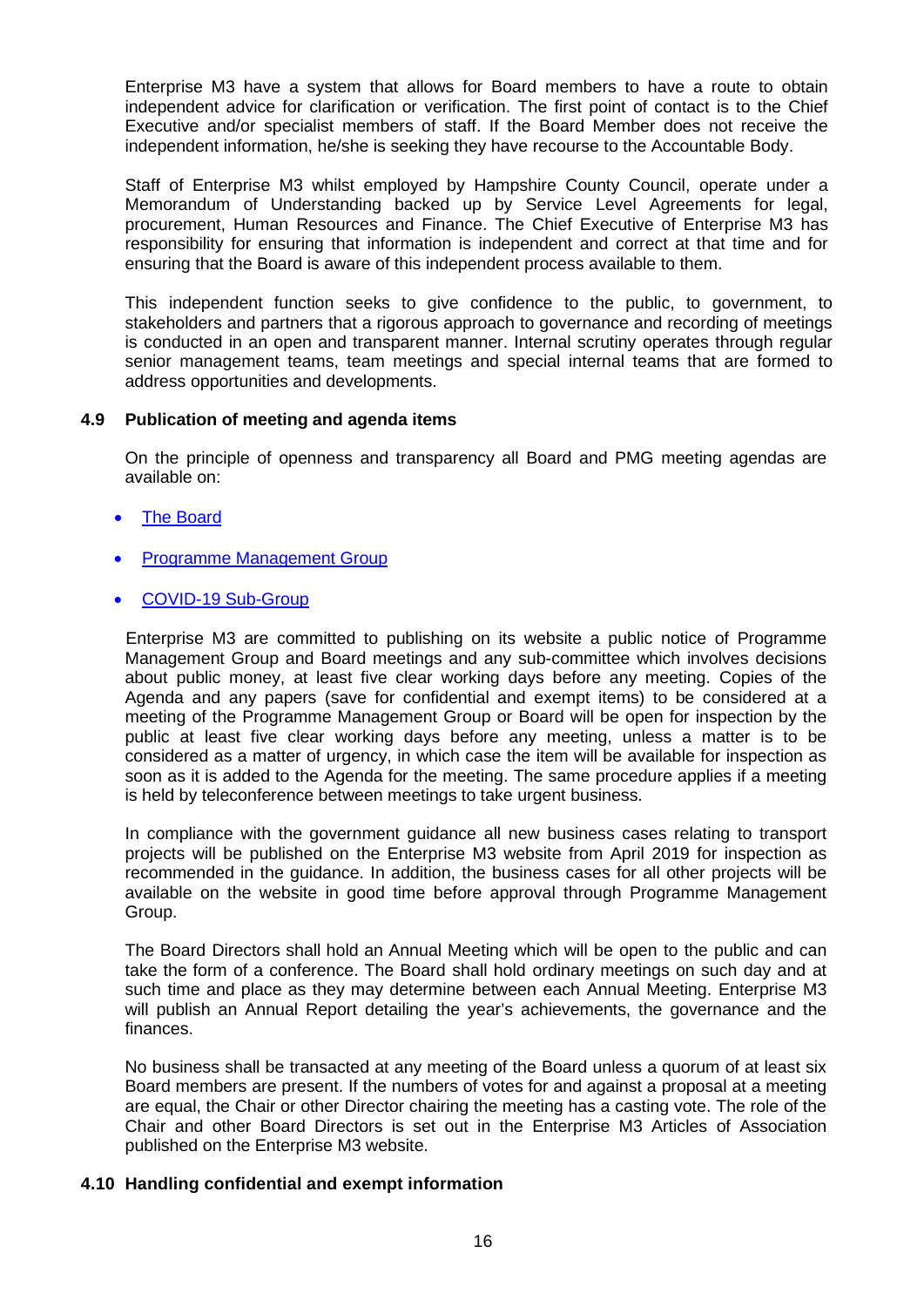Enterprise M3 will seek to place as much information as possible in the public domain. However, due to the nature of our work there may be some papers which are not suitable for publication. We will use the Local Authorities (Executive Arrangements) (Meetings and Access to Information) (England) Regulations 2012 and Schedule 12A of the Local Government Act 1972 as amended to determine whether documents should be exempt or classified

Our Confidential Items Policy published on the Enterprise M3 website gives further details of this process. The public may make written representations to the Programme Management Group or Board, and the process for doing is set out on the website of Enterprise M3. The Enterprise M3 Programme Management Group and Board will be made aware of any written representations received at the meeting. The draft minutes from meetings will be published within ten working days of the meeting having taken place.

Board members may make decisions out of session via written communication (hardcopy or electronic). Unless unavoidable, a minimum of two weeks should be allowed for decision making out of session.

## **4.11 Publication of accounts, financial information, and transparent use of public funding**

The Enterprise M3 end of year accounts are identified in the Accountable Body's annual financial statements, an extract of which is included in the Annual Report and is available for inspection on the website.

The Enterprise M3 Annual Delivery Plan is also available for inspection on the website: [Delivery Plan](https://www.enterprisem3.org.uk/sites/default/files/2020-09/Delivery%20plan%20final%20reduced_0.pdf)

The Enterprise M3 Board and Programme Management Group have responsibility for all financial decisions about projects including the Growth Hub.

The Enterprise M3 Programme Management Group may approve Local Growth Fund/Growing Enterprise Fund projects with a value of less than £3m. Projects with a value greater than £3m must be considered by the Programme Management Group before being submitted to the Enterprise M3 Board for approval.

Cost increases to projects previously approved by the Board or Programme Management Group may be agreed outside of meetings in order to prevent unnecessary delays in delivery. Cost increases of less than 10% may be approved by the LEP Director and cost increases below 20% can be approved by the Programme Management Group. The Enterprise M3 Board will approve any cost increases that exceeds £3 million. Financial Investment decisions and values are available both in the published PMG and Board papers and as information contained in the description of live and completed projects on: [EM3](https://www.enterprisem3.org.uk/hub/em3-investments)  **[Investments](https://www.enterprisem3.org.uk/hub/em3-investments)** 

The Board will approve an annual and outline three-year budget and once approved the Chief Executive can approve requests for funding, as detailed within that plan. The Enterprise M3 Chief Executive may approve any variances of less than 10% from the headline income/expenditure budget. The Resources, Finance and Audit Committee may approve any variances between 10% and 30% and any variances in excess of 30% must be approved by the Enterprise M3 Board.

The Enterprise M3 Chief Executive cannot approve their own expenses but can approve expenses of others. The Chair or other Board Members can approve the Chief Executive expenses. An expenses policy for Enterprise M3 Board Members can be viewed at: [Expense](https://www.enterprisem3.org.uk/sites/default/files/2020-09/Expenses%20policy%20-%20August%202020.pdf)  **[Policy](https://www.enterprisem3.org.uk/sites/default/files/2020-09/Expenses%20policy%20-%20August%202020.pdf)** 

A copy of the Enterprise M3 Delegated Authority Policy is available [here.](https://www.enterprisem3.org.uk/sites/default/files/2020-09/Enterprise%20M3%20Internal%20Scheme%20of%20Delegation%20%20-%20June%202020%20-%20Final.pdf)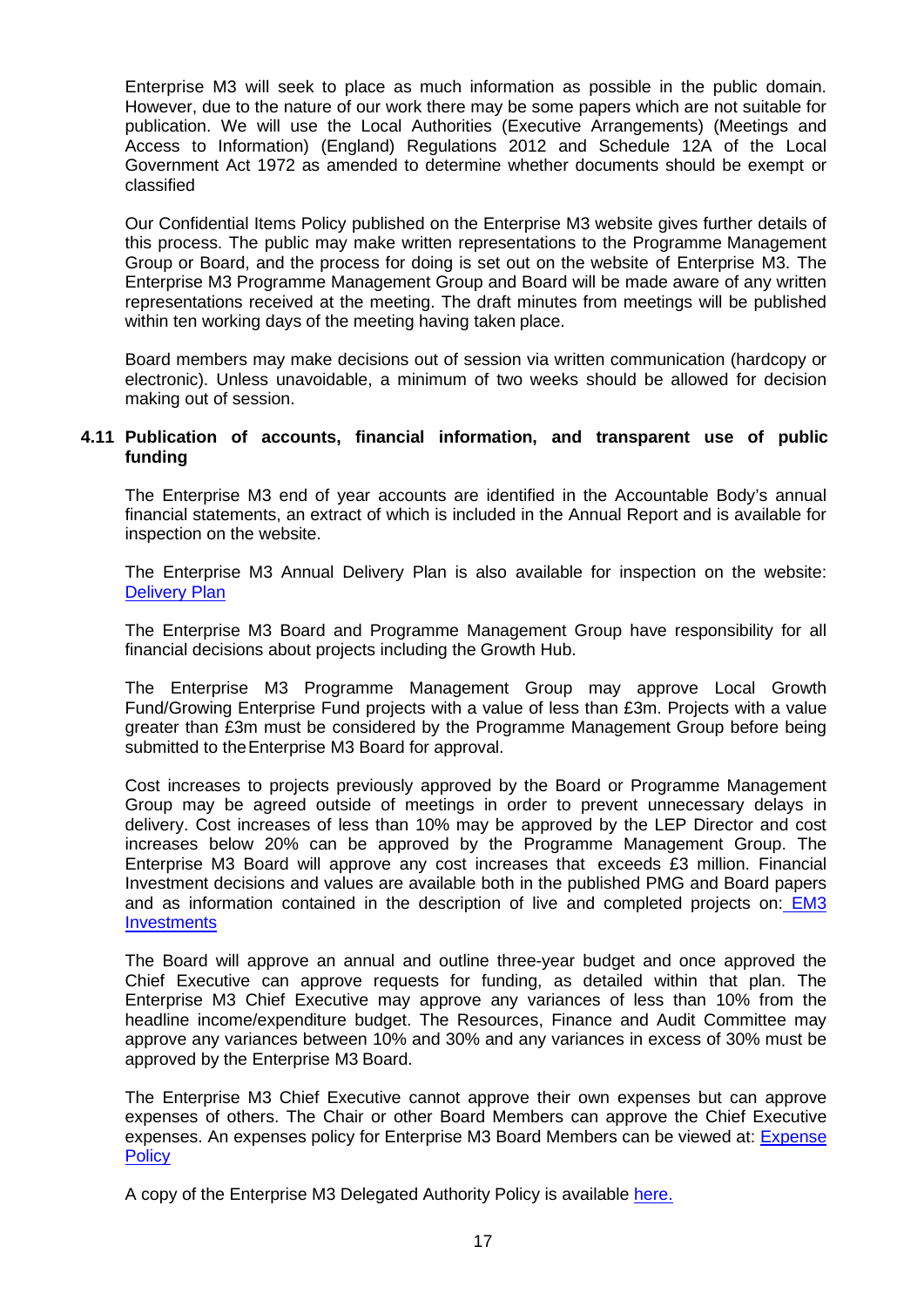Enterprise M3 will publish on its website the LEP Board papers, agendas and minutes to comply with local government legislation, unless the Board paper is of a confidential nature or an exempt paper falling under Schedule 12A Local Government Act 1972, as amended. Papers with the status of confidential will have that status reviewed and published is circumstances allow. The papers presented to the Board will broadly cover decisions made to provide funding to particular projects, programme updates, the rationale behind funding decisions, and details of successful projects.

## **4.12 Management of contracts**

The structure of Enterprise M3, delivers a process for the management of contracts that is accountable. It operates as follows:

- Responsibility for the management of contracts that have been awarded Local Growth Funds/Growing Enterprise Fund is the Director of Operations, with the support of the Enterprise M3 Finance Manager and reporting to the Chief Executive of Enterprise M3
- Contract award, contract tracking and monitoring of performance are reported bi-monthly by the Director-Operations to PMG/ Board as appropriate
- The Governance and Assurance Manager is responsible for procurement and on-going contract tracking
- The Delegated Authority policy determines who can sign off what value of contract
- An internal Programme Management Office team which combines business delivery staff and operations staff meet monthly to discuss progress of contracts and to suggest remedial action if required.
- A draft copy of our standard contractual documentation is available on request. Annex B illustrates the roles and responsibilities of Enterprise M3 in delivering the capital programme

## **4.13 Government Branding**

All beneficiaries and all staff are made aware of the Enterprise M3 published branding guidelines which clearly determines the use of Government and European branding on documentation, websites, press releases etc. Monitoring compliance with the branding guidelines is the responsibility of the Director – Operations.

## **4.14 Scrutiny and Audit Arrangements**

Enterprise M3 has established a best practice model for the independent scrutiny of our governance arrangements, including:

- $\triangleright$  The governance structure, at section 4 records the Programme Management Group and Board responsibility to monitor processes and the progress of the Capital Programme;
- > The establishment of a specific Joint Leaders Board Scrutiny role and expert oversight. Joint Leaders Board will dedicate a minimum of one meeting per annum to scrutinize selected areas of Enterprise M3 and will report to the Enterprise M3 Board on their findings. They reserve the right to undertake addition scrutiny if they consider it necessary. In addition, each local authority has the right to call in the Enterprise M3 Executive to be examined on a specific issue. Joint Leaders Board papers and minutes are available on the Enterprise M3 website;
- $\triangleright$  Compliance with the annual Hampshire County Council Audit Plan in relation to distribution of funding and compliance with the Enterprise M3 Assurance Framework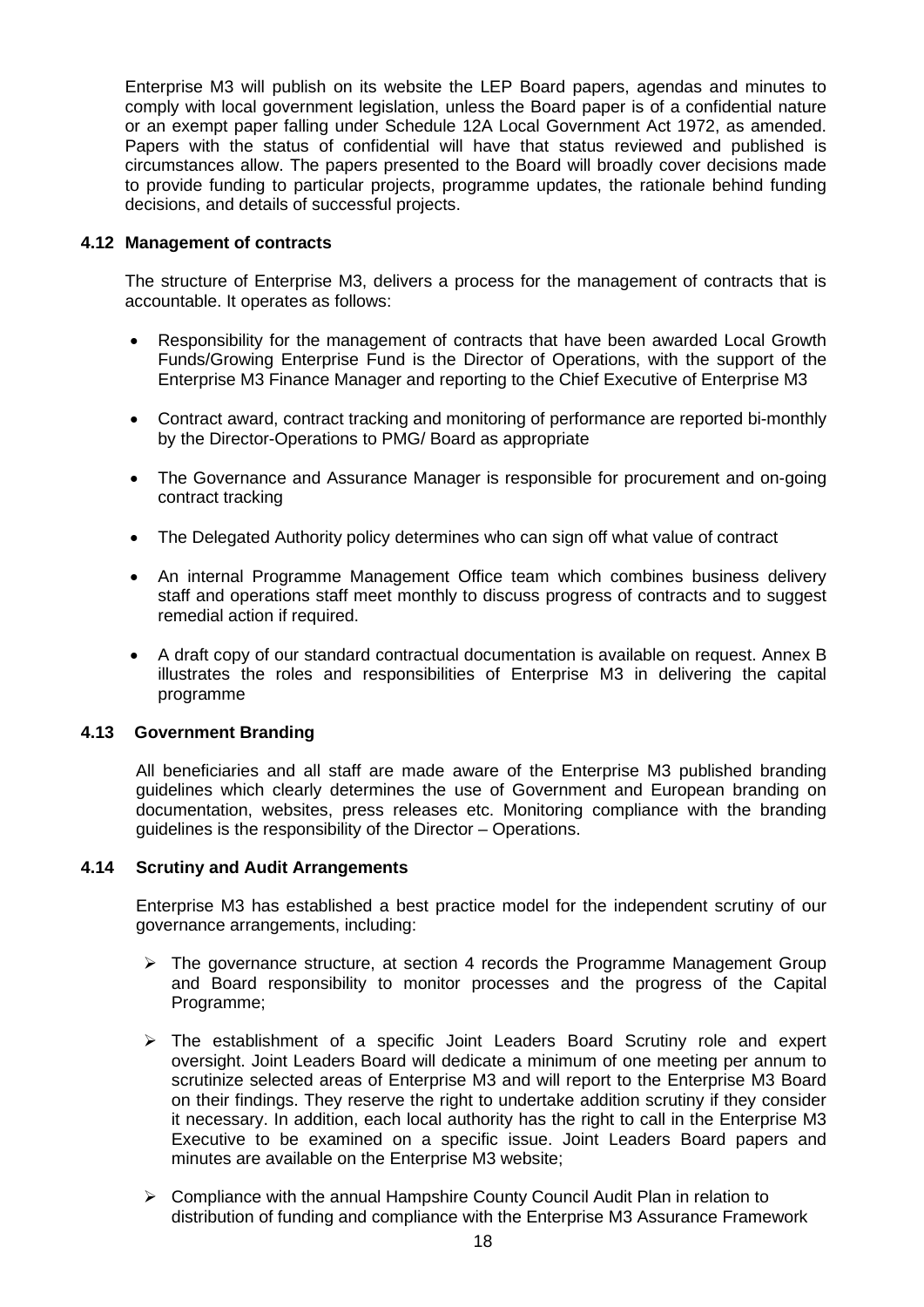and [Memorandum and Articles of Association.](https://www.enterprisem3.org.uk/sites/default/files/2019-07/Enterprise%20M3%20Ltd%20-%20Memorandum%20and%20Articles%20of%20Association_0.pdf) This scrutiny arrangement permits the Accountable Body to have the confidence to return the Assurance Statement each year to government;

 $\triangleright$  Each project seeking funding undergoes a rigorous scrutiny process that incudes independent initial grading of the Expression of Interest; Independent Due Diligence is purchased per project; projects are reported to the Programme Management Group for discussion leading to approval or referral; reported to Board.

Enterprise M3 recognises the importance of having clear arrangements in place which enable effective and meaningful engagement of local partners and the public. Enterprise M3 also acknowledges the importance of operating transparently giving the public and stakeholders confidence that decisions made are proper, based on evidence, and capable of being independently scrutinised.

The Enterprise M3 Section 151 Officer Assurance Report and the Assurance Statement from the Chair and Chief Executive are on: [S151 Assurance Statement.](https://www.enterprisem3.org.uk/sites/default/files/2020-02/Section%20151_73%20Assurance%20Statement%20Dec%202019.pdf)

Enterprise M3 have agreed operating practices contained in the Memorandum of Understanding supported by Service Level Agreements which are reviewed as part of the Audit processes on an annual basis and available on request. The LEP and the Accountable Body agree to work to the Hampshire Audit Plan and have a risk register agreed at the Resources, Finance and Audit Committee.

### **4.15 Website**

Enterprise M3 maintains a [dedicated website](https://www.enterprisem3.org.uk/) through which local partners and the public can keep in touch with progress on implementing the Growth Deal and can access key documents as required by the National Local Growth Framework.

### **4.16 Data Protection and Freedom of Information**

Enterprise M3 is a company limited by guarantee with no delivery function and cannot act as data controller of personal data. Enterprise M3 will adhere to the processes established by Hampshire County Council in relation to its obligations under the Data Protection Act 2018, General Data Protection Regulations 2018 and the Freedom of Information Act 2000, as set out at clause 9 of the MOA.

Members of the Board are fully committed to ensuring that they share information in accordance with their statutory duties/relevant legislation. Partners recognise that any data or records supplied to public bodies are potentially subject to the provisions of the Data Protection Act 2018, General Data Protection Regulations 2018 and the Freedom of Information Act 2000.

Enterprise M3 will also adhere to the Local Government Transparency Code and, through the County Council as the Enterprise M3 LEP's Accountable body, will ensure that all Freedom of Information and Environmental Information Regulation requests are dealt with in line with the relevant legislation.

## **4.17 Accountable Body and Section 151 Officer**

Enterprise M3 is a constituted body for which the County Council acts as the lead Accountable body for all funding streams under the control of the Enterprise M3 LEP.

The respective roles and responsibilities of Enterprise M3 and the County Council, in undertaking its role as the Accountable Body to the Enterprise M3 LEP, are set out below.

 $\triangleright$  The nature and scope of the relationship between the County Council and the Enterprise M3 is set out in the Memorandum of Understanding which together with the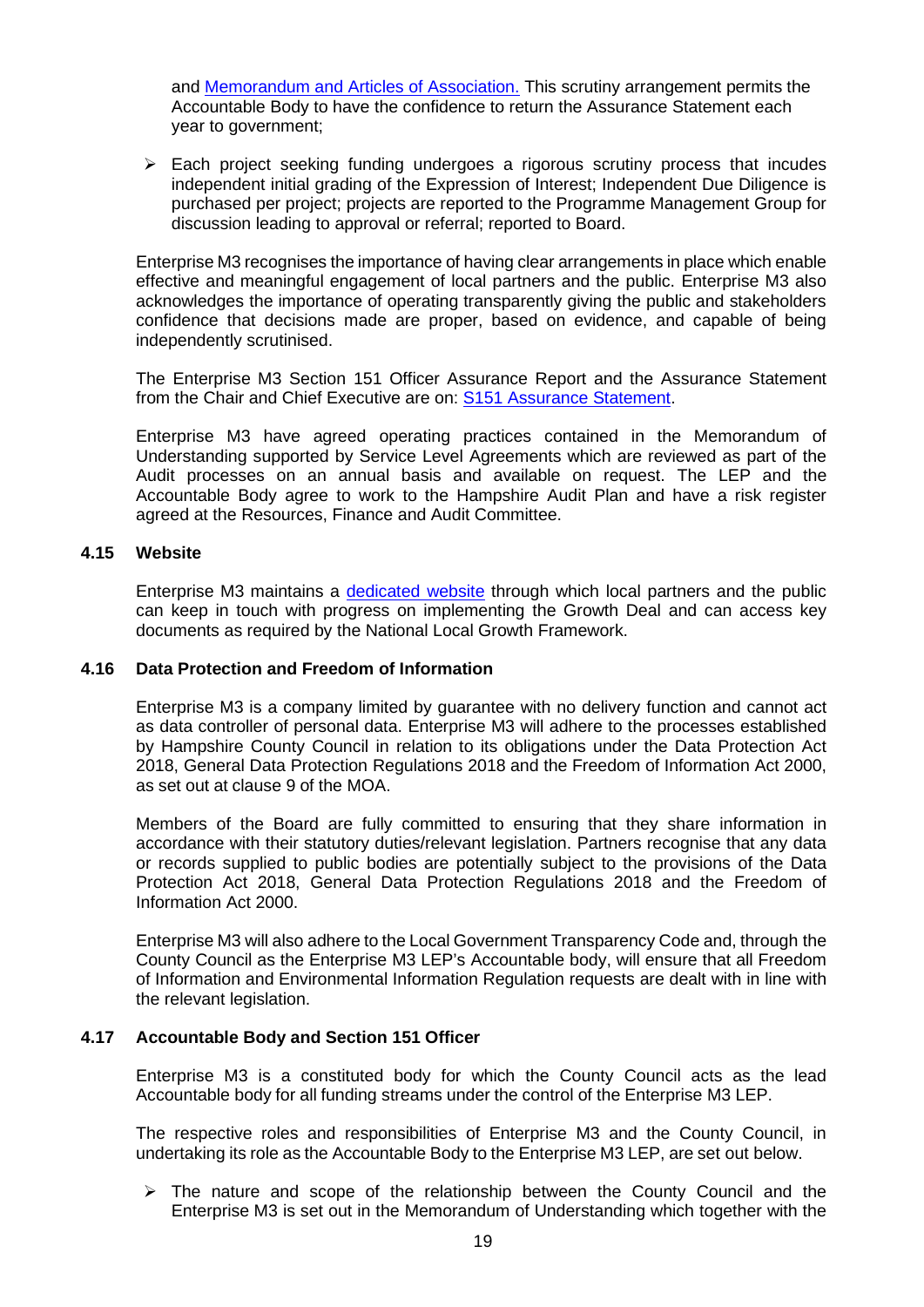accompanying Service Level Agreements, set out the support arrangements that the County Council, in its role as Accountable body, currently provides to Enterprise M3.

- $\triangleright$  The County Council is accountable for ensuring that all grant income received, payments out and any applicable repayments for all funding streams under the control of Enterprise M3 LEP are accounted for and administered correctly (which are subject to the County Council's normal internal and external audit controls)
- The County Council in undertaking its role as Accountable body to Enterprise M3 shall ensure that expenditure is spent in accordance with all applicable legal requirements and also in accordance with the County Council's rules and procedures as set out in its Constitution and Financial Procedures. In particular, the County Council shall comply with its financial duties and rules which require it to act prudently in spending, which are overseen and checked by its Chief Finance Officer, the Section 151 or the nominated Hampshire Finance officer.
- $\triangleright$  The County Council will not comply with a decision of the Board if it considers:
	- $\circ$  the decision did not comply with the County Council's rules and procedures as set out in its Constitution and Financial Procedures;
	- o the decision would lead to the available budget being exceeded;
	- o the decision was unlawful;
	- $\circ$  the decision did not comply with the requirements of this Assurance Framework;
	- o the decision committed funds to a project that was reliant upon unproven future funding (without a full risk assessment – which includes the views of the potential source of funding).
- $\triangleright$  In such circumstances, the County Council and Enterprise M3 shall seek to resolve the matter by a process of consultation. If the matter cannot be resolved within a reasonable period of time, then the matter shall be escalated to the Chief Executive of Enterprise M3 and the County Council's Director of Economy, Transport and Environment who shall decide on the appropriate course of action to take. If the matter still cannot be resolved, then the matter will be referred to an independent arbitrator to reach an agreement. The costs of an independent arbitrator shall be borne by the County Council and Enterprise M3 respectively.
- $\triangleright$  In terms of scrutiny arrangements, Enterprise M3 has a Joint Leaders Board to ensure involvement of all of the local authority leaders. In order to help ensure appropriate decisions are made around the use of all funding streams secured by Enterprise M3, the PMG oversees the funding programme. The County Council, as the Accountable body, is represented at a senior officer level on PMG and has a standing invitation to all Board Meetings. This is in addition to the County Council's Deputy Leader having a seat on the Board. Enterprise M3 also report regularly to Government on progress and take part in formal annual review meetings, which act as a gateway for accessing future funding.
- $\triangleright$  On an annual basis or as required the Joint Leaders Board assembles solely for the purposes to scrutinise in depth selected operations of the LEP. Its recommendations are to be reported to the Enterprise M3 Board for consideration and acted on in accordance with the Board decision/s.
- $\triangleright$  The role of the Accountable Body, Hampshire County Council is contained in the Memorandum and Articles of Association. The principles, roles and responsibilities are in accordance with the guidance contained in the CIPFA Guidance published in August 2018, illustrated at Annex B.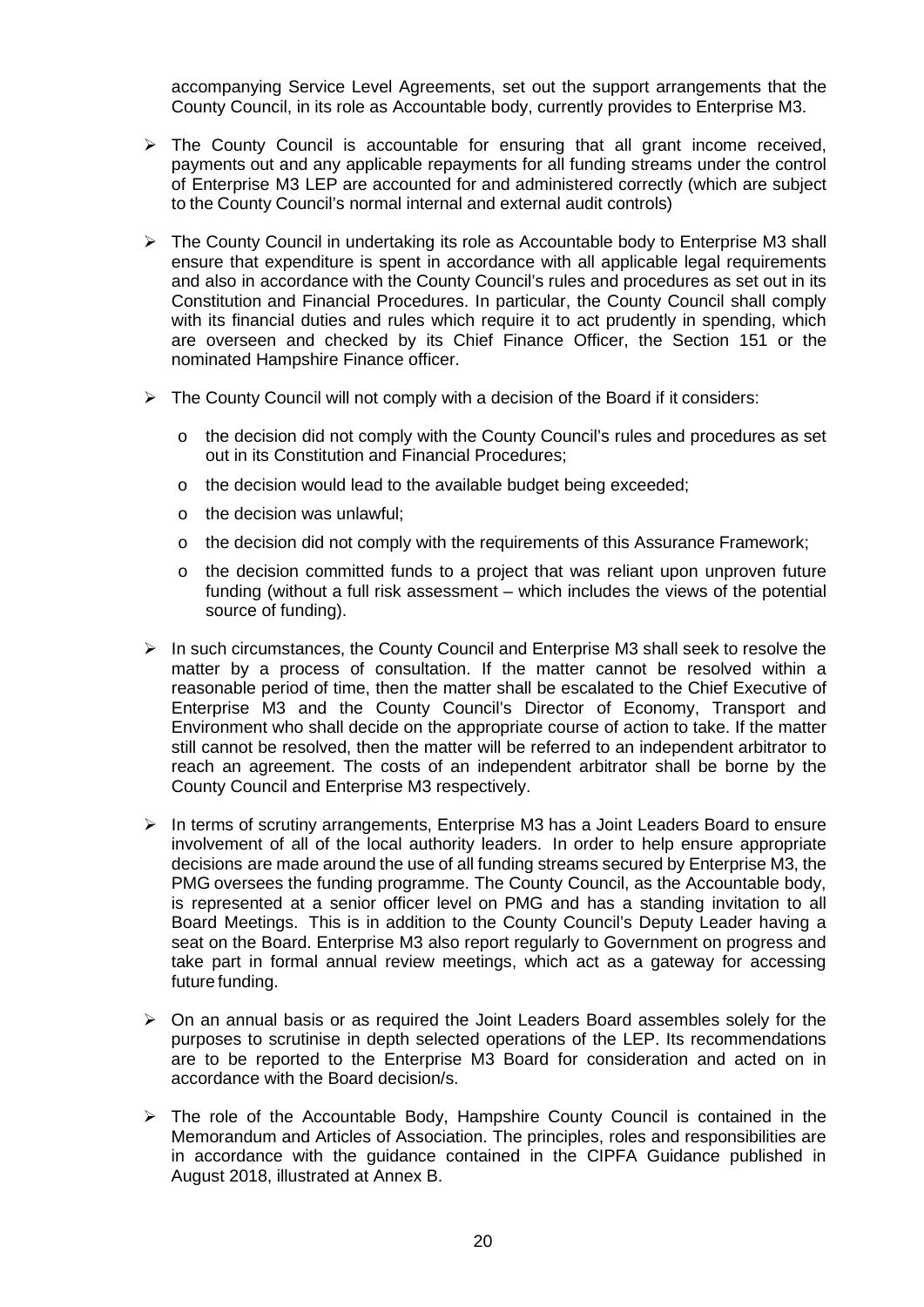$\triangleright$  The role of our Section 151 officer is considered critical to ensure compliance with our Governance arrangements for finance, administration and audit function. His/her role meets the standards and is in accordance with the CIPFA Guidance 2018. In order for the section 151 to exercise his/her responsibilities all documentation is made available and the officer is invited to attend and to speak at our Board. He/she is also a member of our Programme Management Group.

## **4.18 Conflicts of Interest Policy**

Enterprise M3 publishes on its website a [Code of Conduct](https://www.enterprisem3.org.uk/sites/default/files/2019-08/Board%20Member%20Code%20of%20Conduct.pdf) which covers commercial, actual and potential conflicts of interest. All those involved in the work of the LEP must agree to this document and complete a Register of Interests declaration within 28 days of starting in their role with EM3 LEP.

### **4.19 Risk Register**

Enterprise M3 retain a Risk Register, which will be reviewed on a regular basis. Member organisations will review the risk of their own involvement with the Enterprise M3 in accordance with their own procedures.

Enterprise M3's Chief Executive has overall responsibility for the identification and management of risk within Enterprise M3.

### **4.20 Register of Interests**

Enterprise M3 will maintain a [Register of Interests](https://www.enterprisem3.org.uk/sites/default/files/2019-08/Register%20of%20Board%20Members%27%20Interests%20August%2019.pdf) of its Board members in accordance with its Register of Interest Policy published on its website.

Board members are committed to informing Enterprise M3 of any relevant changes to his/her interests within 28 days. In addition, Declarations of interest declared at the Board or Programme Management Board are noted and checked against the individual register.

Enterprise M3 will also maintain a [Conflict of Interest register](https://www.enterprisem3.org.uk/sites/default/files/2019-08/Register%20for%20Interests%20-%20Staff%20Members%20%2820.08.2019%29.pdf) for its staff members.

## **4.21 Enquiries and Complaints Policy**

Enterprise M3 will publish on its website an **Enquiries and Complaints Policy** as well as details around how members of the public and other stakeholders can contact Enterprise M3 (including how to contact us on a confidential basis, giving the option of two named officers to contact) and provide input to the decision- making process.

[A Whistleblowing Policy](https://www.enterprisem3.org.uk/sites/default/files/2019-09/Enterprise%20M3%20Whistleblowing%20Policy%20%281%29.pdf) is also published on the Enterprise M3 website which provides a confidential means for disclosures to contact the LEP. Our policy adheres to the protections outlined in the Public Interest Disclosure Act 1998. The named Responsible officer is the Director – Operations.

## **4.22 Liability and Indemnity Insurance**

Enterprise M3 will provide Professional Indemnity and Financial and Administration Liability Insurance. The insurance provided will be to a limit of £1m which will cover damages and claimant costs and defence costs. The policy covers both the organisation and the personal liability of trustees (directors or committee members), in relation to running the organisation. This is referred to in the policy as maladministration. A full copy of the insurance policy is available on request.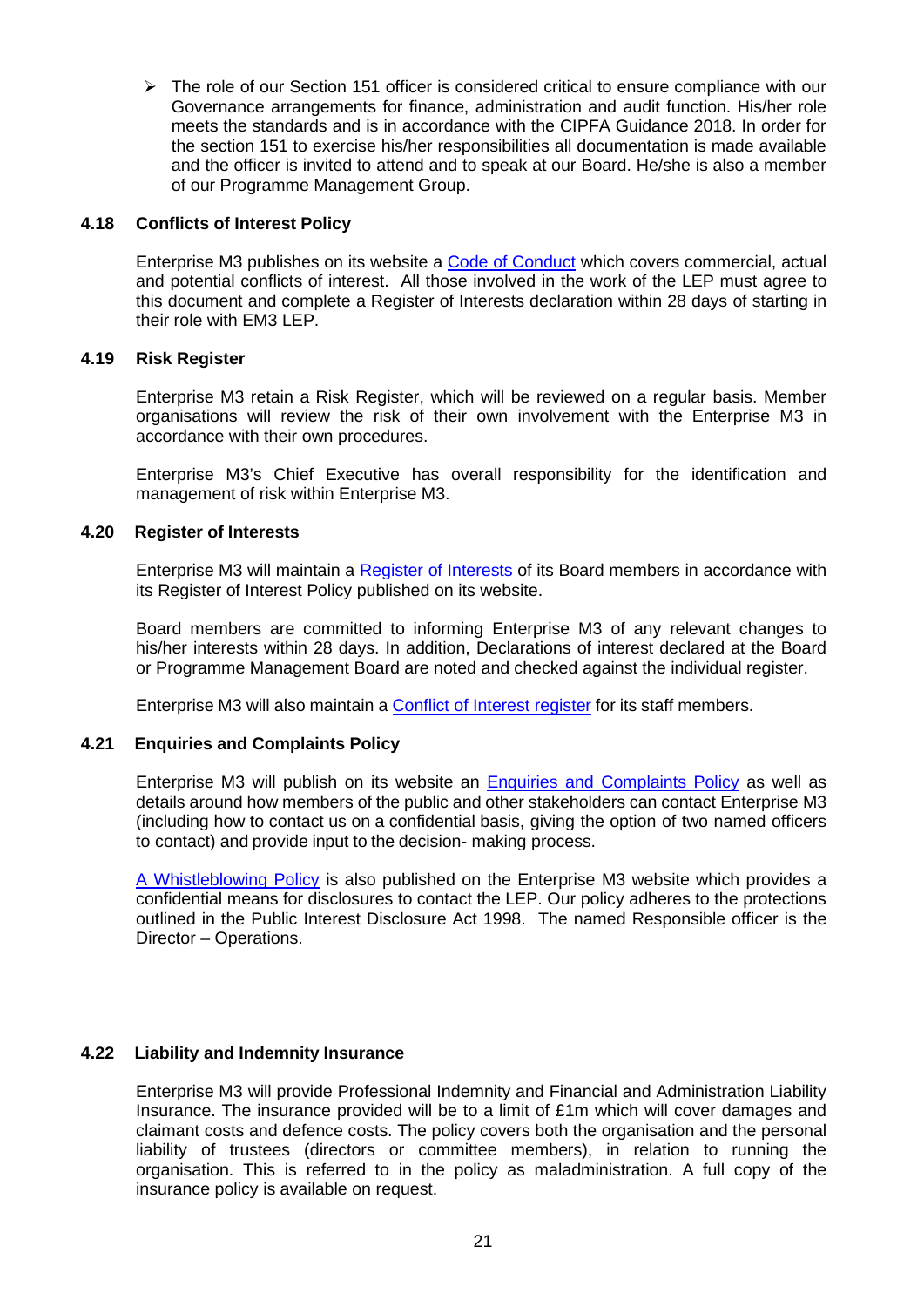## **4.23 Local Engagement**

Partnership engagement is recognised as a key strength of Enterprise M3 with partners regularly commenting on the high levels of engagement. Enterprise M3's approach is to use early and ongoing engagement with a wide range of partners, driven by the Board. Enterprise M3 holds regular consultative meetings and communication.

Enterprise M3 publish a [monthly newsletter](https://www.enterprisem3.org.uk/my-em3) which contains items of interest to our partners.

Enterprise M3 consults with business forums, and the not for profit sector, and organises annual conferences, relevant events on an ad-hoc basis. Enterprise M3 also engages with the public and stakeholders via its Action Groups.

To ensure the partners and stakeholders are kept up to date with the overall funding programme, Enterprise M3 will continue to use its established communications channels and tools, such as stakeholder newsletters, social media communications and regular partner meetings and will build on these where necessary.

### **4.24 Cross Border Cooperation**

Enterprise M3 demonstrate best practice in their approach to working across geographical boundaries, working closely with neighbouring LEPs both strategically and operationally. The LEP Review and acceptance of our LEP Implementation Plan, provided the opportunity to further examine how these relationships, where there are shared economic priorities, can be strengthened to include greater strategic collaboration leading to effective and efficient delivery of key projects. Agreement to the new boundaries and the removal of split districts have provided areas of transition in New Forest, East Hants, Test Valley and Winchester.

Enterprise M3 is committed to supporting the LEP Network by sharing best practice, peer review and to working collaboratively on matters relevant to us.

## **4.25 Social Value for Investment**

Enterprise M3 shall consider how additional social value and clean growth could be obtained through its procurement activities, which will primarily focus on how its economic objectives can be achieved through each project.

### **4.26 Value for money**

### ▶ Overall Management

Enterprise M3 has robust arrangements in place to ensure value for money and effective delivery, through strong project development, project and options appraisal, prioritisation and business case development. The details of these processes are set out in Annex C.

### $\triangleright$  Funding – Allocations and Agreements

Funding will be provided for individual and indivisible schemes or for coherent packages of closely-related schemes. Funding will not be provided for unspecified or loosely-defined uses.

Funding will only be used for schemes and/or purposes specified in the bid and associated approval decision, unless expressly approved by the Board.

The County Council, as the Accountable Body of all funding streams under the control of Enterprise M3, is responsible for compliance with the funding terms and conditions laid down by MHCLG, BEIS, the DfT and/or any other relevant government funding agencies, which includes the obligation to repay, in whole or in part in the event of non-compliance with those terms and conditions.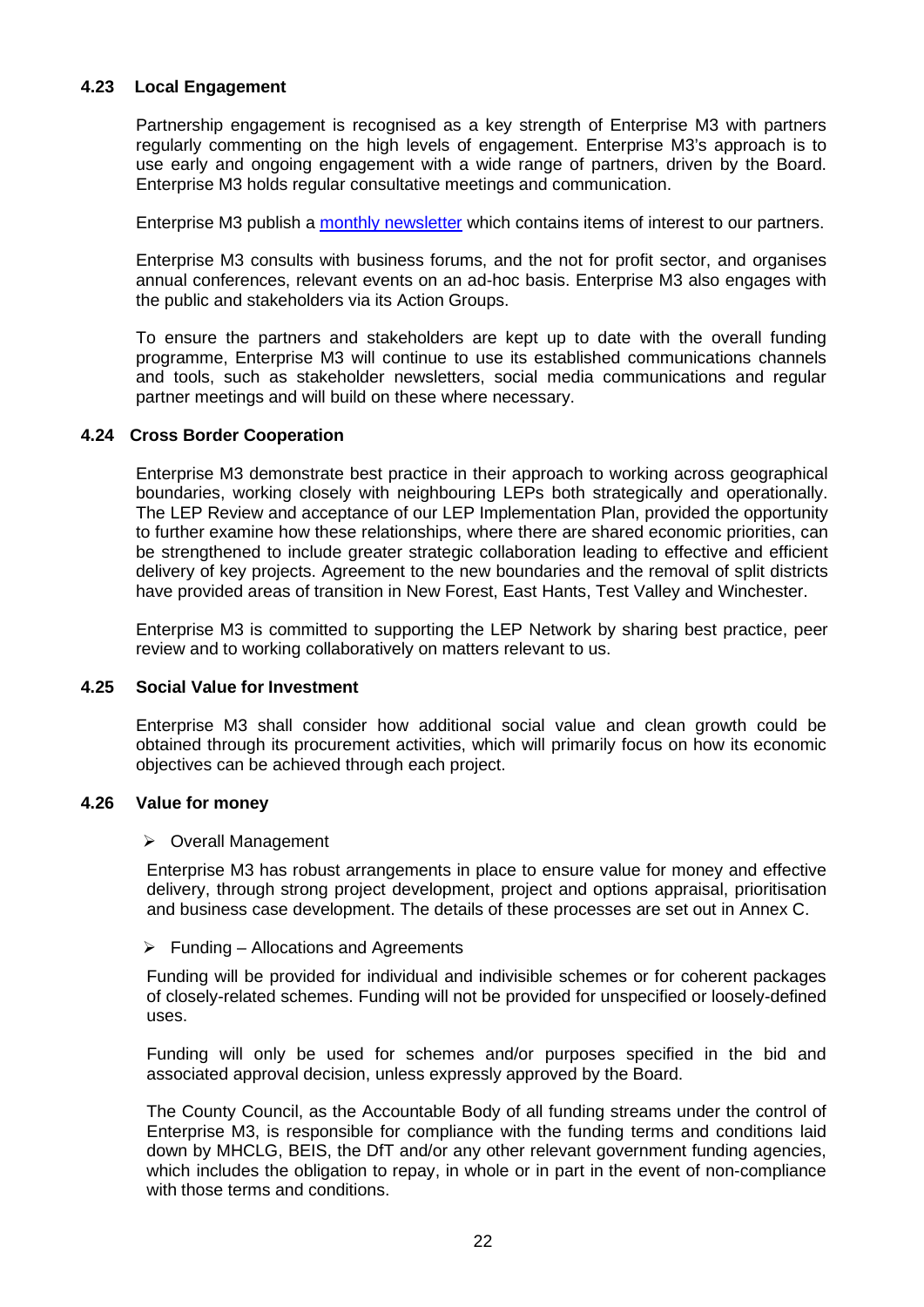The funding of cost increases will be considered on a case by case basis. As a general rule, Enterprise M3 will expect promoters to bear cost increases that could reasonably be considered to be within their control. Enterprise M3 may fund cost increases, for example where the reason for the cost increase could not reasonably have been expected, such as a change in legislation or scope of the project.

Prior to disbursement of funding to a project, a legal funding agreement must be in place with the delivery organisation. The legal funding agreement will be in substantially the same form as the template legal funding agreement available on request. In the case of the County Council being the delivery organisation, the County Council will confirm compliance with the terms of the legal funding agreement in the form of a letter as the County Council is unable to enter into a legal funding agreement with itself. In the event that there is an irreconcilable difference/disagreement with the terms of the legal funding agreement arising between the County Council being the delivery organisation and Enterprise M3, then the matter shall be escalated to the County Council's Director of Economy, Transport and Environment, the County Council's Chief Financial Officer and the Chief Executive of Enterprise M3. If the matter can still not be resolved, the matter will be referred to an independent arbitrator. The costs of which shall be borne by the County Council being the delivery organisation and Enterprise M3.

The legal funding agreement will:-

- set out delivery milestones for the project, a projected payment schedule (where applicable) and will include arrangements for reporting monitoring information back to Enterprise M3;
- provide assurance that any local contributions specified within the business case will be provided and accept liability for all cost increases; and
- confirm that the awarded funding will only be used for the project for which it was awarded and that all reasonable efforts to control costs will be made.

Scheme promoters will be expected to bear scheme development costs for the first part of the application process. The preparation of detailed business cases is to be funded by scheme promoters. However, Enterprise M3 may agree to fund reasonable costs which comply with the funding terms and conditions.

### $\triangleright$  Evaluation and Monitoring

The template for submitting full business case application requires promoters to clearly specify the [Evaluation and Monitoring strategy.](https://www.enterprisem3.org.uk/sites/default/files/2019-09/Monitoring%20%26%20Evaluation%20Policy%20FINAL%20FOR%20WEBSITE.pdf) This forms an integra**l** part of an application. As part of their evaluation of a proposal, Enterprise M3 will assess the adequacy of a promoter's Evaluation and Monitoring strategy, giving consideration to evaluations that are proportionate to the value and scale of each scheme, whilst being affordable and representing value for money. The Monitoring & Evaluation Policy is published on.

Enterprise M3 will specify the monitoring metrics projects are expected to report on and the frequency on which these reports are required.

Evaluation methodologies and requirements will also be agreed with scheme promoters and will be in accordance with government guidance for reporting and monitoring. Generally, the expectation will be that the scheme promoter funds evaluation activity from the project budget. Report(s) are to be produced and published on the Enterprise M3's website after suitable intervals/ period, following completion of the schemes.

The Evaluation Report(s) would aim to demonstrate the extent to which the assumed/ predicted impacts and benefits have been realised. They could cover the following measures, as appropriate for a scheme: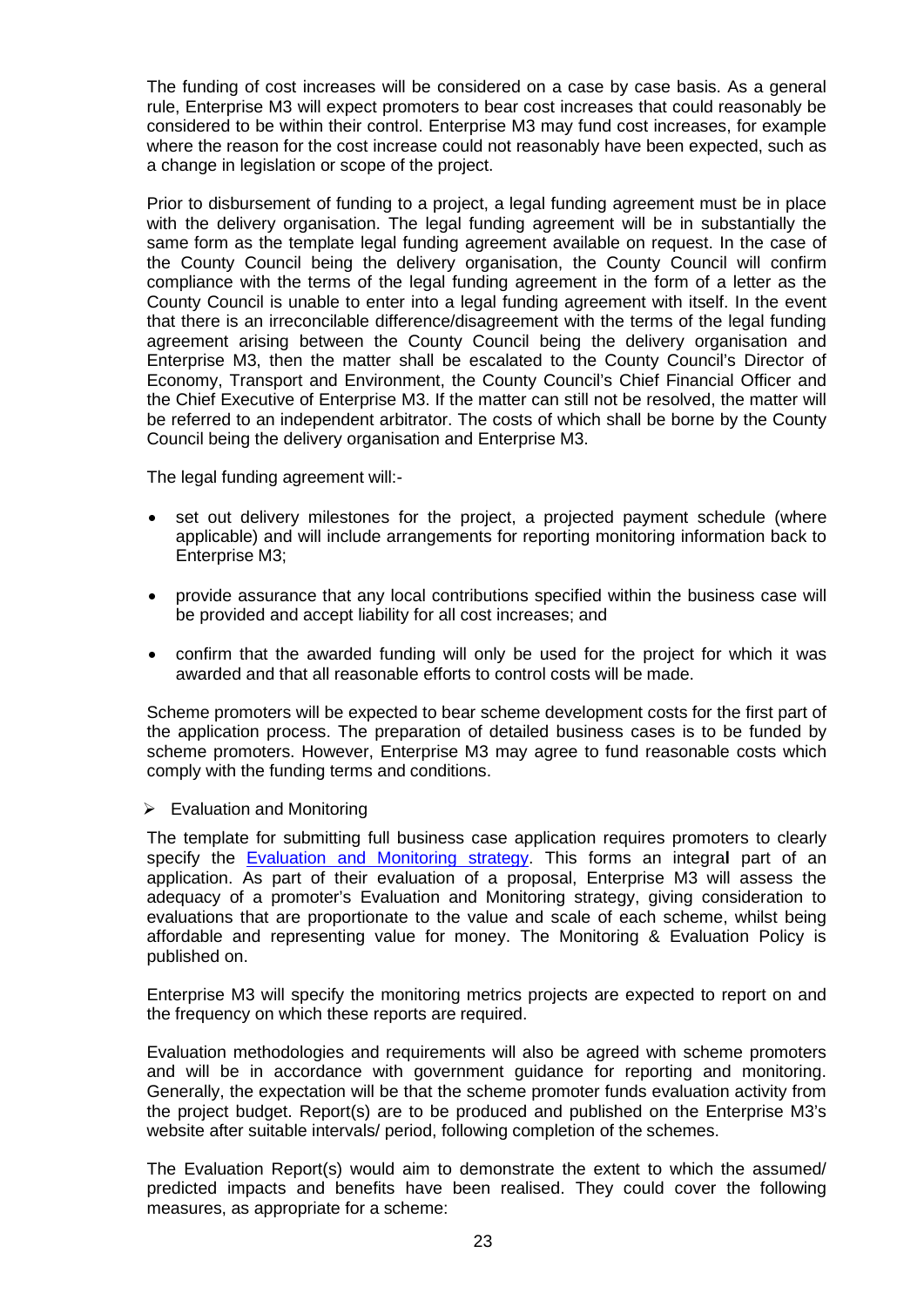- Net additional jobs created in the Enterprise M3 area that can reasonably be linked to the intervention.
- Net additional housing or employment floor space created or enabled as a consequence of the intervention (either directly or as part of a wider package of enabling measures).
- Private sector investment leveraged as a result of the delivery of the intervention (either directly or as part of a wider package of enabling measures).
- Local Gross Value Added (GVA) created and/or safeguarded.
- Demonstrable contribution to retention of existing businesses in the Enterprise M3 area.
- Other measures as required by the funding body

If appropriate and feasible, Enterprise M3 may produce consolidated evaluation reports, covering several schemes that are related either by geography or by type of intervention or scale of funding or some other relevant criteria, with the aim of drawing out common findings and recommendations for future decision making.

### **4.27 Value for money for Transport Projects**

Enterprise M3 have committed a large percentage of its budget to transport and mobility projects and has robust and established processes in place to ensure that the modelling and appraisal processes are in line with National Assurance Guidance.

Proposals received, as specified in the Business Case and in the Enterprise M3 Monitoring and Evaluation Policy must comply with the guidance set out in WEBTAG.3. as appropriate. For schemes with a value of less that £5m Enterprise M3 will use its judgement and the advice of the provider of due diligence services to determine whether a full WEBTAG.3 appraisal is appropriate for the level of funding sought, the complexity of the proposed project and the weighting attached to this criterion.

On every project Enterprise M3, through its governance procedures, ensures that the full range of material costs and benefits, the fit with criteria are made available to decision makers.

[https://www.gov.uk/government/publications/monitoring-and-evaluation-framework-for-local-authority](https://www.gov.uk/government/publications/monitoring-and-evaluation-framework-for-local-authority-major-schemes)[major-schemes](https://www.gov.uk/government/publications/monitoring-and-evaluation-framework-for-local-authority-major-schemes)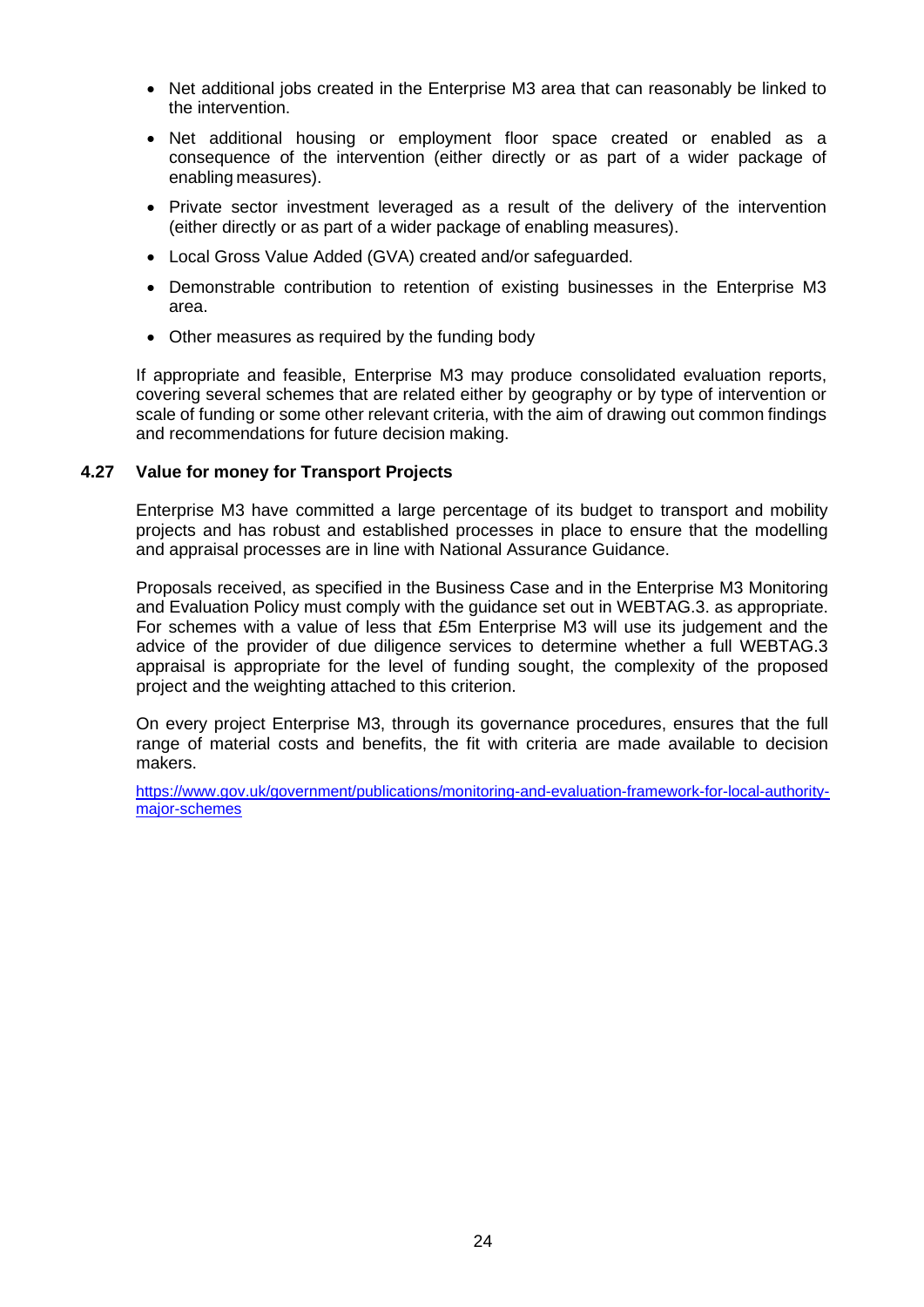## **Part 2 - LEP Commitments**

The National Framework Guidance seeks the following commitments as detailed in Table 1 below. The signatories listed in Table 2 demonstrates the commitment of Enterprise M3 LEP and Hampshire County Council in the Accountable Body role.

Table 1

|                 | Commitment by Enterprise M3 Executive and Non Executive Members                     |
|-----------------|-------------------------------------------------------------------------------------|
| 1               | Commit to keep records which demonstrate legal obligations and other compliance     |
|                 | requirements                                                                        |
| 2               | Commit to proactively raise instances of non-compliance with Government             |
| $\mathbf{3}$    | Commit to actively cooperate with stakeholders and other regeneration organisations |
| $\overline{4}$  | Commit to ensure partnership working and engagement on projects                     |
| $5\overline{5}$ | Commit to champion successes within their communities                               |
| 6               | Commit to Board member and LEP Officer induction and training                       |
| $\overline{7}$  | Commit to providing a safe environment free from unlawful discrimination and        |
|                 | harassment both in employment and service delivery                                  |
| 8               | Commit to working collaboratively with other LEPs                                   |

Signatories to this document in Table 2 affirm adherence to the commitments that EM3 LEP is compliant with the National Assurance Framework Guidance January 2019.

Table 2

| Name               | Organization                       | Role                   | Date       |
|--------------------|------------------------------------|------------------------|------------|
| <b>Kathy Slack</b> | Enterprise M3                      | <b>CEO</b>             | 29/03/2019 |
| Dave Axam          | Enterprise M3                      | Chair                  | 29/03/2019 |
| Rob Carr           | <b>Hampshire County</b><br>Council | Section 151<br>Officer | 29/03/2019 |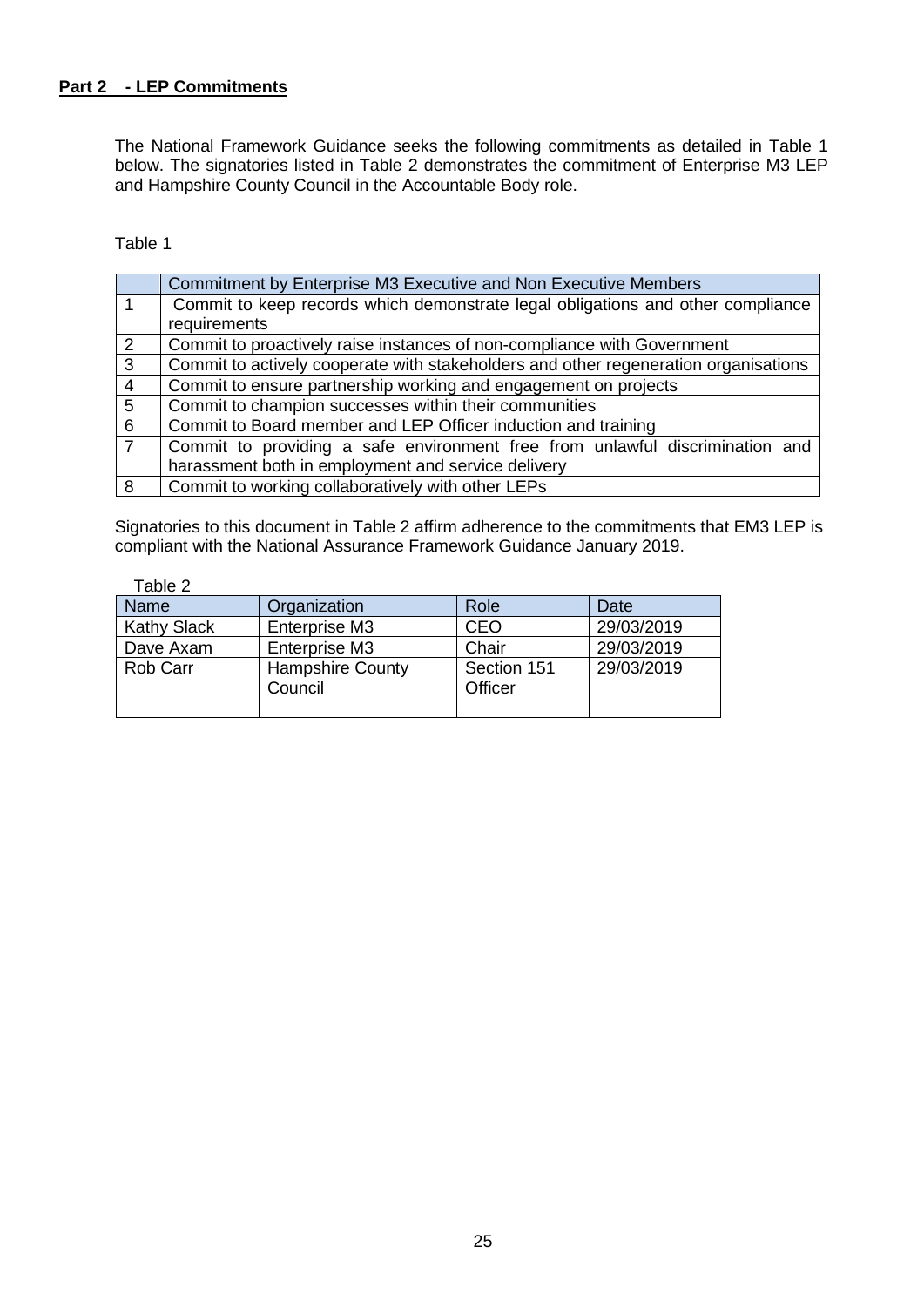## **Part 3 Enterprise M3 Policies**

The following Policies are available on the Enterprise M3 website:

- Code of Conduct
- Register of interests for Board Directors and staff
- Enquiries and Complaints policy
- Whistleblowing Policy
- Diversity and Equality Statement
- Expenses policy
- Evaluation and Monitoring policy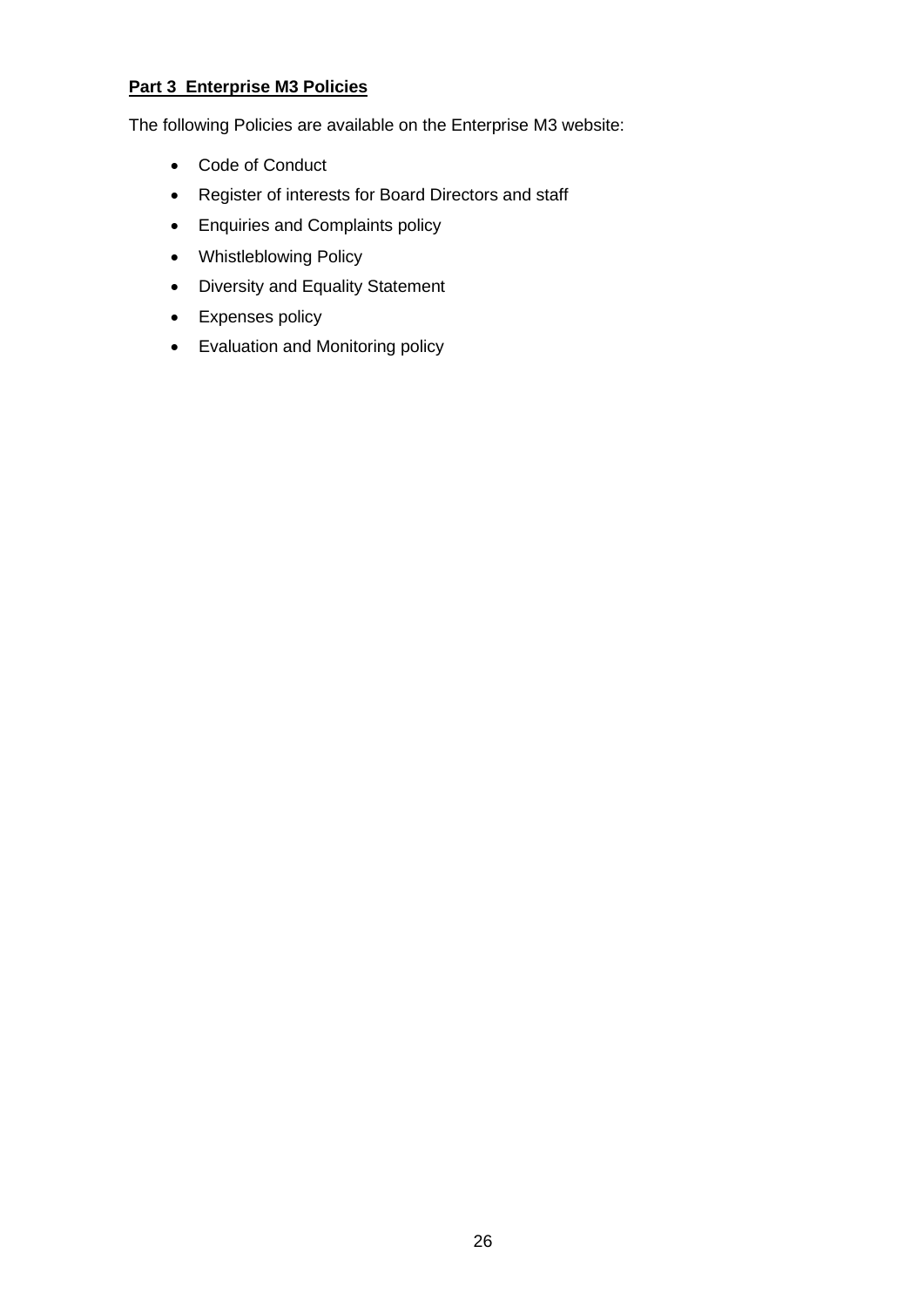## **Annex A – Enterprise M3 Governance Structure**



**EXECUTIVE TEAM** 

responsible for the day-to-day project management, administration and communications of work undertaken by the LEP. This team is made up of employed staff, secondees from local organisations within the Enterprise M3 area and, when required, short-term contracted staff to deliver particular pieces of work.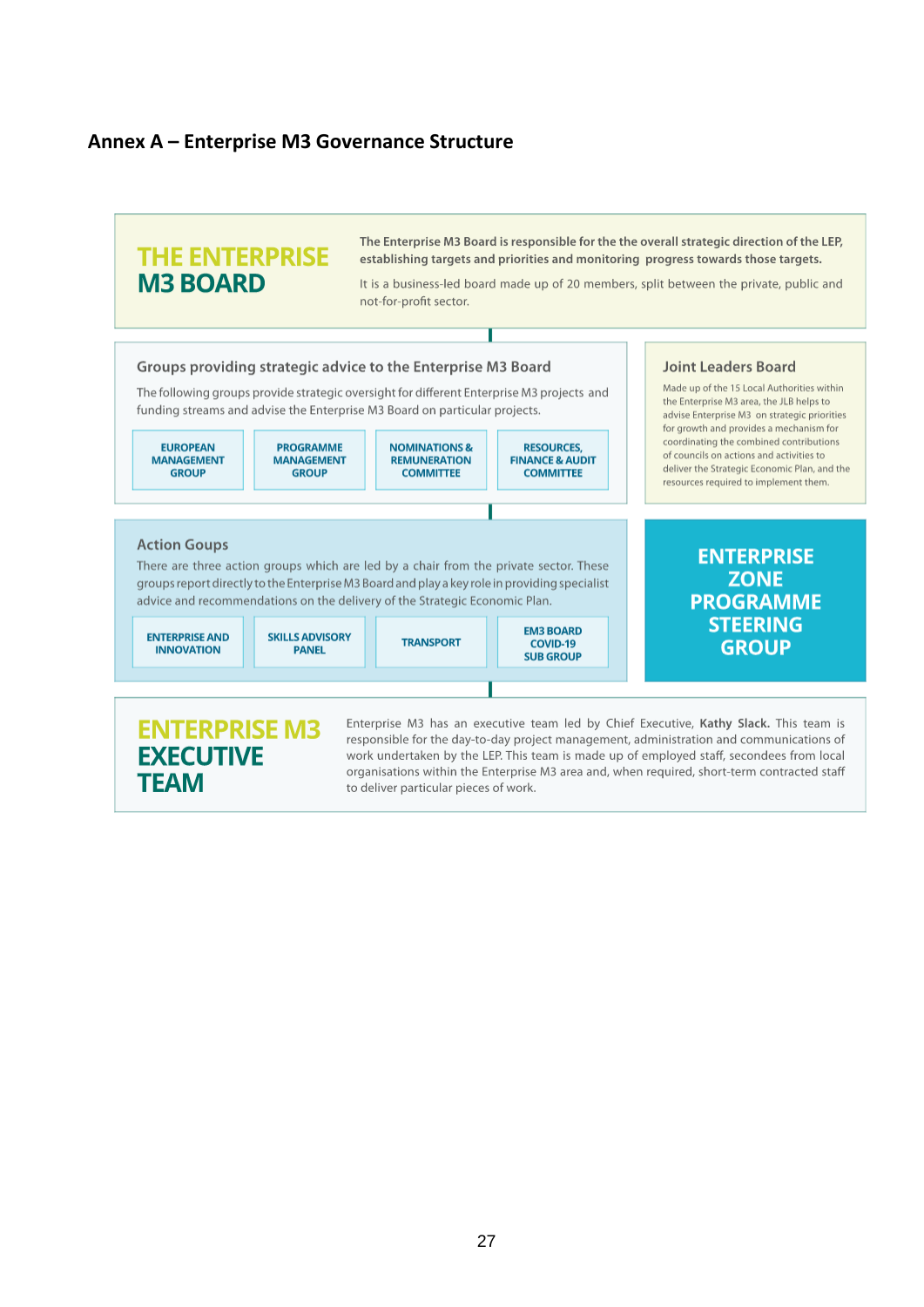## **Annex B**

### **Prioritisation, Appraisal, Value for Money and Business Case Development**

- Enterprise M3 will periodically release a prospectus inviting bids for funding from the GEF, LGF and GBF funds.
- Enterprise M3 will engage with a range of partners in order to reach a wide range of stakeholders and attract suitable project proposals for any funding that is likely to be available. Enterprise M3 will endeavour to actively engage partners through its action groups, theme leads and newsletters, and will also make information publicly available via its website. Enterprise M3 will aim to work with a sufficiently diverse set of partners to allow a wide range of project options likely to achieve the strategic objectives of the Enterprise M3 to come forward for consideration.
- Potential bidders will be provided within an Expression of Interest template document (a copy of which will also be made available on the Enterprise M3 website), which will capture outline business case information required to undertake an initial assessment around the merits of the proposed project.
- Following the submission of a completed Expression of Interest template, the Enterprise M3 will undertake an initial assessment of the proposal based on the following criteria:

### **Fit with the five Strategic Economic Plan priorities for growth:**

- **High Value Sectors for a Globally Facing Economy**
- **Enterprise and Innovation for Scaling up High Productivity SME's**
- **Skills for a High Value, High Growth Economy**
- **Connectivity for a 21st Century Advanced Digital and Low Carbon Economy**
- **Dynamic Communities and Sustainable Growth Corridors**

## **Delivery risk, including:**

- o Level of conceptual development
- o Delivery barriers identified and/or mitigated
- o Identified delivery risks and mitigation

Value for Money, including:

- o Economic outcomes expected
- o Funding required and match funding/leverage
- o Potential for providing funding as a loan
- o Value for money assessments undertaken

This initial assessment will determine whether the proposal is something Enterprise M3 would support, and the relative priority of the proposal. Project managers will provide feedback to bidders following this assessment.

• For those projects to be taken forward to Programme Management Group/Board, Enterprise M3 will request the submission of a detailed business case for due diligence, based on a template developed by Enterprise M3. The business case template will seek a proportionate level of information to address the five cases within the HM Treasury Green Book business case development methodology. The outline and full business cases are the evidential basis on which assessment of projects will take place, and by which the relative priority of projects will be determined.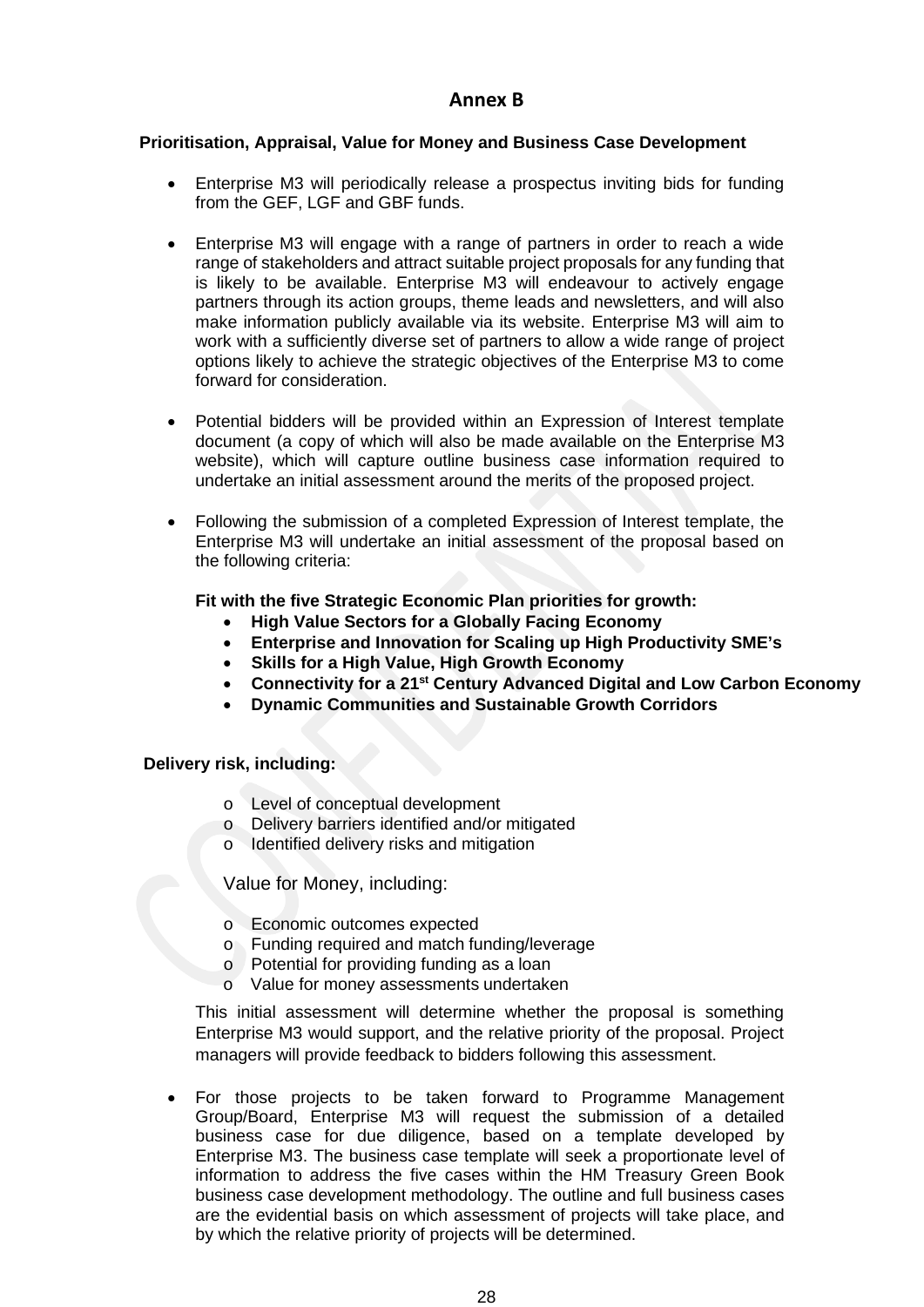- All projects will be assessed in line with the [Monitoring and Evaluation Policy.](https://www.enterprisem3.org.uk/sites/default/files/2019-09/Monitoring%20%26%20Evaluation%20Policy%20FINAL%20FOR%20WEBSITE.pdf)
- Independent scrutiny will then be undertaken around these business cases, verifying that the information provided is sound and can be used as evidence for decision-making around the priority and funding of the project. Rigour and data quality will be assessed, alongside the need and/or opportunity the project addresses. This process will also ensure established best practice is taken account of appropriately in proposals and that all projects are quality assured in an independent manner. This independent scrutiny will also test the extent to which clearly defined inputs, activities, outputs and economic outcomes, the additionality of these outputs, and factors such as deadweight and displacement have been taken into account.
- The Enterprise M3's PMG will then consider the outcome of this and form a view as to the relative priority of a project within the overall programme, and whether the project should proceed to contracting. The PMG has responsibility for comparing different types of projects across the programme. The PMG will approve any projects with a value of less than £3m or make a formal recommendation to the Board with projects with a value greater than £3m stating that the proposal should:
	- o proceed to contracting;
	- o proceed to contracting subject to certain conditions being met; or
	- o not proceed to contracting at this point.
- Value for money across the programme will be assessed and reviewed on an ongoing basis.
- Enterprise M3 has allocated named individuals as having responsibility for overseeing the scrutiny of business cases, and for ensuring there is overall value for money within the Local Growth Fund and Growing Enterprise Fund programmes:

| <b>Job Title</b>                                                | <b>Responsible for</b>                                                                                      |
|-----------------------------------------------------------------|-------------------------------------------------------------------------------------------------------------|
| Director $-$<br><b>Operations</b>                               | Ensuring overall value for money within the<br>Local Growth Fund and Growing Enterprise<br>Fund programmes. |
| <b>Strategic Lead Trade</b><br>and Enterprise                   | Overseeing scrutiny of skills, Enterprise and<br>Innovation business cases                                  |
| Strategic Lead<br>Infrastructure,<br><b>Transport and Place</b> | Overseeing scrutiny of Transport business<br>cases                                                          |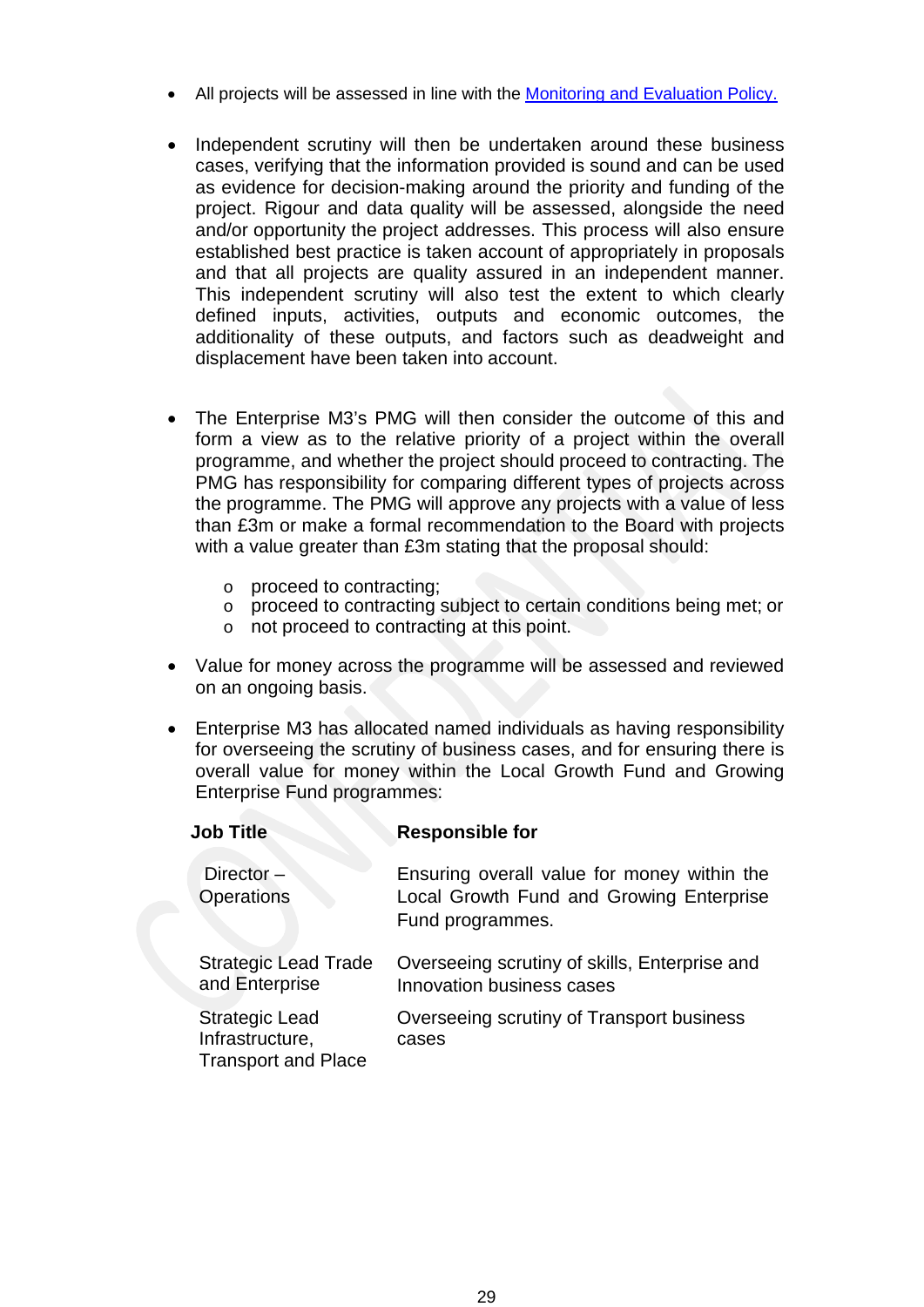### **THE COMPANIES ACT 2006**

### **COMPANY LIMITED BY GUARANTEE AND NOT HAVING A SHARE CAPITAL**

### **ARTICLES OF ASSOCIATION**

**of** 

## **ENTERPRISE M3 LIMITED** (the **Company**)

### **1 DEFINITIONS AND INTERPRETATION**

1.1 In these Articles, unless the context otherwise requires:

| <b>Accountable Body</b>    | means a body appointed to hold and manage the<br>functions of the Local Enterprise Partnership;                                                                               |
|----------------------------|-------------------------------------------------------------------------------------------------------------------------------------------------------------------------------|
| Act                        | means the Companies Act 2006;                                                                                                                                                 |
| <b>Address</b>             | has the meaning given in section 1148 of the Act;                                                                                                                             |
| <b>AGM</b>                 | means an annual general meeting of the members of<br>the Company as provided for in Article 23;                                                                               |
| <b>Articles</b>            | means the Company's articles of association for the<br>time being in force;                                                                                                   |
| <b>Assurance Framework</b> | means the National Government policy and procedures<br>relating to the governance of the Local Enterprise<br>Partnerships;                                                    |
| <b>Business Day</b>        | means any day (other than a Saturday, Sunday or<br>public holiday in the United Kingdom) on which clearing<br>banks in the City of London are generally open for<br>business; |
| Chair                      | has the meaning given in article 16.1;                                                                                                                                        |
| <b>Companies Acts</b>      | means the Companies Acts (as defined in section 2 of<br>the Act), in so far as they apply to the Company;                                                                     |
| <b>Conflict</b>            | means a situation in which a director has or can have, a<br>direct or indirect interest that conflicts or possibly may<br>conflict, with the interests of the Company;        |
| <b>Deputy Chair</b>        | means a director appointed to hold that office for the<br>Local Enterprise Partnership;                                                                                       |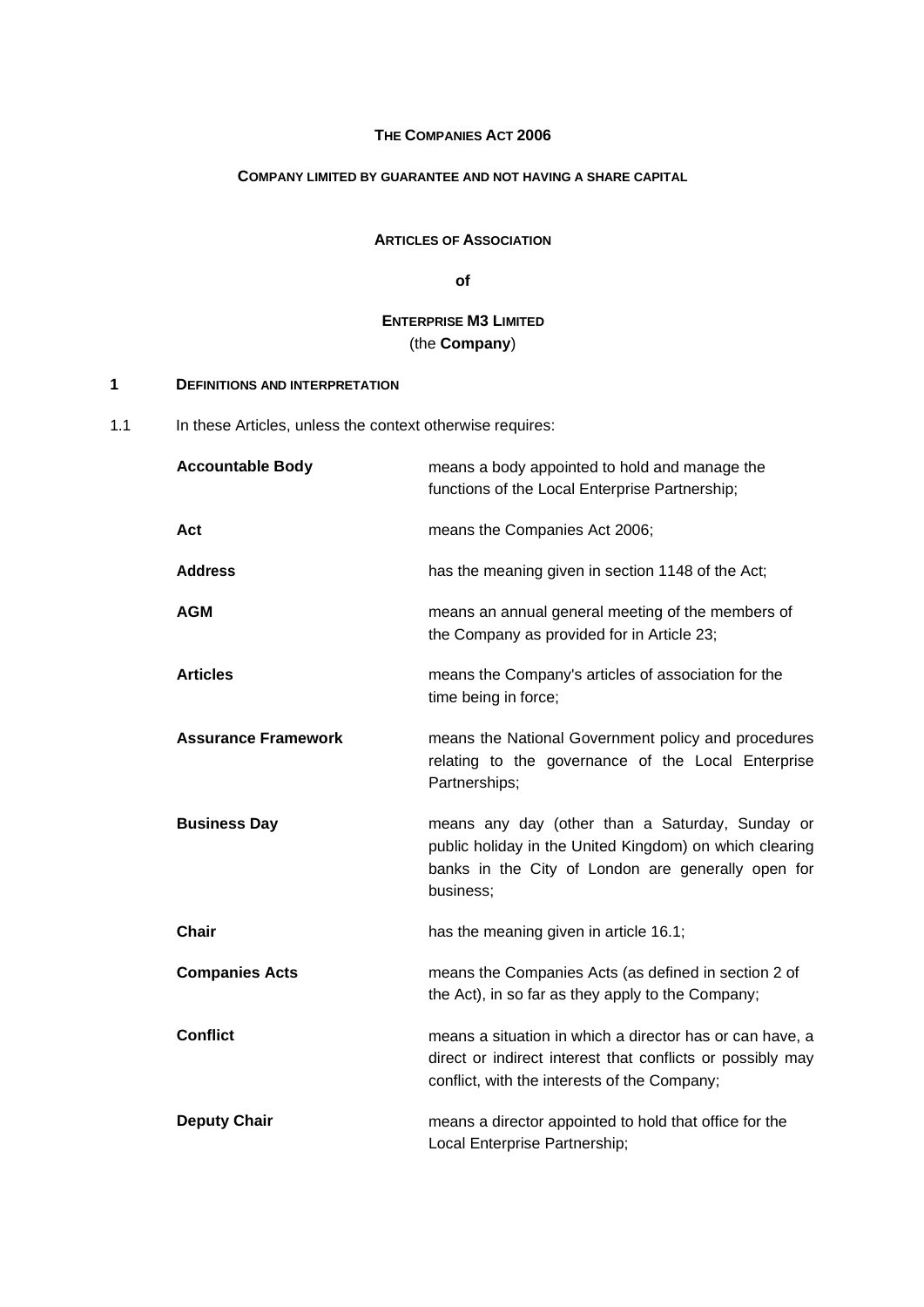| director                            | means a director of the Company, and includes any<br>person occupying the position of director, by whatever<br>name called;                                                                                                                                                                                                                                                                                                                                                                                                                             |
|-------------------------------------|---------------------------------------------------------------------------------------------------------------------------------------------------------------------------------------------------------------------------------------------------------------------------------------------------------------------------------------------------------------------------------------------------------------------------------------------------------------------------------------------------------------------------------------------------------|
| <b>Document</b>                     | includes, unless otherwise specified, any document<br>sent or supplied in electronic form;                                                                                                                                                                                                                                                                                                                                                                                                                                                              |
| electronic form                     | has the meaning given in section 1168 of the Act;                                                                                                                                                                                                                                                                                                                                                                                                                                                                                                       |
| electronic means                    | has the meaning given in section 1168 of the Act;                                                                                                                                                                                                                                                                                                                                                                                                                                                                                                       |
| <b>Eligible Director</b>            | means a director who would be entitled to vote on the<br>matter at a meeting of directors (but excluding in<br>relation to the authorisation of a Conflict pursuant to<br>article 18, any director whose vote is not to be counted<br>in respect of the particular matter);                                                                                                                                                                                                                                                                             |
| <b>Interested Director</b>          | has the meaning given in article 18.3;                                                                                                                                                                                                                                                                                                                                                                                                                                                                                                                  |
| <b>Member</b>                       | means a member of the Company;                                                                                                                                                                                                                                                                                                                                                                                                                                                                                                                          |
| <b>LEP</b> area                     | the geographical area as agreed with Government for<br>Enterprise M3 from time to time, including but not<br>limited to the following areas: Basingstoke and Deane<br>Borough Council; East Hampshire District Council;<br>Elmbridge Borough Council; Guildford Borough Council;<br>Hart District Council; Runnymede Borough Council;<br>Rushmoor Borough Council; Spelthorne Borough<br>Council; Surrey Heath Borough Council; Test Valley<br>Borough<br>Council:<br>Waverley Borough Council;<br>Winchester City Council; and Woking Borough Council; |
| <b>Local Enterprise Partnership</b> | means the business-led public-private partnerships<br>entrusted with public funds and responsibilities to drive<br>growth across England, who must comply with the<br>guidance set out in the National Assurance Framework<br>set out by government;                                                                                                                                                                                                                                                                                                    |
| ordinary resolution                 | has the meaning given in section 282 of the Act;                                                                                                                                                                                                                                                                                                                                                                                                                                                                                                        |
| special resolution                  | has the meaning given in section 283 of the Act;                                                                                                                                                                                                                                                                                                                                                                                                                                                                                                        |
| <b>Subsidiary</b>                   | has the meaning given in section 1159 of the Act; and                                                                                                                                                                                                                                                                                                                                                                                                                                                                                                   |
| writing                             | means the representation or reproduction of words,<br>symbols or other information in a visible form by any<br>method or combination of methods, whether sent or<br>supplied in electronic form or otherwise.                                                                                                                                                                                                                                                                                                                                           |

1.2 The model articles for private companies limited by guarantee contained in Schedule 2 of the Companies (Model Articles) Regulations 2008 (SI 2008/3229) are excluded.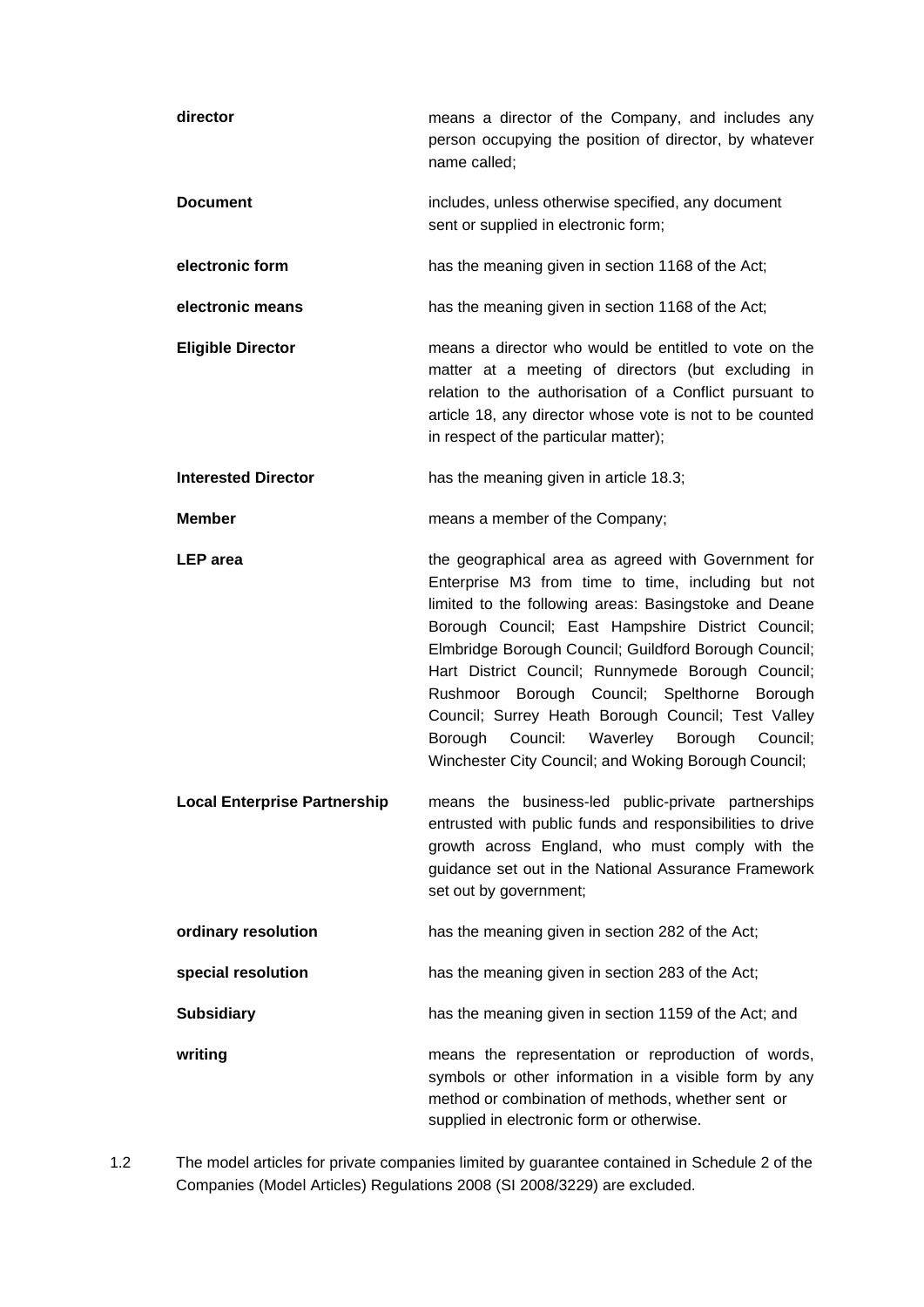- 1.3 Unless the context otherwise requires, other words and expressions contained in the Articles which have particular meanings in the Act shall have the same meanings in these Articles.
- 1.4 Headings in these Articles are used for convenience only and shall not affect the construction or interpretation of these Articles.
- 1.5 A reference in these Articles to an "article" is a reference to the relevant article of these Articles unless expressly provided otherwise.
- 1.6 Unless expressly provided otherwise, a reference to a statute, statutory provision or subordinate legislation is a reference to it as it is in force from time to time, taking account of:
	- 1.6.1 any subordinate legislation from time to time made under it; and
	- 1.6.2 any amendment or re-enactment and includes any statute, statutory provision or subordinate legislation which it amends or re-enacts.
- 1.7 Any phrase introduced by the terms **including**, **include**, **in particular** or any similar expression shall be construed as illustrative and shall not limit the sense of the words preceding those terms.
- 1.8 Words importing the singular number only include the plural and vice versa. Words importing the masculine gender include all other genders. Words importing persons include corporations.

### **2 LIABILITY OF MEMBERS**

- 2.1 The liability of each Member is limited to £1, being the amount that each Member undertakes to contribute to the assets of the Company in the event of its being wound up while he/she is a Member or within one year after he ceases to be a Member, for:
	- 2.1.1 payment of the Company's debts and liabilities contracted before he ceases to be a Member;
	- 2.1.2 payment of the costs, charges and expenses of winding up; and
	- 2.1.3 adjustment of the rights of the contributories among themselves.

#### **PART 2: OBJECTS AND POWERS**

### **3 OBJECTS**

- 3.1 The objects for which the Company is established are:
	- 3.1.1 to stimulate sustainable economic growth, regeneration, employment, inward investment and trade, training and development, place making and commerce in the LEP area;
	- 3.1.2 to promote the LEP area positively at regional, national, European and international levels on matters affecting its economic development and regeneration; and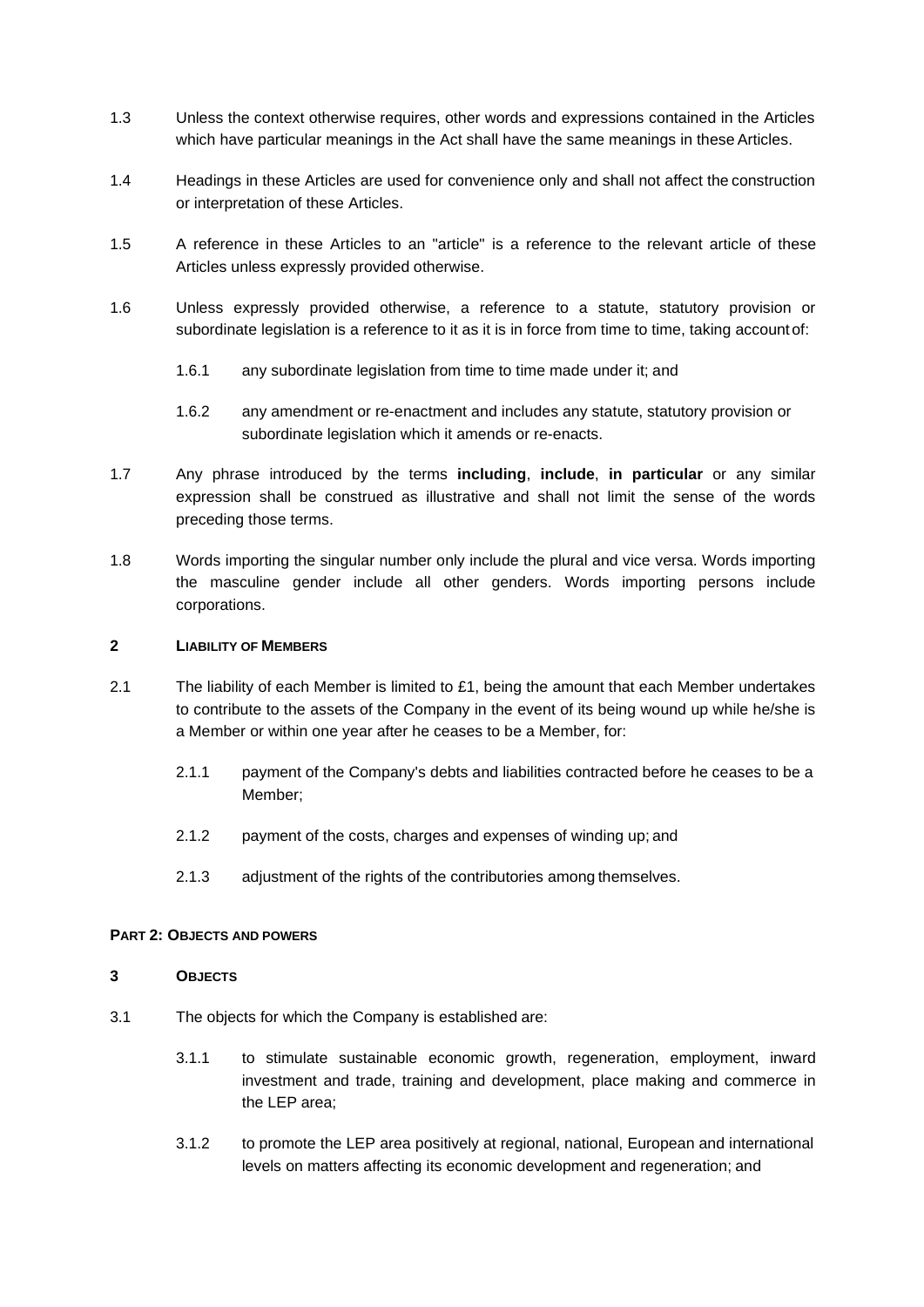3.1.3 to carry on business as a general commercial company.

### **4 POWERS**

- 4.1 In pursuance of the objects set out in article 3, the Company has the power to:
	- 4.1.1 buy, lease or otherwise acquire and deal with any property real or personal and any rights or privileges of any kind over or in respect of any property real or personal and to improve, manage, develop, construct, repair, sell, lease, mortgage, charge, surrender or dispose of or otherwise deal with all or any part of such property and any and all rights of the Company;
	- 4.1.2 borrow and raise money in such manner as the directors shall think fit and secure the repayment of any money borrowed, raised or owing by mortgage, charge, lien or other security on the Company's property and assets;
	- 4.1.3 invest and deal with the funds of the Company not immediately required for its operations in or upon such investments, securities or property as may be thought fit;
	- 4.1.4 subscribe for, take, buy or otherwise acquire, hold, sell, deal with and dispose of, place and underwrite shares, stocks, debentures, debenture stocks, bonds, obligations or securities issued or guaranteed by any government or authority in any part of the world;
	- 4.1.5 lend and advance money or give credit on such terms as may seem expedient and with or without security to customers and others, to enter into guarantees, contracts of indemnity and suretyships of all kinds to receive money on deposit or loan upon such terms as the Company may approve and to secure or guarantee the payment of any sums of money or the performance of any obligation by any company, firm or person including any holding company or subsidiary;
	- 4.1.6 lobby, advertise, publish, educate, examine, research and survey in respect of all matters of law, regulation, economics, accounting, governance, politics and/or other issues and to hold meetings, events and other procedures and co-operate with or assist any other body or organisation in each case in such way or by such means as may, in the opinion of the directors, affect or advance the Company's objects in any way;
	- 4.1.7 pay all or any expenses incurred in connection with the promotion, formation and incorporation of the Company and to contract with any person, firm or company to pay the same;
	- 4.1.8 enter into contracts to provide services to or on behalf of other bodies;
	- 4.1.9 enter into contracts to acquire services from subcontractors or other service providers as may be required for the fulfilment of the Company's purposes;
	- 4.1.10 provide and assist in the provision of money, materials or other help.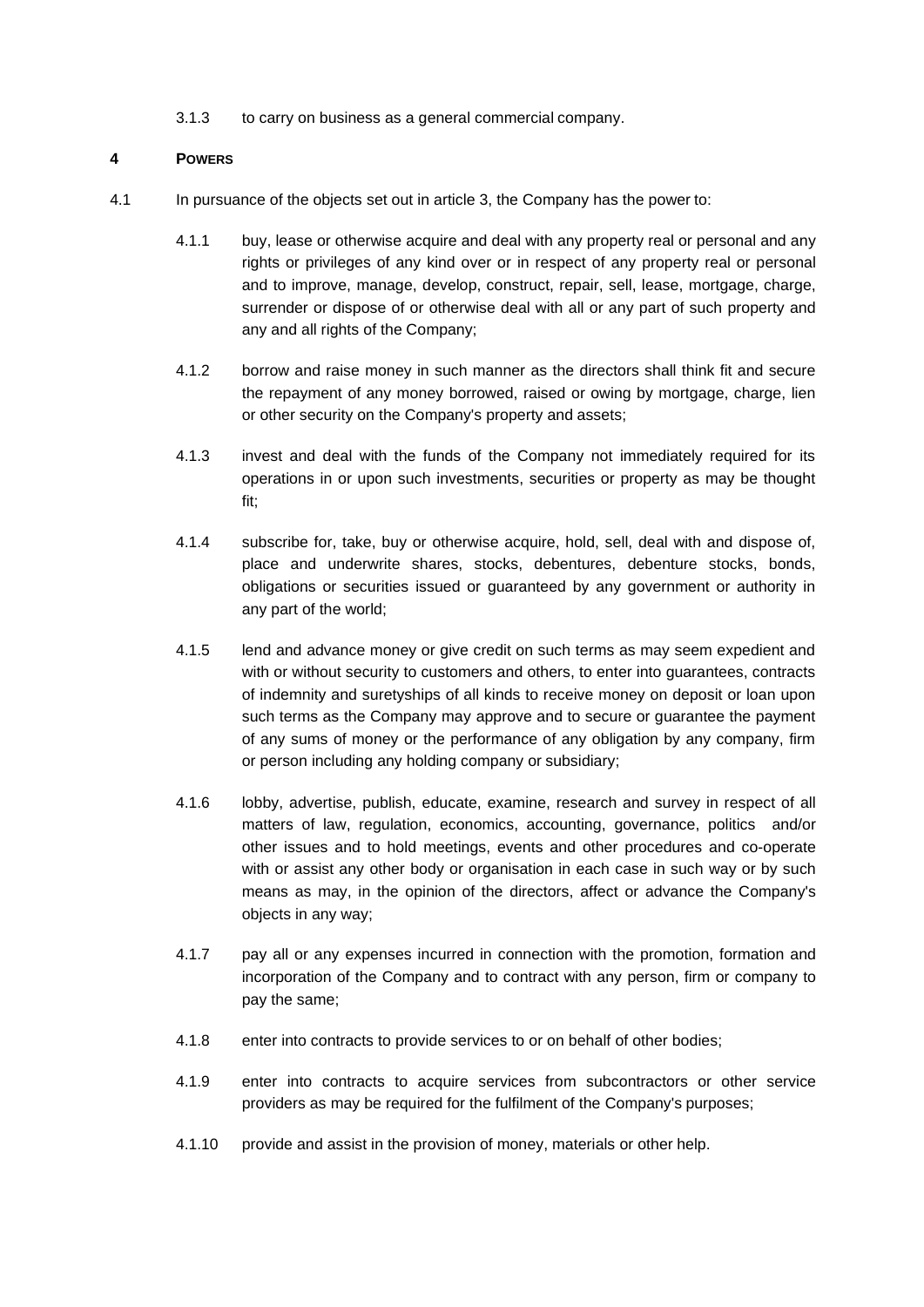- 4.1.11 open and operate bank accounts and other facilities for banking and draw, accept, endorse, issue or execute promissory notes, bills of exchange, cheques and other instruments;
- 4.1.12 incorporate subsidiary companies to carry on any trade; and
- 4.1.13 do all such other lawful things as are incidental or conducive to the pursuit or to the attainment of any of the objects set out in article 3.

### **PART 3: NOT FOR PROFIT**

### **5 INCOME AND PROPERTY**

- 5.1 The income and property of the Company shall be applied solely in promoting the objects of the Company as set out in article 3 and in accordance with the Assurance Framework.
- 5.2 No dividends or bonus may be paid or capital otherwise returned to the Members, provided that nothing in these Articles shall prevent any payment in good faith by the Company of:
	- 5.2.1 reasonable and proper remuneration to any Member, officer or servant of the Company for any services rendered to the Company;
	- 5.2.2 any interest on money lent by any Member or any director at a reasonable and proper rate;
	- 5.2.3 reasonable and proper rent for premises demised or let by any Member or director; or
	- 5.2.4 reasonable out-of-pocket expenses properly incurred by any director in accordance with article 21.

### **6 WINDING UP**

6.1 On the winding up or dissolution of the Company, after provision has been made for all its debts and liabilities, any assets or property which remain available to be distributed or paid shall not be paid or distributed to the Members but shall be transferred to another body with objects similar to those of this Company or as directed by the government department then responsible for local enterprise partnerships or their successors.

### **PART 4: DIRECTORS**

### **7 THE ROLE OF THE BOARD OF DIRECTORS**

- 7.1 The role of the directors shall be to:
	- 7.1.1 provide strategic leadership and to develop the long-term vision of the Enterprise M3 region, providing strategic insight on the opportunities and challenges facing the area by setting, reviewing and refining the Strategic Economic Plan and any subsequent strategies arising from it;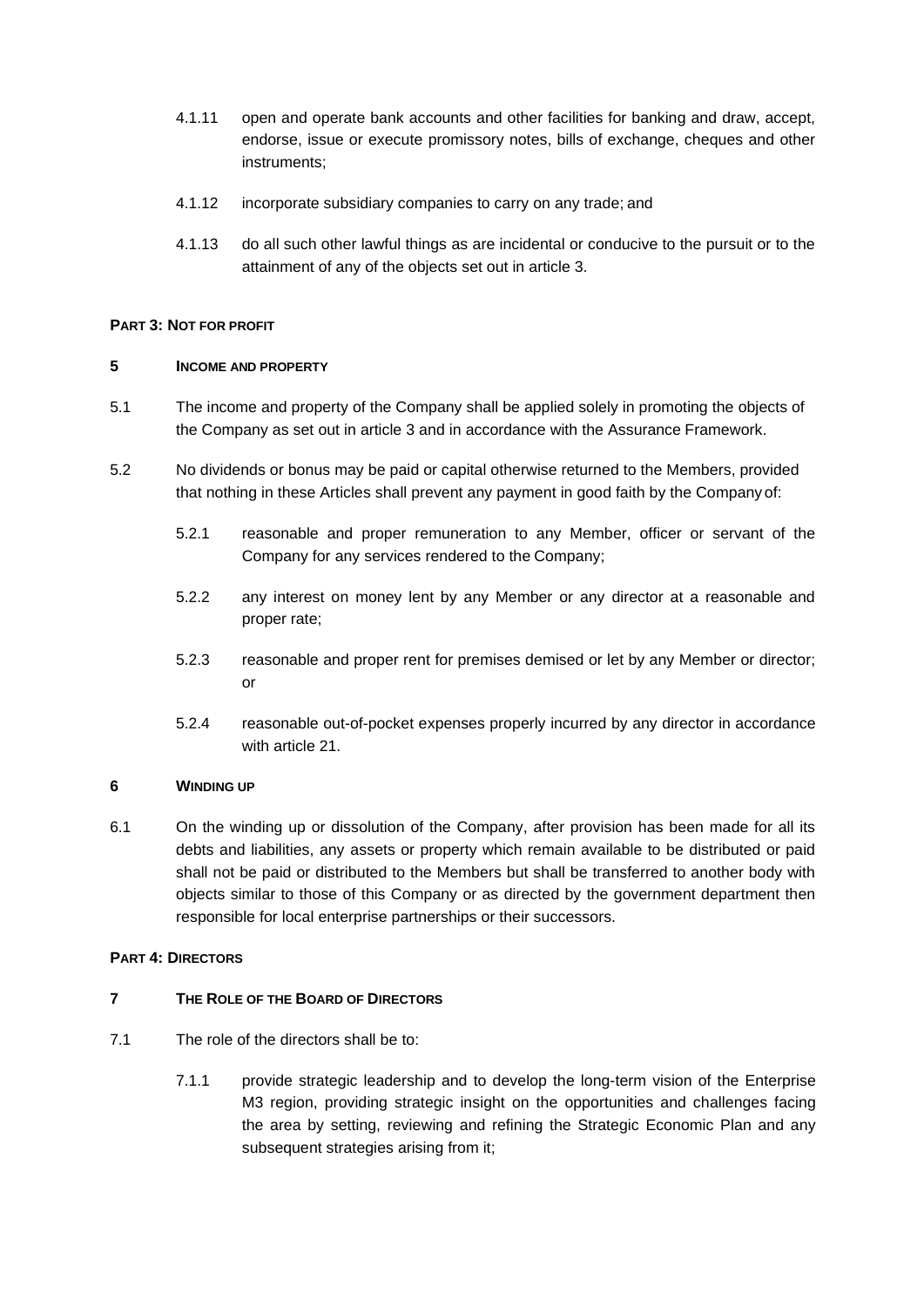- 7.1.2 act as champions and ambassadors, for the Enterprise M3 economic vision and promote its achievements;
- 7.1.3 communicate with the Company's partners and wider audiences the ambitions and successes delivered by the Local Enterprise Partnership Executive team;
- 7.1.4 ensure good governance and accountability in accordance with the Enterprise M3 Assurance Framework; and
- 7.1.5 allocate resources to deliver economic growth in accordance with the Company's objects and maintain financial controls in partnership with the Accountable Body.

### **8 APPOINTING DIRECTORS**

- 8.1 Unless otherwise determined by ordinary resolution, the number of directors shall not be less than six and shall be subject to a maximum of 21. The Enterprise M3 Chief Executive is an Executive Director, representing neither the public or private sector and excluded from the limitations of size imposed by Government.
- 8.2 As determined by relevant Government Department the representation of directors from the private sector shall represent 66% of the total and the representation of directors from the public sector shall make up the balance as set out in the Assurance Framework.
- 8.3 Any person who is willing to act as a director, and is permitted by law to do so, may be appointed to be a director by ordinary resolution in accordance with any procedures for nominations and elections that are determined by the directors from time to time and set out in the Assurance Framework
- 8.4 All directors appointed pursuant to article 8.3 shall serve a term of office of up to a maximum of 6 years based on periods of up to 3 years. Directors may be appointed for a period of 2 years or a combination of 2 and 3 years, after which their appointment as a director shall automatically terminate.
- 8.5 The role of Executive Director is not term restricted but lapses in the event that the post is made redundant.
- 8.6 The Chair shall be appointed from the private sector as Chair for a maximum of 3 years, after which he may seek re-appointment for a further terms as long as the period as director/chair does not exceed 6 years.
- 8.7 In exceptional circumstances such as in light of Covid-19, Directors may be re-appointed for one further term of one year to a maximum of seven years.
- 8.8 The provisions of this article 8 shall only be varied in line with government guidance.

### **9 TERMINATION OF A DIRECTOR'S APPOINTMENT**

- 9.1 A person ceases to be a director as soon as:
	- 9.1.1 that person ceases to be a director by virtue of any provision of the Act or is prohibited from being a director by law;
	- 9.1.2 that person ceases to be a Member;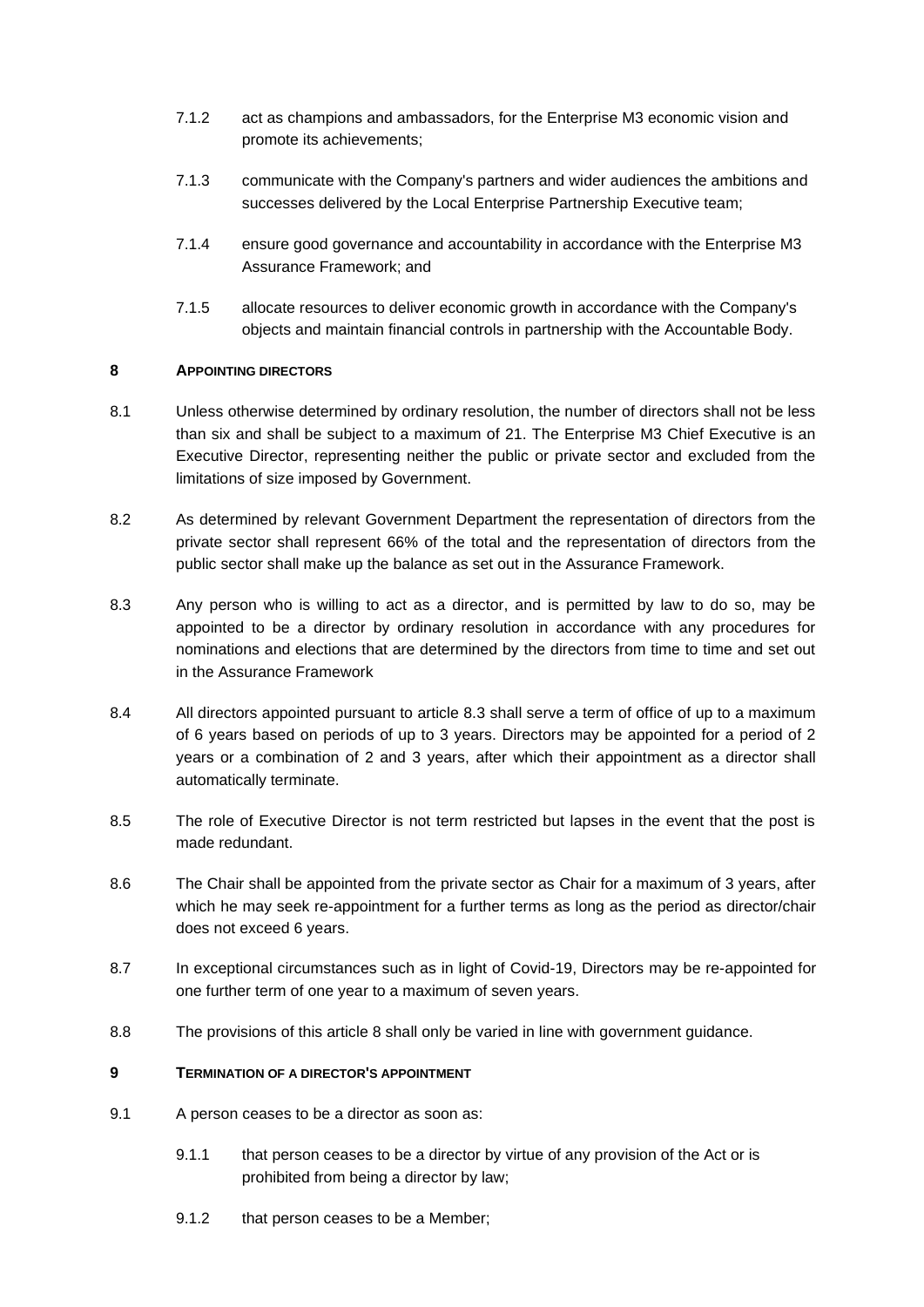- 9.1.3 that person ceases to be a director pursuant to article 8.4;
- 9.1.4 that person is absent without permission from three consecutive meetings of the directors and the other directors resolve to remove him/her from office;
- 9.1.5 a bankruptcy order is made against that person;
- 9.1.6 a composition is made with that person's creditors generally in satisfaction of that person's debts;
- 9.1.7 notification is received by the Company from the director that the director is resigning from office, and such resignation has taken effect in accordance with its terms;
- 9.1.8 a registered medical practitioner who is treating that person gives a written opinion to the Company stating that that person has become physically or mentally incapable of acting as a director and may remain so for more than three months; or
- 9.1.9 the director is otherwise duly removed from office or voluntarily steps down as director.
- 9.2 The Chair or Deputy Chair may be removed in the event of a vote of no confidence that a majority of directors affirm. In the event of a vote of confidence no director shall have a casting vote.

#### **10 DIRECTORS' POWERS**

- 10.1 Subject to the Articles, the directors are responsible for the management of the Company's business, for which purpose they may exercise all the powers of the Company.
- 10.2 The directors may from time to time change the name of the company to any name considered by the directors to be advantageous, expedient or otherwise desirable.
- 10.3 Subject to the Articles, the directors may delegate any of the powers which are conferred on them under the Articles to such person or committee, by such means (including by power of attorney), to such an extent, in relation to such matters or territories, and on such terms and conditions, as they think fit. If the directors so specify, any such delegation may authorise further delegation of the directors' powers by any person to whom they are delegated.
- 10.4 The directors' power to delegate shall be effective in relation to the powers, authorities and discretions of the directors generally and shall not be limited by the fact that in certain of the Articles, but not in others, express reference is made to particular powers, authorities or discretions being exercised by the directors or by a committee authorised by the directors.
- 10.5 The directors may revoke any delegation in whole or part, or alter its terms and conditions.
- 10.6 The Members may, by special resolution, direct the directors to take, or refrain from taking, specified action where they are permitted to do so by the Act. No such special resolution invalidates anything which the directors have done before the passing of the resolution.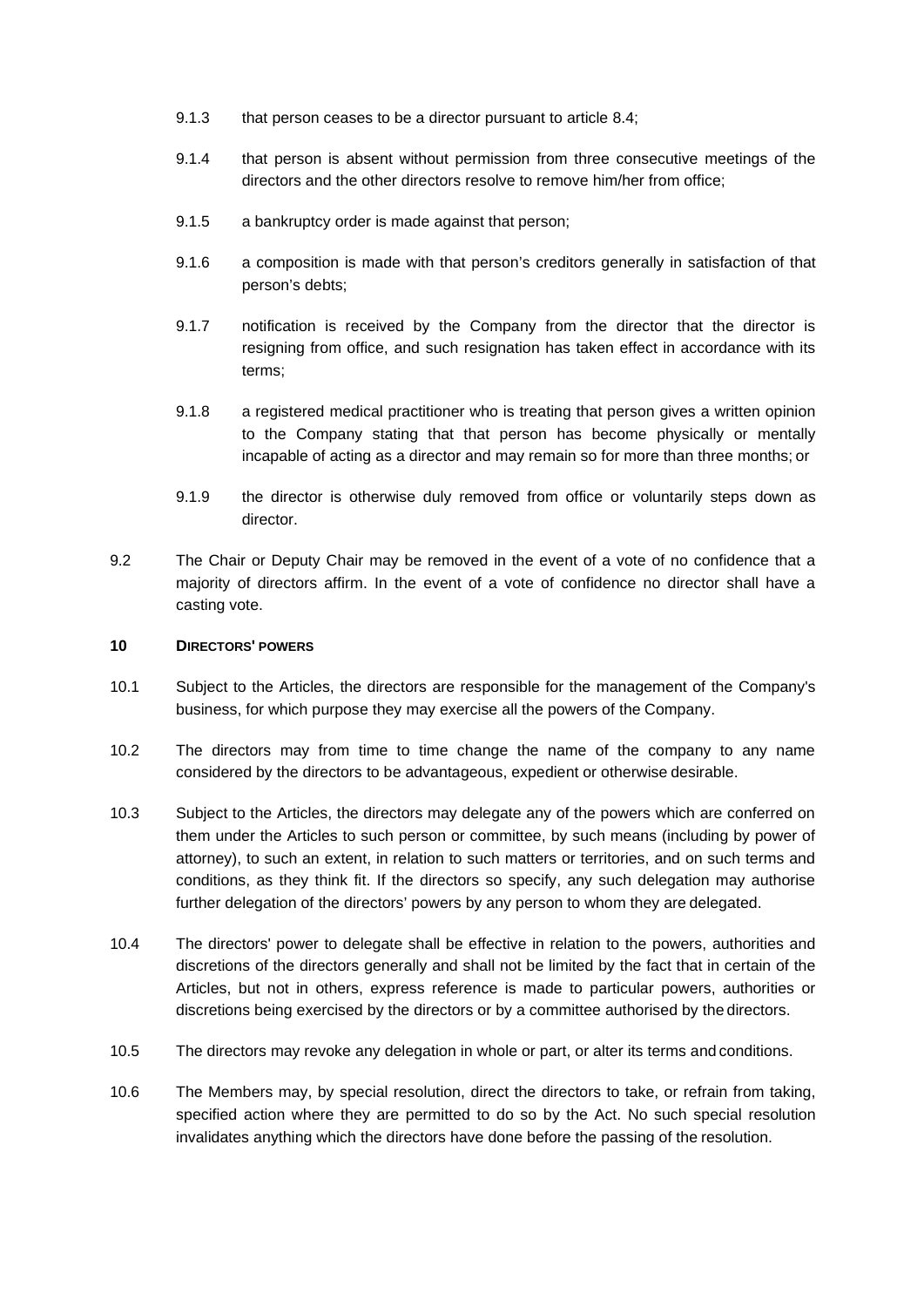### **11 COMMITTEES**

- 11.1 Committees to which the directors delegate any of their powers must follow procedures which are based as far as they are applicable on those provisions of the Articles which govern the taking of decisions by directors.
- 11.2 A member of a committee or sub-committee need not be a director.
- 11.3 The directors may make rules of procedure for all or any committees, which prevail over rules derived from the Articles if they are not consistent with them.

### **PART 5: DECISION-MAKING BY DIRECTORS**

### **12 DIRECTORS TO TAKE DECISIONS COLLECTIVELY**

- 12.1 Any decision of the directors must be either a majority decision taken at a meeting or a decision taken in accordance with article 12.2.
- 12.2 A decision of the directors is taken in accordance with this article when all Eligible Directors indicate to each other by any means that they share a common view on a matter. Such a decision may take the form of a resolution in writing, where each Eligible Director has signed one or more copies of it, or to which each Eligible Director has otherwise indicated agreement in writing.
- 12.3 A decision may not be taken in accordance with article 12.2 if the Eligible Directors would not have formed a quorum at such a meeting.

### **13 DIRECTORS' MEETINGS**

- 13.1 Meetings of the directors may be called by the Chair or CEO of the Company by giving not less than 20 days' notice of the meeting (or such lesser notice as all the directors may agree) to the directors.
- 13.2 Notice of a directors' meeting must indicate its proposed date and time, where it is to take place, and if it is anticipated that directors participating in the meeting will not be in the same place, how it is proposed that they should communicate with each other during the meeting.
- 13.3 Notice of a directors' meeting must be given to each director but need not be in writing.
- 13.4 If a director is absent (whether habitually or temporarily) from the United Kingdom, that director is only entitled to receive notice of a directors' meeting if the Company has an address for sending or receiving documents or information by electronic means to or from that director outside the United Kingdom.
- 13.5 Notice of a directors' meeting need not be given to directors who waive their entitlement to notice of that meeting, by giving notice to that effect to the Company not more than seven days after the date on which the meeting is held. Where such notice is given after the meeting has been held, that does not affect the validity of the meeting, or of any business conducted at it.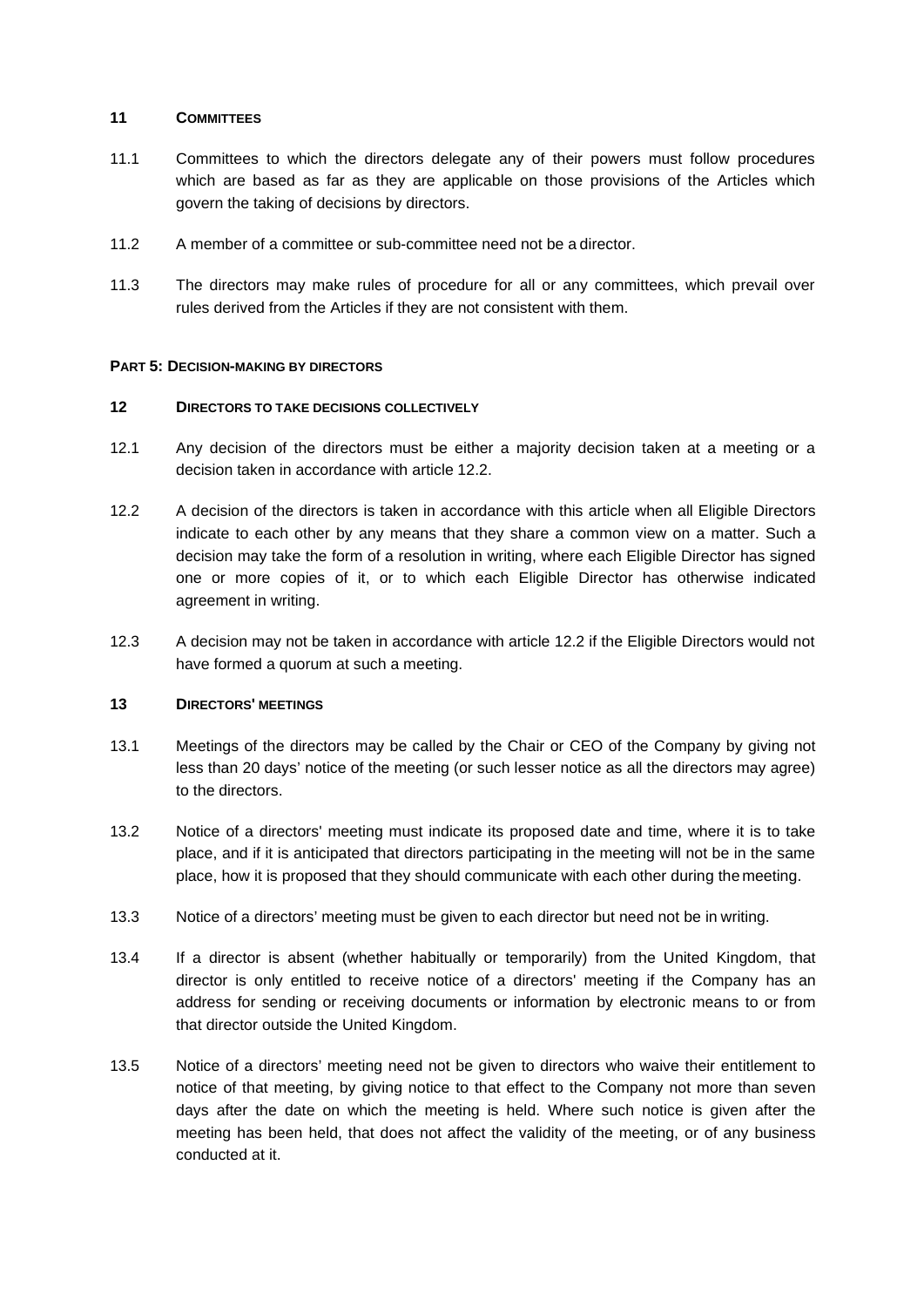- 13.6 As specified in the Enterprise M3 Assurance Framework, the directors shall publish on the Company's website a public notice of Board meetings, Programme Management Group and any sub-committees which involves decisions about public money, at least five clear working days before any meeting. Copies of the agenda and any papers (save for confidential and exempt items) to be considered at a directors' meeting will be open for inspection by the public at least five clear working days before any meeting, unless a matter is to be considered as a matter of urgency, in which case the item will be available for inspection as soon as it is added to the agenda for the meeting. The same procedure applies if a meeting is held by teleconference between meetings to take urgent business.
- 13.7 All matters not considered confidential shall be available on the Enterprise M3 website with the minutes published within 10 working days.
- 13.8 Special meetings of the Board or its sub committees may be called by the Chair or CEO of the Company to address urgent matters of business. In this instance the requirement for 20 days' prior notification will be waived.
- 13.9 The Accountable Body shall be entitled to attend all meetings of the Board and shall receive notice of all meetings, together with copies of the agenda and any board papers, in advance of each meeting in accordance with the timescales set out in Articles 13.1 and 13.6 above.

### **14 PARTICIPATION IN DIRECTORS' MEETINGS**

- 14.1 Subject to the Articles, directors participate in a directors' meeting, or part of a directors' meeting, when:
	- 14.1.1 the meeting has been called and takes place in accordance with the Articles; and
	- 14.1.2 they can each communicate to the others any information or opinions they have on any particular item of business of the meeting.
- 14.2 In determining whether directors are participating in a directors' meeting, it is irrelevant where any director is or how they communicate with each other.
- 14.3 If all the directors participating in a meeting are not in the same place, they may decide that the meeting is to be treated as taking place wherever any of them is.

#### **15 QUORUM FOR DIRECTORS' MEETINGS**

- 15.1 At a directors' meeting, unless a quorum is participating, no proposal is to be voted on, except a proposal to call another meeting.
- 15.2 The quorum for directors' meetings may be fixed from time to time by a decision of the directors and unless otherwise fixed it is any six Eligible Directors or one third of the total number of directors (rounded down to the nearest whole number), whichever is the greatest, provided that for the purposes of any meeting (or part of a meeting) held pursuant to article 18 to authorise a Conflict, if there is only one Eligible Director in office other than the Interested Director, the quorum for such meeting (or part of a meeting) shall be one Eligible Director.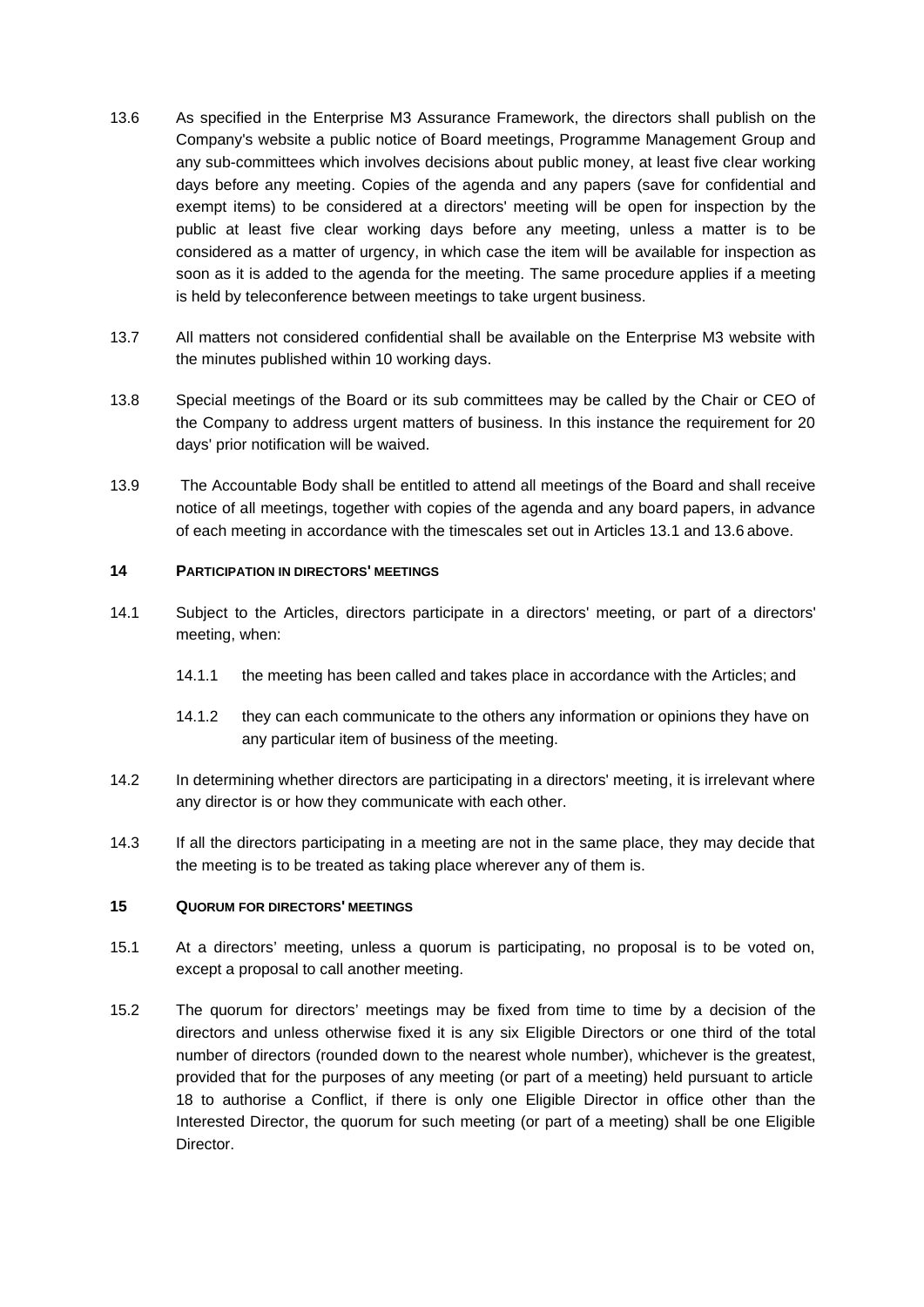- 15.3 In addition, it is intended that attendance at directors' meetings should be representative of the make-up of the board of directors as a whole, so that approximately two thirds of the Eligible Directors attending each directors' meeting should be representatives from the private sector and approximately one third should be representatives from the public sector (with percentages to be rounded down to the nearest whole number).
- 15.4 If the total number of directors in office for the time being is less than the quorum required, the directors must not take any decision other than a decision:
	- 15.4.1 to appoint further directors in line with the proportion of private-sector and publicsector representatives set out in Article 15.3 above and in consideration of any gender balance required at that time; or
	- 15.4.2 to call a general meeting so as to enable the Members to appoint further directors.

### **16 CHAIRING OF DIRECTORS' MEETINGS**

- 16.1 The directors may appoint:
	- 16.1.1 a director to chair their meetings (who shall be known as the **Chair**); and
	- 16.1.2 a director to act as deputy to the Chair (who shall be known as the **Deputy Chair**);

provided that any appointments made pursuant to this article 16.1 must satisfy any requirements set out in accordance with the Assurance Framework or which are determined by the directors from time to time.

16.2 Meetings of the directors shall be chaired by the Chair or (if the Chair is unwilling or unable to do so) the Deputy Chair or (if the Deputy Chair is unwilling or unable to do so) or if none of them are able or willing to do so, the participating directors must appoint one of themselves to take the chair for that meeting.

### **17 CASTING VOTE**

- 17.1 If the numbers of votes for and against a proposal at a meeting of directors are equal, the Chair or other director (except in a vote of no confidence the Chair or Deputy Chair) chairing the meeting has a casting vote.
- 17.2 Article 17.1 shall not apply in respect of a particular meeting (or part of a meeting) if, in accordance with the Articles, the Chair or other director is not an Eligible Director for the purposes of that meeting (or part of a meeting).

#### **18 DIRECTORS' CONFLICTS OF INTEREST**

18.1 Subject to the provisions of the Act and provided that he has disclosed to the other directors the nature and extent of any material interest of his, a director may, notwithstanding his office or that, without the authorisation conferred by this article 18.1, he would or might be in breach of his duty under the Act to avoid conflicts of interest, be a director or other officer of, or employed by, or a party to any transaction or arrangement with, or otherwise interested in, any undertaking in the same group as the Company, or promoted by the Company or by any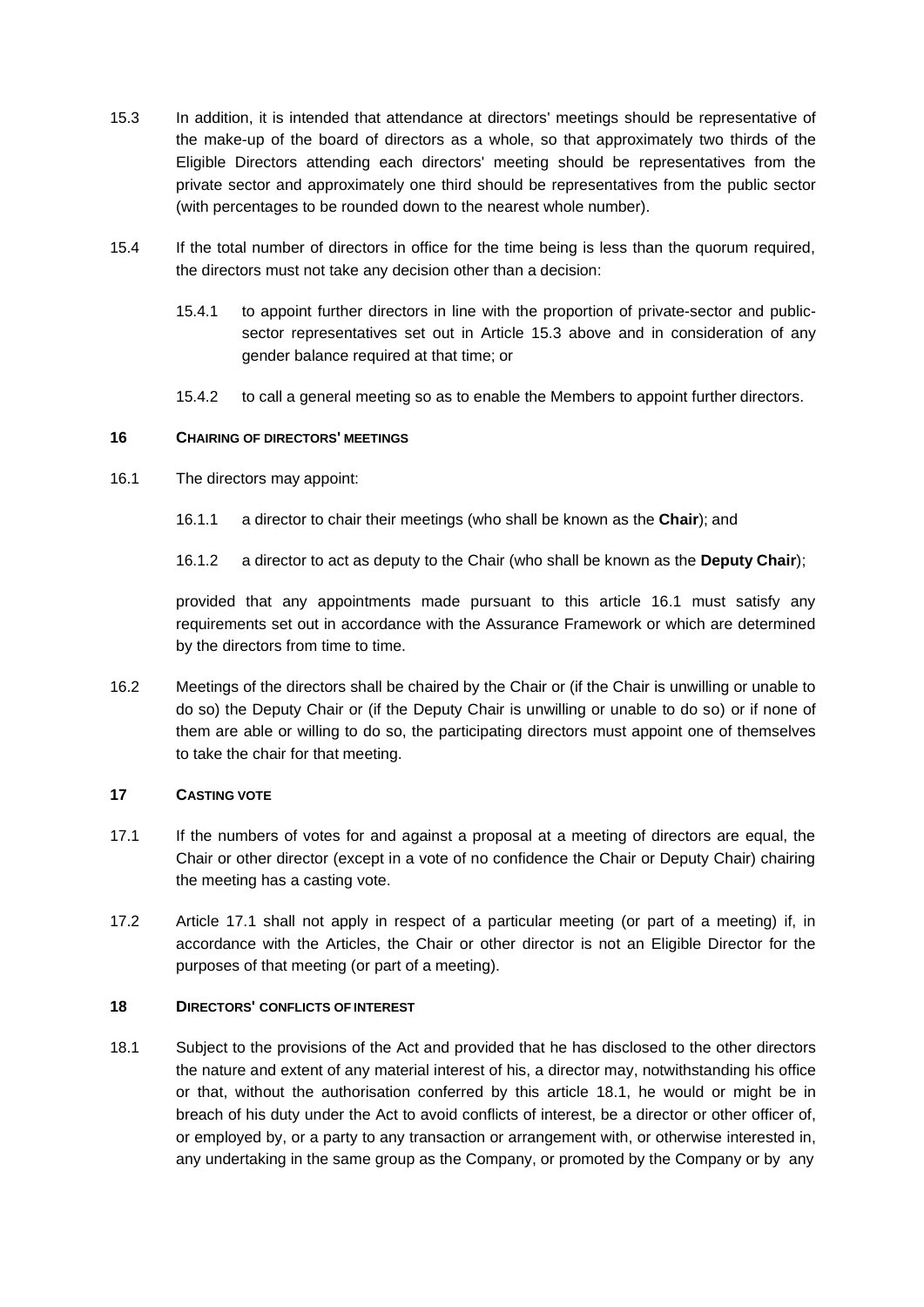undertaking in the same group as the Company, or in which the Company or any undertaking in the same group as the Company is otherwise interested.

- 18.2 All directors, spouses and civil partners of directors and Directors Partners/Spouses and coopetes are required to complete the Company's Conflict of Interest and Code of Conduct forms as may be published on the Company website in accordance with the Assurance Framework.
- 18.3 The directors may, in accordance with the requirements set out below, authorise any Conflict proposed to them by any director which would, if not authorised, involve a director (an **Interested Director**) breaching his duty under section 175 of the Act to avoid conflicts of interest.
	- 18.3.1 Any authorisation under this article 18.3 shall be effective only if:
		- (a) to the extent permitted by the Act, the matter in question shall have been proposed at the agenda item reserved for this purpose, by any director for consideration in the same way that any other matter may be proposed to the directors under the provisions of these Articles or in such other manner as the directors may determine;
		- (b) any requirement as to the quorum for consideration of the relevant matter is met without counting the Interested Director; and
		- (c) the matter was agreed to without the Interested Director voting or would have been agreed to if the Interested Director's vote had not been counted.
	- 18.3.2 Any authorisation of a Conflict under this article 18.3 may (whether at the time of giving the authorisation or subsequently):
		- (a) extend to any actual or potential conflict of interest which may reasonably be expected to arise out of the matter or situation so authorised;
		- (b) provide that the Interested Director be excluded from the receipt of documents and information and the participation in discussions (whether at meetings of the directors or otherwise) related to the Conflict;
		- (c) provide that the Interested Director shall or shall not be an Eligible Director in respect of any future decision of the directors in relation to any resolution related to the Conflict;
		- (d) impose upon the Interested Director such other terms for the purposes of dealing with the Conflict as the directors think fit;
		- (e) provide that, where the Interested Director obtains, or has obtained (through his involvement in the Conflict and otherwise than through his position as a director of the Company) information that is confidential to a third party, he shall not be obliged to disclose that information to the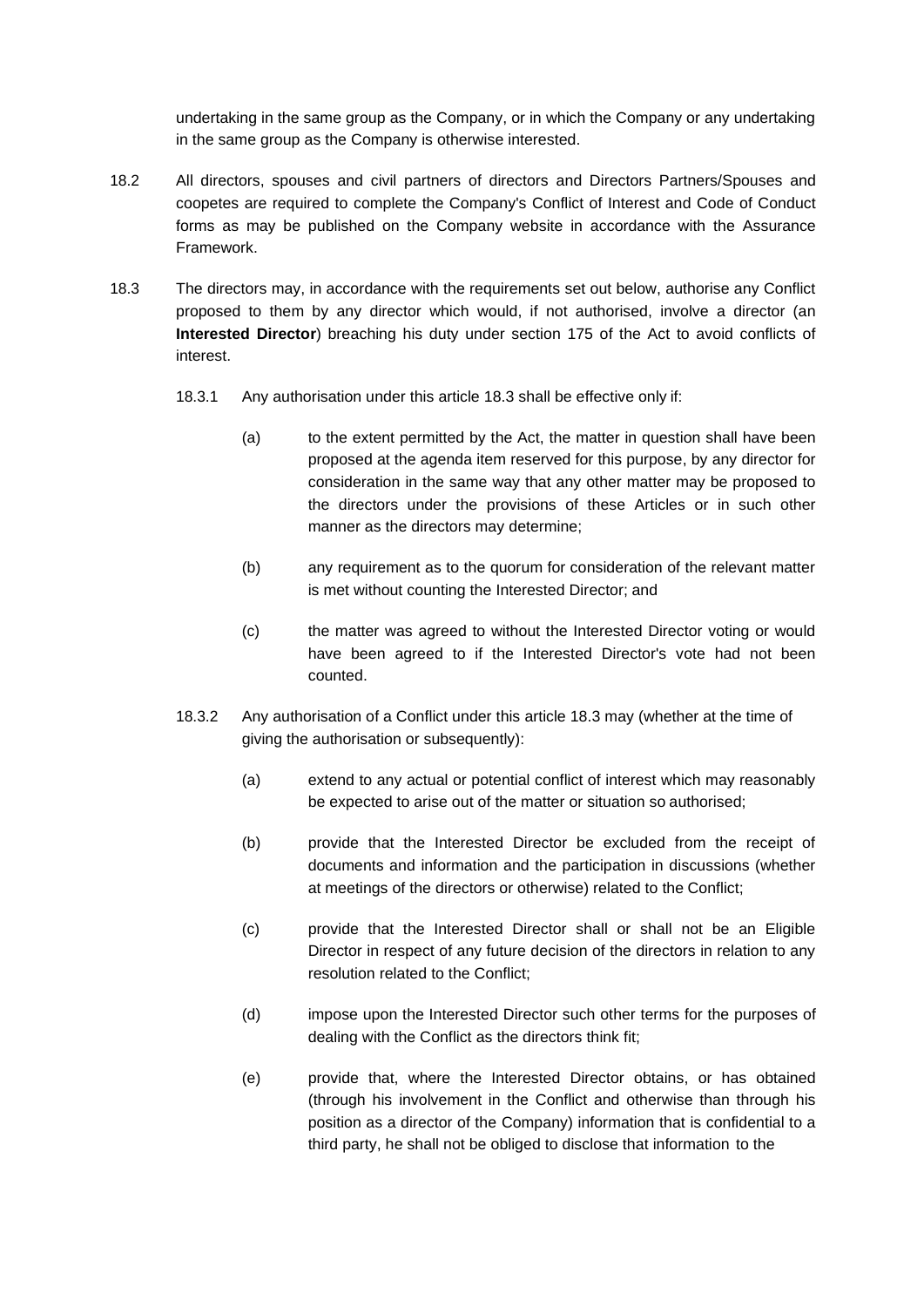Company, or to use it in relation to the Company's affairs where to do so would amount to a breach of that confidence; and

- (f) permit the Interested Director to absent himself from the discussion of matters relating to the Conflict at any meeting of the directors and be excused from reviewing papers prepared by, or for, the directors to the extent they relate to such matters.
- 18.4 Where the directors authorise a Conflict under article 18.3, the Interested Director shall be obliged to conduct himself in accordance with any terms and conditions imposed by the directors in relation to the Conflict.
- 18.5 The directors may revoke or vary any authorisation given under article 18.3 at any time, but this shall not affect anything done by the Interested Director prior to such revocation or variation in accordance with the terms of such authorisation.
- 18.6 A director is not required, by reason of being a director (or because of the fiduciary relationship established by reason of being a director), to account to the Company for any remuneration, profit or other benefit which he derives from or in connection with a relationship involving a Conflict which has been authorised by the directors in accordance with these Articles or by the Company in general meeting (subject in each case to any terms, limits or conditions attaching to that authorisation) and no contract shall be liable to be avoided on such grounds.
- 18.7 Where a director is in any way, whether directly or indirectly, interested in an existing or proposed transaction or arrangement with the Company, that director must:
	- 18.7.1 declare the nature and extent of his interest in accordance with the requirements of the Act before discussion begins on the matter;
	- 18.7.2 withdraw from the meeting for that item after providing any information requested by the directors;
	- 18.7.3 not be counted in the quorum for that part of the meeting; and
	- 18.7.4 be absent during the vote and have no vote on the matter.

#### **19 RECORDS OF DECISIONS TO BE KEPT**

19.1 The directors must ensure that the Company keeps a record, in electronic or hard copy form (as defined by section 1168 of the Act), for such purposes as required by the Act or other statutory or regulatory provision, of every unanimous or majority decision taken by the directors.

#### **PART 6: DIRECTORS' REMUNERATION AND EXPENSES**

### **20 DIRECTORS' REMUNERATION**

20.1 Directors may undertake any services for the Company that the directors decide.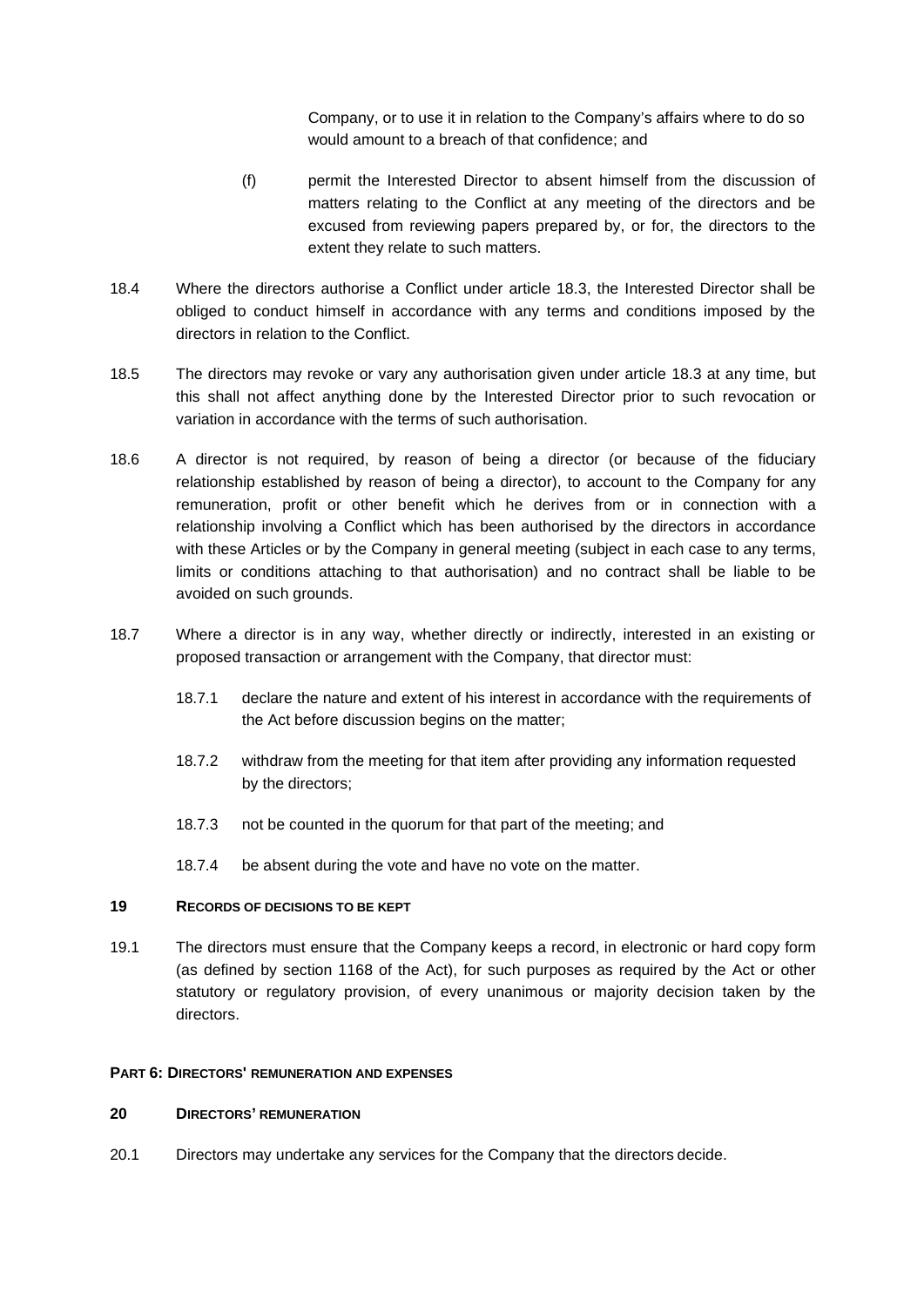- 20.2 Directors are entitled to such remuneration as the Enterprise M3 Nominations and Remuneration Committee determine:
	- 20.2.1 [For their services as Chief Executive and Director of the company]
	- 20.2.2 for their services to the company as directors; and
	- 20.2.3 for any other service which they undertake for the Company.
- 20.3 Subject to the Articles, a director's remuneration may:
	- 20.3.1 take any form; and
	- 20.3.2 include any arrangements in connection with the payment of a pension, allowance or gratuity, or any death, sickness or disability benefits, to or in respect of that director.
- 20.4 Unless the directors decide otherwise, directors' remuneration accrues from day to day.

### **21 DIRECTORS' EXPENSES**

- 21.1 The Company may pay any reasonable expenses which the directors (and any company secretary) properly incur in connection with their attendance at:
	- 21.1.1 meetings of directors or committees of directors;
	- 21.1.2 general meetings; or
	- 21.1.3 separate meetings of the holders of debentures of the Company,

or otherwise in connection with the exercise of their powers and the discharge of their responsibilities in relation to the Company.

#### **PART 7: MEMBERSHIP**

### **22 MEMBERS**

- 22.1 Membership is open only to the directors. Any person appointed as a director pursuant to article 8.3 shall automatically become a Member.
- 22.2 Membership is terminated if the Member concerned:
	- 22.2.1 ceases to be a director;
	- 22.2.2 gives written notice of their resignation to the Company;
	- 22.2.3 dies; or
	- 22.2.4 is removed from membership by resolution of the directors on the ground that in their reasonable opinion that person's continued membership is harmful to the Company (but only after notifying the Member in writing and considering the matter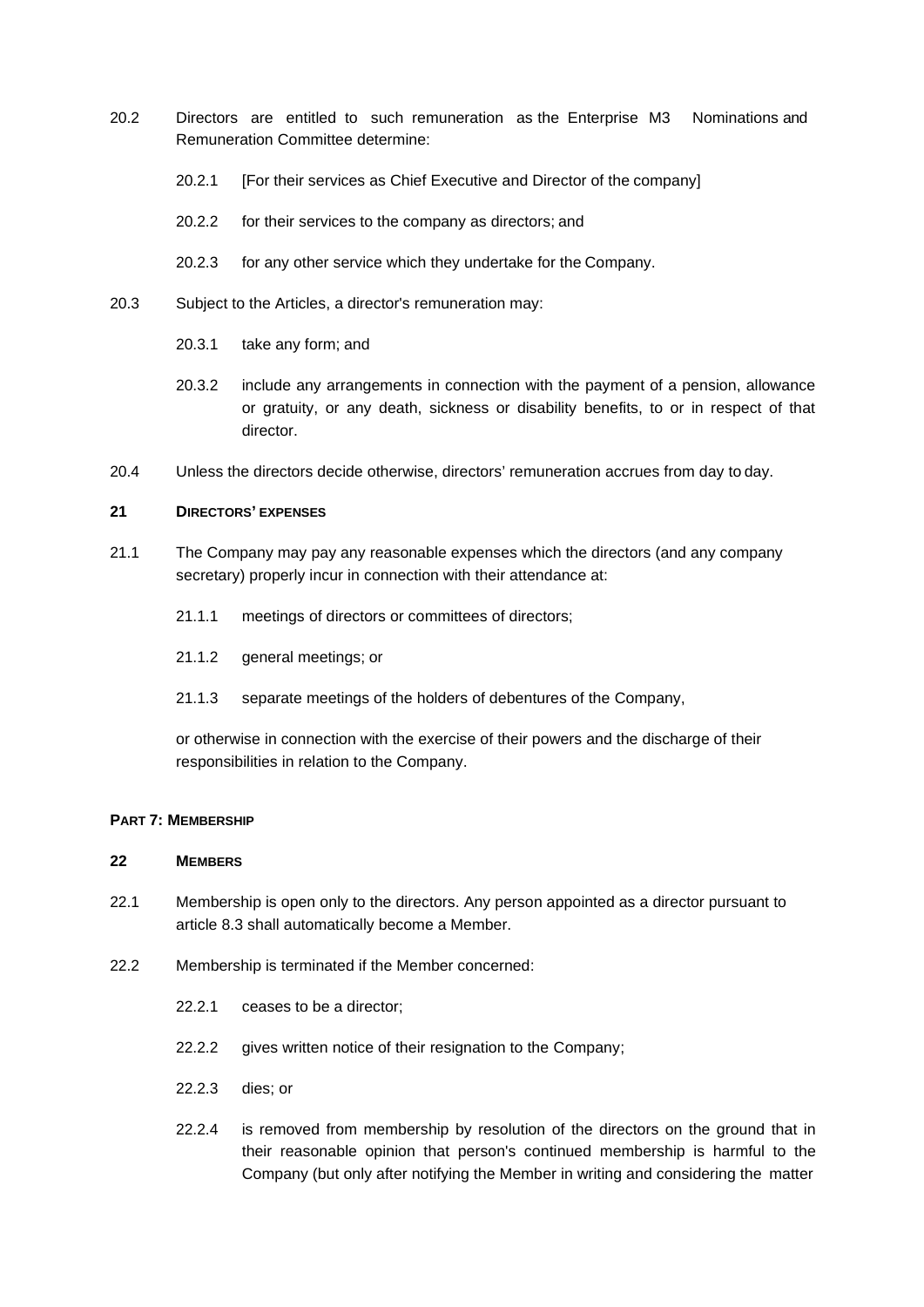in the light of any written representations which the Member concerned puts forward within 14 clear days after receiving notice).

- 22.3 If membership is terminated, the Member shall also be removed as a director.
- 22.4 No Director shall be entitled to appoint an alternate director or anyone to act on their behalf at meetings of the Board.
- 22.5 Membership of the Company is not transferable.

#### **23 GENERAL MEETINGS**

- 23.1 The Company shall hold an annual general meeting (AGM) which may take the form of a conference at least once every financial year, which shall be held within the LEP area and shall be open to the public.
- 23.2 An extraordinary general meeting may be called by the directors at any time and must be called within 20 days of a written request from one or more directors (being Members) with the support of at least 25% of the membership. The following shall apply where an extraordinary general meeting has been called:
	- 23.2.1 Members are entitled to attend general meetings either personally or by proxy, but only if the appointment of a proxy is in writing and notified to the Company at least 48 hours before the commencement of the meeting.
	- 23.2.2 Annual General Meetings are called on at least 14 and no less than 30 clear days' written notice specifying the business to be discussed and if a special resolution is to be proposed setting out the terms of the proposed special resolution.
	- 23.2.3 There is a quorum at a general meeting if the number of Members present in person or by proxy is at least [six].
	- 23.2.4 The Chair or (if the Chair is unable or unwilling to do so) some other Member elected by the Members present in person or by proxy presides at a general meeting in his/her capacity as a Member and not as proxy for another Member.
	- 23.2.5 Except where otherwise provided by the Articles or the Act every issue is decided by ordinary resolution.
	- 23.2.6 Every Member present in person or by proxy has one vote on each issue.
	- 23.2.7 Except where otherwise provided by the Articles or the Companies Act, a written resolution (whether an ordinary or a special resolution) is as valid as an equivalent resolution passed at a general meeting. For this purpose the written resolution may be set out in more than one document.
	- 23.2.8 The chair of the meeting may permit other persons who are not:
		- (a) Members, or
		- (b) otherwise entitled to exercise the rights of Members in relation to general

meetings, to attend and speak at a general meeting.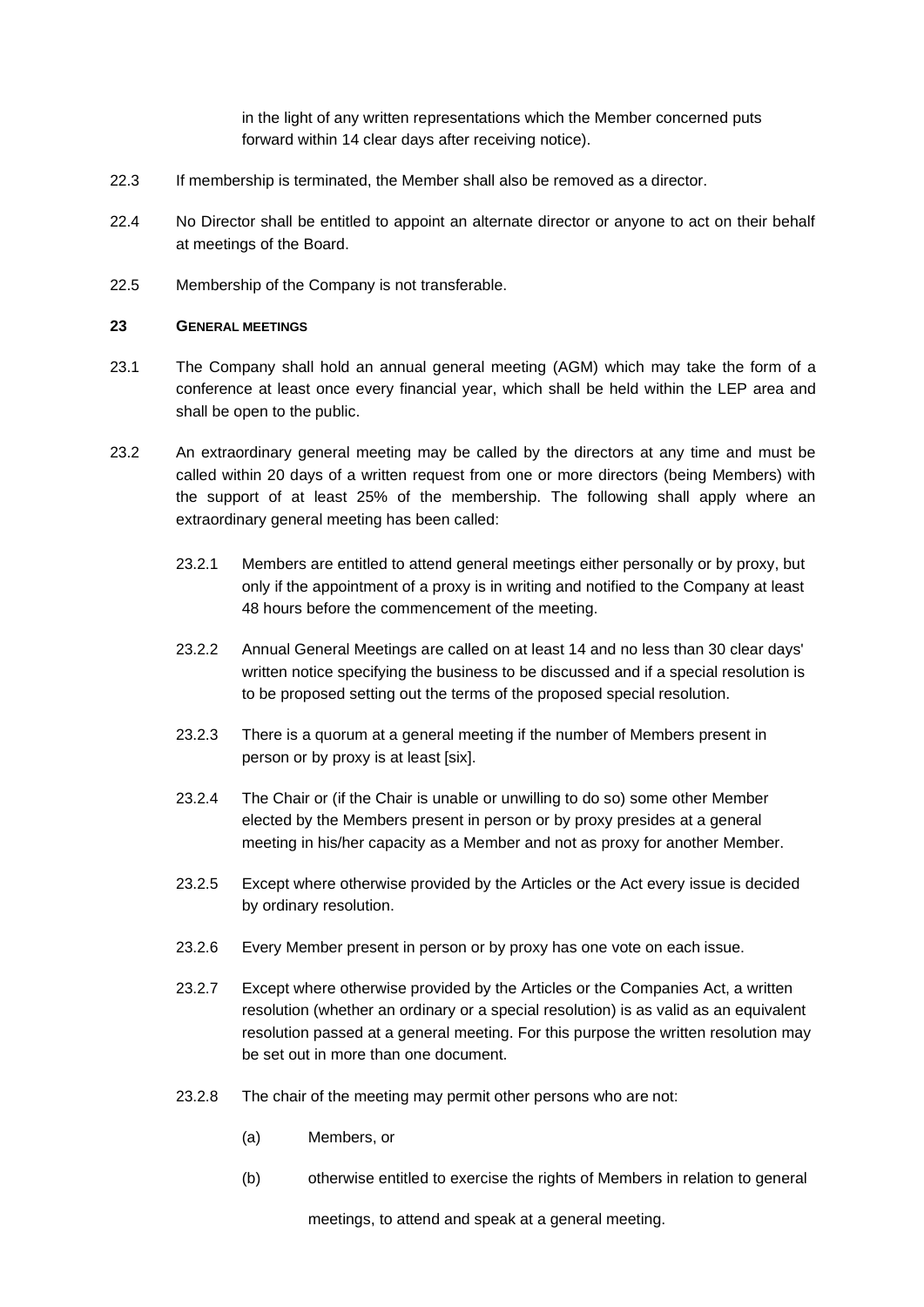#### **PART 8: ADMINISTRATIVE ARRANGEMENTS**

#### **24 MEANS OF COMMUNICATION TO BE USED**

- 24.1 Any notice, document or other information shall be deemed served on or delivered to the intended recipient:
	- 24.1.1 if properly addressed and sent by prepaid United Kingdom first class post to an address in the United Kingdom, 48 hours after it was posted (or five Business Days after posting either to an address outside the United Kingdom or from outside the United Kingdom to an address within the United Kingdom, if (in each case) sent by reputable international overnight courier addressed to the intended recipient, provided that delivery in at least five Business Days was guaranteed at the time of sending and the sending party receives a confirmation of delivery from the courier service provider);
	- 24.1.2 if properly addressed and delivered by hand, when it was given or left at the appropriate address;
	- 24.1.3 if properly addressed and sent or supplied by electronic means, 24 hours after the document or information was sent or supplied; and
	- 24.1.4 if sent or supplied by means of a website, when the material is first made available on the website or (if later) when the recipient receives (or is deemed to have received) notice of the fact that the material is available on the website.

For the purposes of this article, no account shall be taken of any part of a day that is not a Business Day.

24.2 In proving that any notice, document or other information was properly addressed, it shall suffice to show that the notice, document or other information was addressed to an address permitted for the purpose by the Act.

#### **25 NO RIGHT TO INSPECT ACCOUNTS AND OTHER RECORDS**

25.1 All Members of the Company shall be entitled to inspect the Company's accounting records by giving 30 days' written notice to the Company that they wish to conduct such an inspection.

### **26 PROVISION FOR EMPLOYEES ON CESSATION OF BUSINESS**

26.1 The directors may decide to make provision for the benefit of persons employed or formerly employed by the Company or any of its subsidiaries (other than a director or former director or shadow director) in connection with the cessation or transfer to any person of the whole or part of the undertaking of the Company or that subsidiary.

### **27 SECRETARY**

27.1 The directors may appoint any person who is willing to act as the secretary for such term, at such remuneration and upon such conditions as they may think fit and from time to time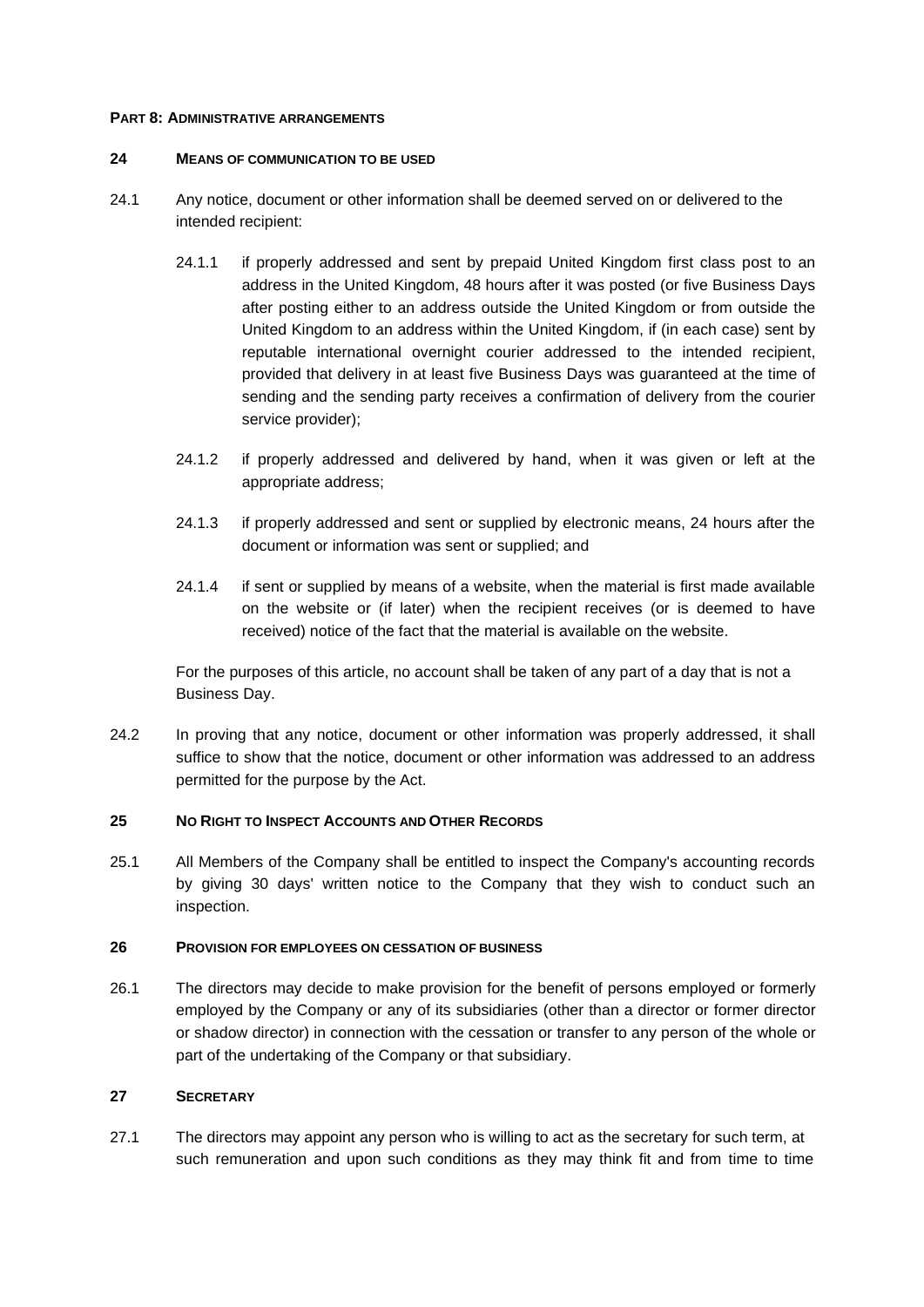remove such person and, if the directors so decide, appoint a replacement, in each case by a decision of the directors.

### **28 BY-LAWS**

- 28.1 The directors may establish by-laws governing matters relating to Company administration that are required from time to time for the effective operation of the Company (for example, the provisions relating to the nomination and election process for appointing directors).
- 28.2 If there is a conflict between the terms of these Articles and any by-laws established under article 28.1, the terms of these Articles shall prevail.

### **29 INDEMNITY AND INSURANCE**

- 29.1 Subject to article 29.2, but without prejudice to any indemnity to which a relevant officer is otherwise entitled:
	- 29.1.1 each relevant officer shall be indemnified out of the Company's assets against all costs, charges, losses, expenses and liabilities incurred by him as a relevant officer:
		- (a) in the actual or purported execution and/or discharge of his duties, or in relation to them; and
		- (b) in relation to the Company's (or any associated company's) activities as trustee of an occupational pension scheme (as defined in section 235(6) of the Act),

including (in each case) any liability incurred by him in defending any civil or criminal proceedings, in which judgment is given in his favour or in which he is acquitted or the proceedings are otherwise disposed of without any finding or admission of any material breach of duty on his part or in connection with any application in which the court grants him, in his capacity as a relevant officer, relief from liability for negligence, default, breach of duty or breach of trust in relation to the Company's (or any associated company's) affairs; and

- 29.1.2 the Company may provide any relevant officer with funds to meet expenditure incurred or to be incurred by him in connection with any proceedings or application referred to in article 29.1.1 and otherwise may take any action to enable any such relevant officer to avoid incurring such expenditure.
- 29.2 This article 29 does not authorise any indemnity to the extent that such indemnity would be prohibited or rendered void by any provision of the Companies Acts or by any other provision of law and any such indemnity is limited accordingly.
- 29.3 The directors may decide to purchase and maintain insurance, at the expense of the Company, for the benefit of any relevant officer in respect of any relevant loss.
- 29.4 In this article: